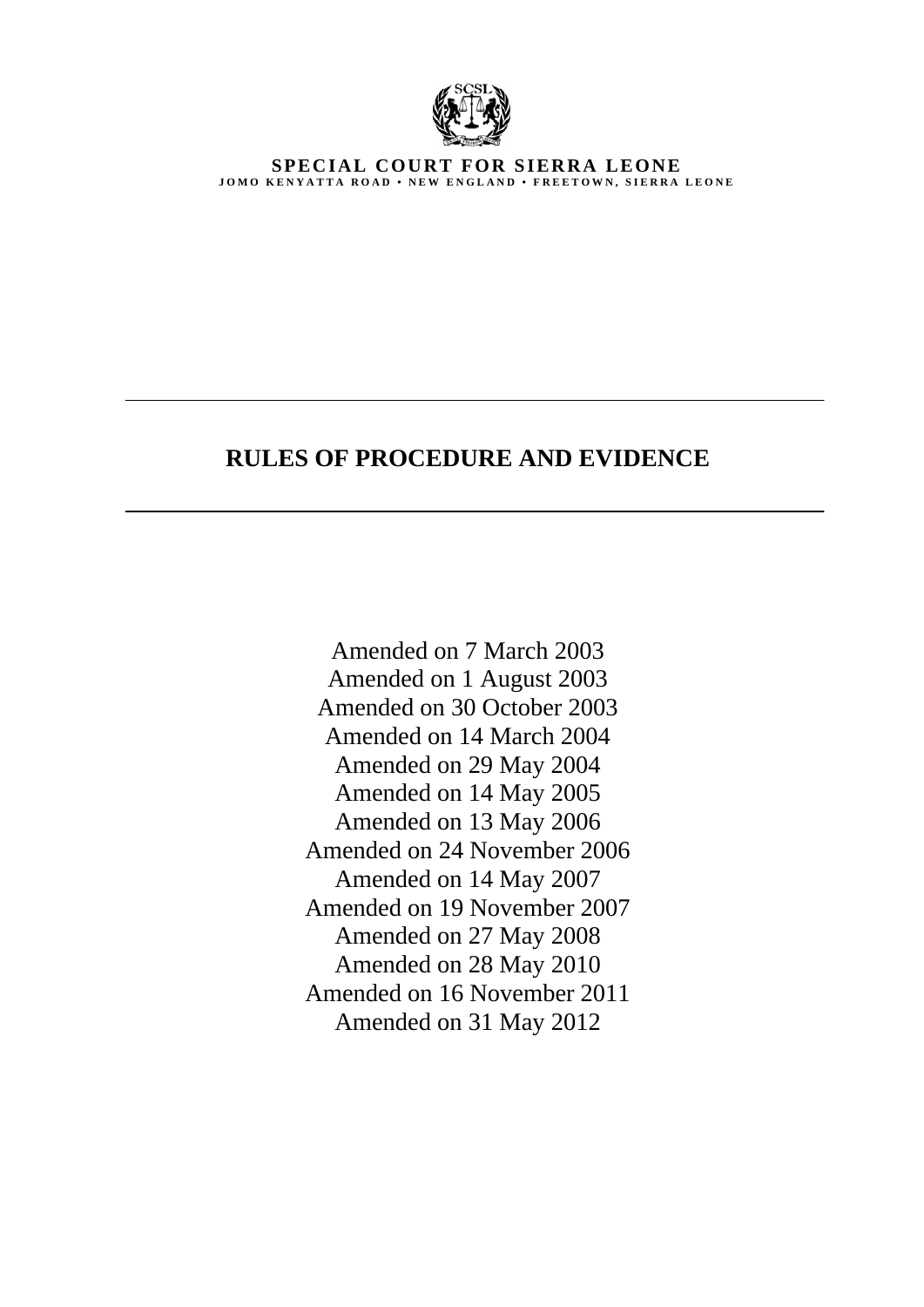# **TABLE OF CONTENTS**

## Part I - GENERAL PROVISIONS

- Rule 1: Entry into Force
- Rule 2: Definitions
- Rule 3: Working Language
- Rule 4: Sittings away from the Seat of the Special Court
- Rule 5: Non-compliance with the Rules
- Rule 6: Amendment of the Rules
- Rule 7: Time limits
- Rule 7*bis*: Motions for extension of time

#### **Part II - COOPERATION WITH STATES AND JUDICIAL ASSISTANCE**

- Rule 8: Requests and Orders
- Rule 9: Application for Deferral
- Rule 10: Order for Deferral
- Rule 11: Non-compliance with an Order for Deferral
- Rule 11*bis*: Referral of an Indictment to Another Court
- Rule 12: Determinations of Courts of any State
- Rule 13: Double Jeopardy

## **Part III - ORGANIZATION OF THE SPECIAL COURT**

## **Section 1: The Judges**

- Rule 14: Solemn Declaration
- Rule 15: Disqualification of Judges
- Rule 15 *bis*: Unfitness to Sit
- Rule 16: Absence and Resignation
- Rule 16 *bis*: Alternate Judges
- Rule 17: Precedence

#### **Section 2: The Presidency**

- Rule 18: Election of the President
- Rule 19: Functions of the President
- Rule 20: The Vice-Presidency
- Rule 21: Functions of the Vice-President
- Rule 22: Replacements

## **Section 3: Internal Functioning of the Special Court**

- Rule 23: The Council of Judges
- Rule 24: Plenary Meetings of the Special Court
- Rule 25: Dates of Plenary Meetings
- Rule 26: Ouorum and Vote

## **Section 4: The Chambers**

- Rule 26 *bis*: The Chambers
- Rule 27: The Trial Chambers
- Rule 28 *bis*: The Appeals Chamber
- Rule 28: Designated Judges
- Rule 29: Deliberations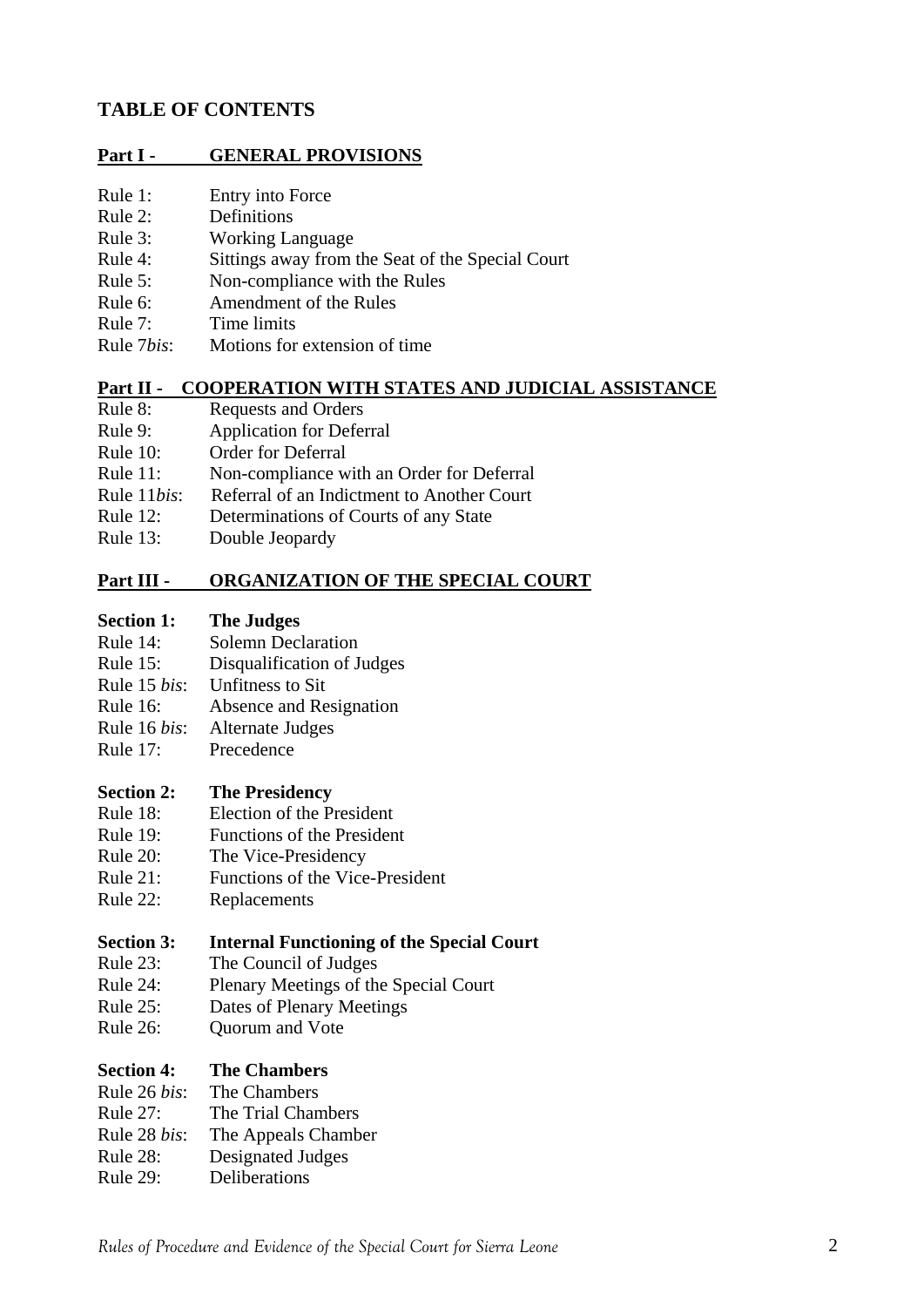## **Section 5: The Registrar**

- Rule 30: Appointment of the Registrar
- Rule 31: Appointment of the Deputy Registrar and Registry Staff
- Rule 32: Solemn Declaration
- Rule 33: Functions of the Registrar
- Rule 34: Witnesses and Victims Section
- Rule 35: Minutes
- Rule 36: Cause Book

## **Section 6: The Prosecutor**

Rule 37: Functions of the Prosecutor

Rule 38: The Deputy Prosecutor

#### **Part IV - INVESTIGATIONS, RIGHTS OF SUSPECTS AND ACCUSED**

| <b>Section 1:</b> | <b>Investigations</b> |
|-------------------|-----------------------|
|                   |                       |

| <b>Rule 39:</b> | Conduct of Investigations |
|-----------------|---------------------------|
|-----------------|---------------------------|

- Rule 40: Provisional Measures
- Rule 40 *bis*: Transfer and Provisional Detention of Suspects
- Rule 41: Preservation of Information
- Rule 42: Rights of Suspects during Investigation
- Rule 43: Recording Questioning of Suspects

#### **Section 2: Defence Counsel**

| Rule $44$ :  | Appointment and Qualifications of Counsel |
|--------------|-------------------------------------------|
| Rule $45:$   | Defence Office                            |
| Rule 45 bis: | Declaration of Means by the Accused       |
| Rule 46:     | Misconduct of Counsel                     |
|              |                                           |

#### **Part V - PRE-TRIAL PROCEEDINGS**

#### **Section 1: Indictments**

- Rule 47: Review of Indictment
- Rule 48: Joinder of Accused or Trials
- Rule 49: Joinder of Crimes
- Rule 50: Amendment of Indictment
- Rule 51: Withdrawal of Indictment
- Rule 52: Service of Indictment
- Rule 53: Non-disclosure

#### **Section 2: Orders and Warrants**

- Rule 54: General Provision
- Rule 55: Execution of Arrest Warrants
- Rule *56*: Warrant of Arrest to third States
- Rule 57: Procedure after Arrest
- Rule 58: Transfer to the Special Court from Third States
- Rule 59: Failure to Execute a Warrant of Arrest or Transfer Order
- Rule 60: Trial in the Absence of the Accused
- Rule 61: Initial Appearance of Accused and Plea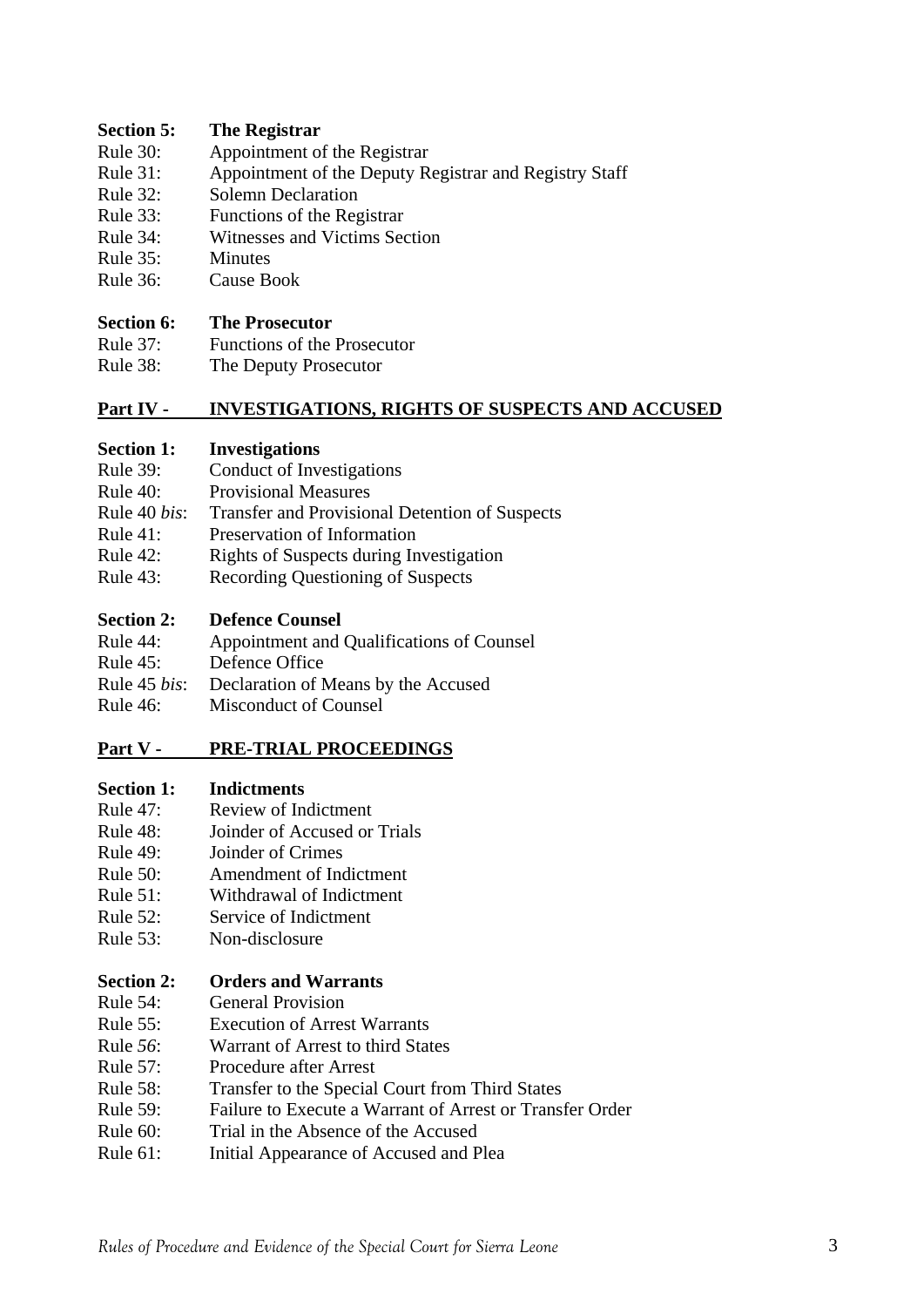| Rule $62$ : | Procedure upon Guilty Plea |
|-------------|----------------------------|
| Rule 63:    | Questioning of the Accused |

Rule 64: Detention on Remand

Rule 65: Bail

Rule 65 *bis*: Status Conferences

## **Section 3: Production of Evidence**

- Rule 66: Disclosure of materials by the Prosecutor
- Rule 67: Reciprocal Disclosure of Evidence
- Rule 68: Disclosure of Exculpatory Evidence
- Rule 69: Protection of Victims and Witnesses
- Rule 70: Matters not Subject to Disclosure

## **Section 4: Depositions**

Rule 71: Depositions

## **Section 5: Preliminary Motions**

Rule 72: Preliminary Motions

## **Part VI - PROCEEDINGS BEFORE TRIAL CHAMBERS**

#### **Section 1: General Provisions**

- Rule 72 *bis*: General Provision on Applicable Law
- Rule 73: Motions
- Rule 73 *bis*: Pre-Trial Conference
- Rule 73 *ter*: Pre-Defence Conference
- Rule 74: Amicus Curiae
- Rule 74 *bis*: Medical Examination of the Accused
- Rule 75: Measures for the Protection of Victims and Witnesses
- Rule 76: Solemn Declaration by Interpreters and Translators
- Rule 77: Contempt of the Special Court
- Rule 78: Open Sessions
- Rule 79: Closed Sessions
- Rule 80: Control of Proceedings
- Rule 81: Records of Proceedings and Preservation of Evidence

## **Section 2: Case Presentation**

- Rule 82: Joint and Separate Trials
- Rule 83: Instruments of Restraint
- Rule 84: Opening Statements
- Rule 85: Presentation of Evidence
- Rule 86: Closing Arguments
- Rule 87: Deliberations
- Rule 88: Judgement

#### **Section 3: Rules of Evidence**

- Rule 89: General Provisions
- Rule 90: Testimony of Witnesses
- Rule 91: False Testimony under Solemn Declaration
- Rule 92: Confessions
- Rule 92 *bis*: Alternative Proof of Facts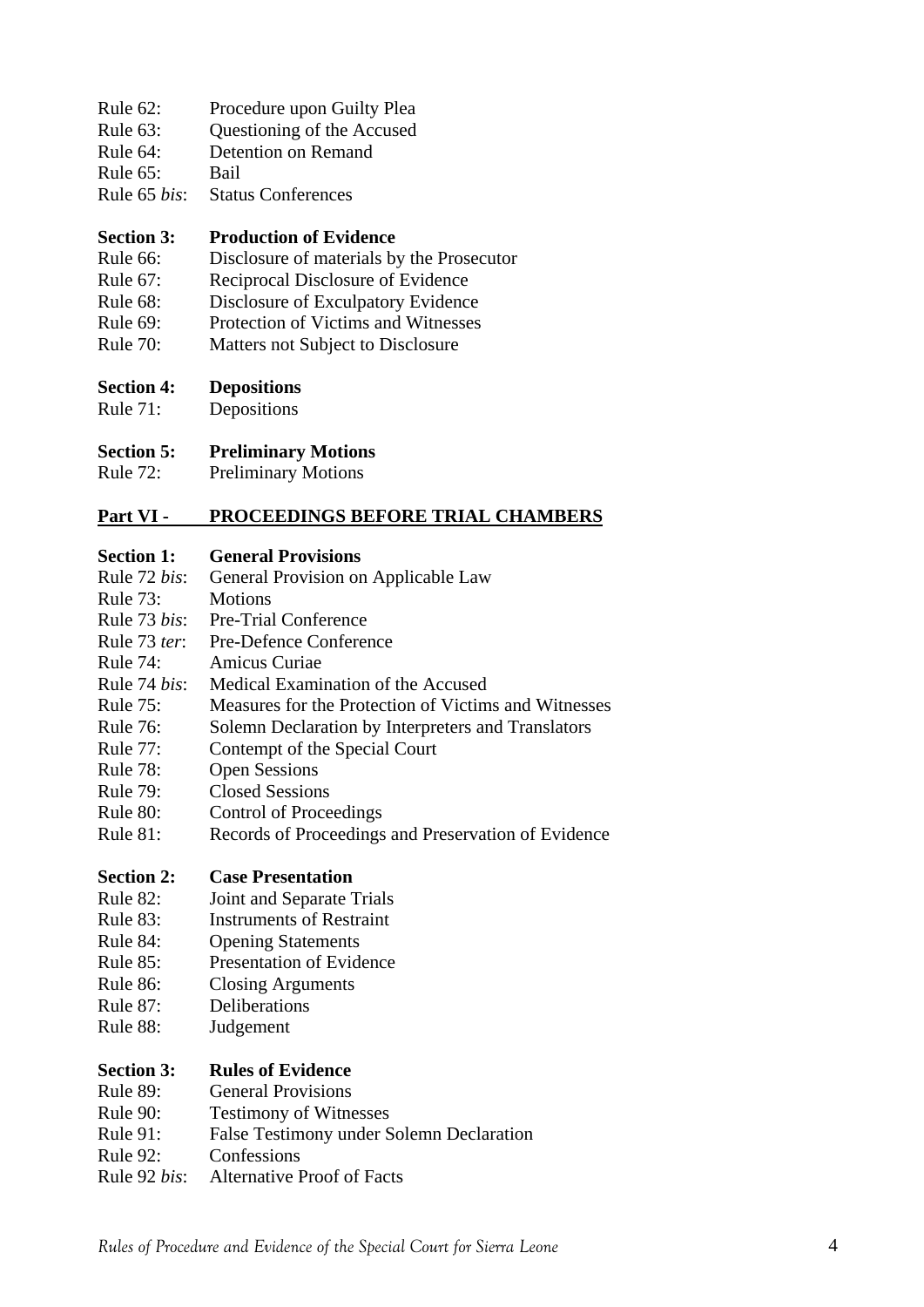- Rule 92 *ter*: Other Admission of Written Statements and Transcripts
- Rule 92 *quater*: Unavailable Persons
- Rule 93: Evidence of Consistent Pattern of Conduct
- Rule 94: Judicial Notice
- Rule 94 *bis*: Testimony of Expert Witnesses
- Rule 95: Exclusion of Evidence
- Rule 96: Rules of Evidence in Cases of Sexual Assault
- Rule 97: Lawyer-Client Privilege
- Rule 98: Motion for Judgment of Acquittal

## **Section 4: Sentencing Procedure**

- Rule 99: Status of the Acquitted Person
- Rule 100: Sentencing Procedure
- Rule 101: Penalties
- Rule 102: Status of the Convicted Person
- Rule 103: Place of Imprisonment
- Rule 104: Forfeiture of Property
- Rule 105: Compensation to Victims

## **Part VII - APPELLATE PROCEEDINGS**

- Rule 106: General Provisions
- Rule 107: Practice Directions for the Appeals Chamber
- Rule 108: Notice of Appeal
- Rule 109: Pre-Hearing Judge
- Rule 110: Record on Appeal
- Rule 111: Appellant's Submissions
- Rule 112: Respondent's Submissions
- Rule 113: Submissions in Reply
- Rule 114: Date of Hearing
- Rule 115: Additional Evidence
- Rule 116: Extension of Time-Limits
- Rule 117: Expedited Procedure
- Rule 118: Judgement on Appeal
- Rule 119: Status of the Accused Following Judgement on Appeal

## **Part VIII - REVIEW PROCEEDINGS**

- Rule 120: Request for Review
- Rule 121: Preliminary Examination
- Rule 122: Appeals

## **Part IX - PARDON AND COMMUTATION OF SENTENCE**

**\_\_\_\_\_\_\_\_\_\_\_\_\_\_\_\_\_\_\_\_\_\_\_\_\_\_\_\_\_\_\_\_\_\_\_\_\_\_\_\_\_\_\_\_\_\_\_\_\_\_\_\_\_\_\_\_\_\_\_\_\_\_\_\_\_\_\_\_\_** 

- Rule 123: Notification by States
- Rule 124: Determination by the President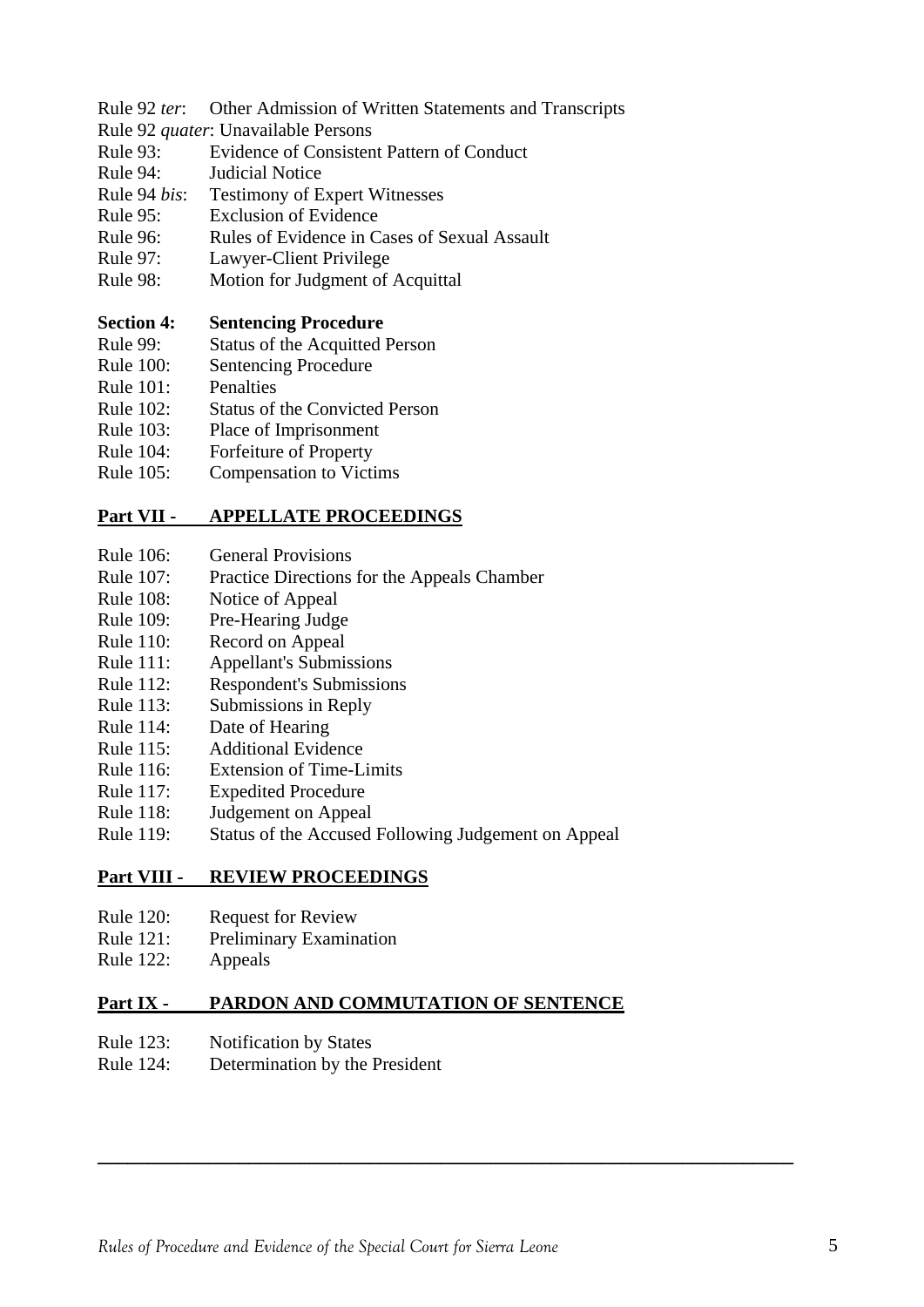# Part I - GENERAL PROVISIONS

#### **Rule 1: Entry into Force** *(amended 7 March 2003)*

These Rules of Procedure and Evidence as first amended on 7 March 2003, are applicable pursuant to Article 14 of the Statute of the Special Court for Sierra Leone, and entered into force on 12 April 2002.

## **Rule 2: Definitions** *(amended 29 May 2004)*

(A) In the Rules, unless the context otherwise requires, the following terms shall mean:

| Accused:                                                                                                                                                                           | A person against whom one or more counts in an indictment have<br>been approved in accordance with Rule 47;                                                                          |
|------------------------------------------------------------------------------------------------------------------------------------------------------------------------------------|--------------------------------------------------------------------------------------------------------------------------------------------------------------------------------------|
| <b>Agreement:</b>                                                                                                                                                                  | The Agreement between the United Nations and the Government of<br>Sierra Leone on the Establishment of a Special Court for Sierra<br>Leone signed in Freetown on 16 January 2002;    |
| Arrest:                                                                                                                                                                            | The act of apprehending and taking a suspect or an accused into<br>custody;                                                                                                          |
| <b>Council of Judges:</b>                                                                                                                                                          | The Council of Judges as referred to in Rule 23;                                                                                                                                     |
| Defence:                                                                                                                                                                           | The Accused and/or the Accused's counsel;                                                                                                                                            |
| <b>Defence Office:</b>                                                                                                                                                             | The Office established by the Registrar for the purpose of ensuring<br>the rights of suspects and accused in accordance with the Statute and<br>Rules of Procedure and Evidence;     |
|                                                                                                                                                                                    | <b>Deputy Prosecutor:</b> The Deputy Prosecutor appointed pursuant to Article 3 of the<br>Agreement;                                                                                 |
| <b>Designated Judge:</b>                                                                                                                                                           | A Judge designated for a certain period of time pursuant to Rule 28;                                                                                                                 |
| <b>Detention Facility:</b>                                                                                                                                                         | The Detention Facility of the Special Court shall include all premises<br>where suspects or accused are detained in accordance with these<br>Rules and with the Rules of Detention;  |
| <b>Headquarters Agreement:</b> The Headquarters Agreement between the Republic of Sierra<br>Leone and the Special Court for Sierra Leone signed in Freetown on<br>21 October 2003; |                                                                                                                                                                                      |
| <b>Investigation:</b>                                                                                                                                                              | All activities undertaken by the Prosecutor under the Statute and the<br>Rules for the collection of information and evidence, whether before<br>or after approval of an indictment; |
|                                                                                                                                                                                    | <b>Management Committee:</b> The Committee established pursuant to Article 7 of the                                                                                                  |

Agreement;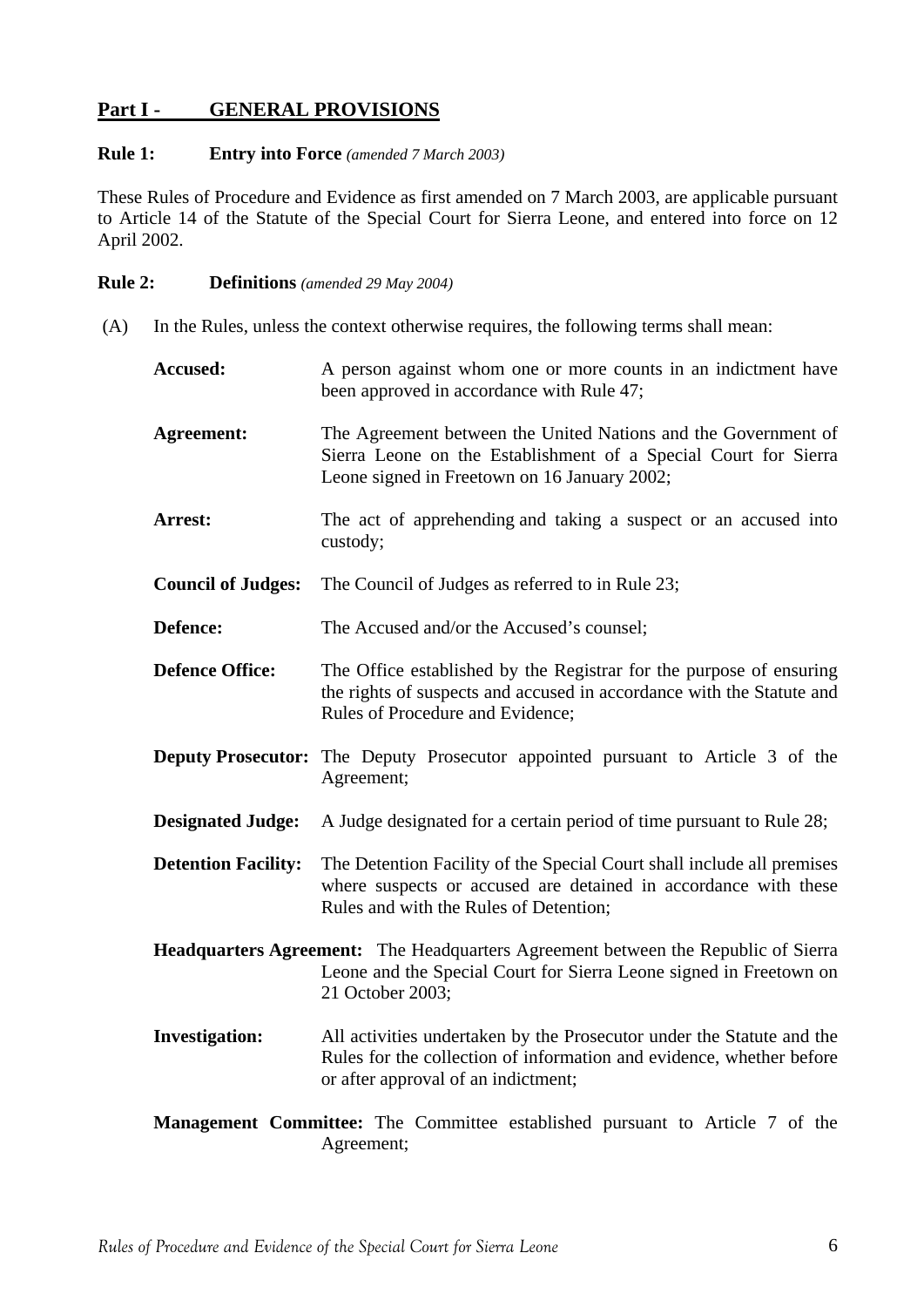| Party:                 | The Prosecutor or the Defence;                                                                                                                                                                                                    |
|------------------------|-----------------------------------------------------------------------------------------------------------------------------------------------------------------------------------------------------------------------------------|
|                        | <b>Principal Defender:</b> The Principal Defender as appointed by the Registrar;                                                                                                                                                  |
|                        | <b>Pre-Hearing Judge:</b> A Judge of the Appeals Chamber responsible for the pre-hearing<br>proceedings of an appeal as designated pursuant to Rule 109;                                                                          |
| <b>President:</b>      | The President of the Special Court as referred to in Article 12 of the<br>Statute;                                                                                                                                                |
| <b>Prosecutor:</b>     | The Prosecutor appointed pursuant to Article 3 of the Agreement;                                                                                                                                                                  |
| <b>Public Holiday:</b> | A Public Holiday shall be an official public holiday of the Republic<br>of Sierra Leone or of the United Nations;                                                                                                                 |
| <b>Registrar:</b>      | The Registrar appointed pursuant to Article 4 of the Agreement;                                                                                                                                                                   |
| <b>Regulations:</b>    | The provisions framed by the Prosecutor pursuant to Rule 37 (A) for<br>the purpose of directing the functions of the Office of the Prosecutor;                                                                                    |
| <b>Rules:</b>          | The Rules referred to in Rule 1, as amended and currently in force;                                                                                                                                                               |
|                        | Rules of Detention: Rules Governing the Detention of Persons Awaiting Trial or Appeal<br>Before the Special Court for Sierra Leone or otherwise Detained by<br>the Special Court;                                                 |
| <b>Special Court:</b>  | The Special Court for Sierra Leone established by the Agreement<br>and consisting of the following organs: the Chambers, the Office of<br>the Prosecutor and the Registry;                                                        |
| <b>Statute:</b>        | The Statute of the Special Court annexed to the Agreement;                                                                                                                                                                        |
| <b>Suspect:</b>        | A person concerning whom the Prosecutor possesses reliable<br>information which tends to show that he may have committed a<br>crime over which the Special Court has jurisdiction in accordance<br>with Article 1 of the Statute; |
| <b>Transaction:</b>    | A number of acts or omissions whether occurring as one event or a<br>number of events, at the same or different locations and being part of<br>a common scheme, strategy or plan;                                                 |
| Victim:                | A person against whom a crime over which the Special Court has<br>jurisdiction has allegedly or has been found to have been committed.                                                                                            |

(B) In the Rules, the masculine shall include the feminine and the singular the plural, and viceversa.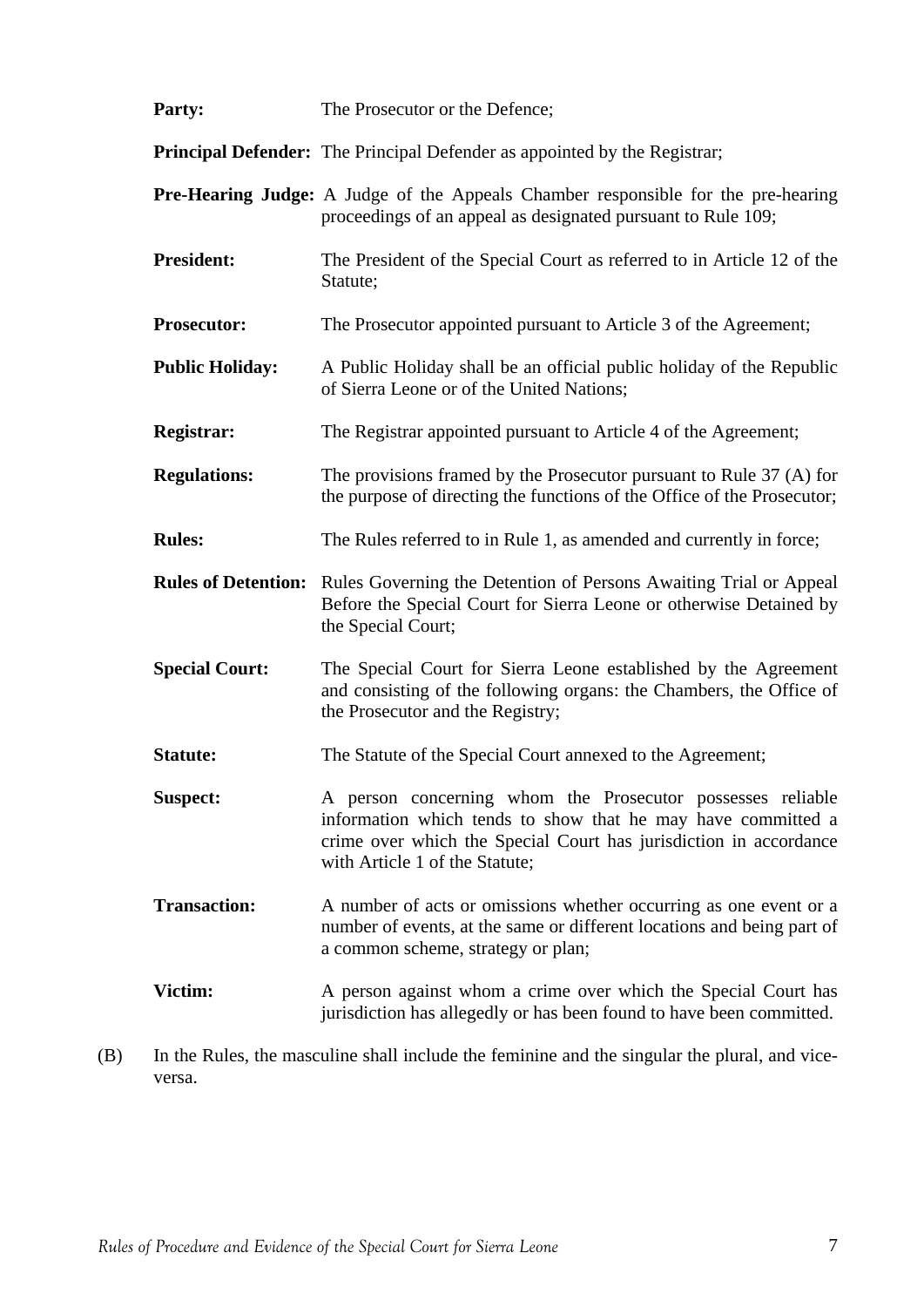## **Rule 3: Working Language** *(amended 7 March 2003 and 31 May 2012)*

- (A) The working language of the Special Court shall be English.
- (B) The accused or suspect or convicted person shall have the right to use his own language.
- (C) Any person appearing before or giving evidence to the Special Court, who does not have sufficient knowledge of English, may ask for permission to use his own language.
- (D) The Registrar shall make any necessary arrangements for interpretation and translation.

## **Rule 4:** Sittings away from the Seat of the Special Court *(amended 7 March 2003)*

A Chamber or a Judge may exercise their functions away from the Seat of the Special Court, if so authorized by the President. In so doing, audio or video-link technology, email or other available electronic instruments may be used if authorised by the President or Presiding Judge.

#### **Rule 5: Non-compliance with the Rules** *(amended 29 May 2004)*

Where an objection on the ground of non-compliance with the Rules or Regulations is raised by a party at the earliest opportunity, the Trial Chamber or the Designated Judge may grant relief if the non-compliance has caused material prejudice to the objecting party.

#### **Rule 6:** Amendment of the Rules *(amended 29 May 2004)*

- (A) Proposals for amendment of the Rules may be made by a Judge, the Prosecutor, the Registrar, the Principal Defender and by the Sierra Leone Bar Association or any other entity invited by the President to make proposals for amendments.
- (B) Proposals for amendment may be adopted at a Plenary Meeting of the Special Court.
- (C) An amendment of the Rules may be adopted otherwise than as stipulated in Sub-Rule (B) above, provided it is approved unanimously by any appropriate means either done in writing or confirmed in writing.
- (D) An amendment shall, unless otherwise indicated, enter into force immediately. The Registrar shall publish the amendment by appropriate means.

## **Rule 7: Time limits** *(amended 1 August 2003, 13 May 2006 and 24 November 2006)*

- (A) Unless otherwise ordered by a Chamber or by a Designated Judge, or otherwise provided by the Rules, the time prescribed by or under the Rules for the doing of any act shall run from the day after the notice of the occurrence of the event has been received in the normal course of transmission by the Registry, counsel for the Accused or the Prosecutor as the case may be.
- (B) Where a time limit is expressed in days, only ordinary calendar days shall be counted. Weekdays, Saturdays, Sundays and Public Holidays shall be counted as days. However, should the time limit expire on a Saturday, Sunday, Public Holiday or a day falling within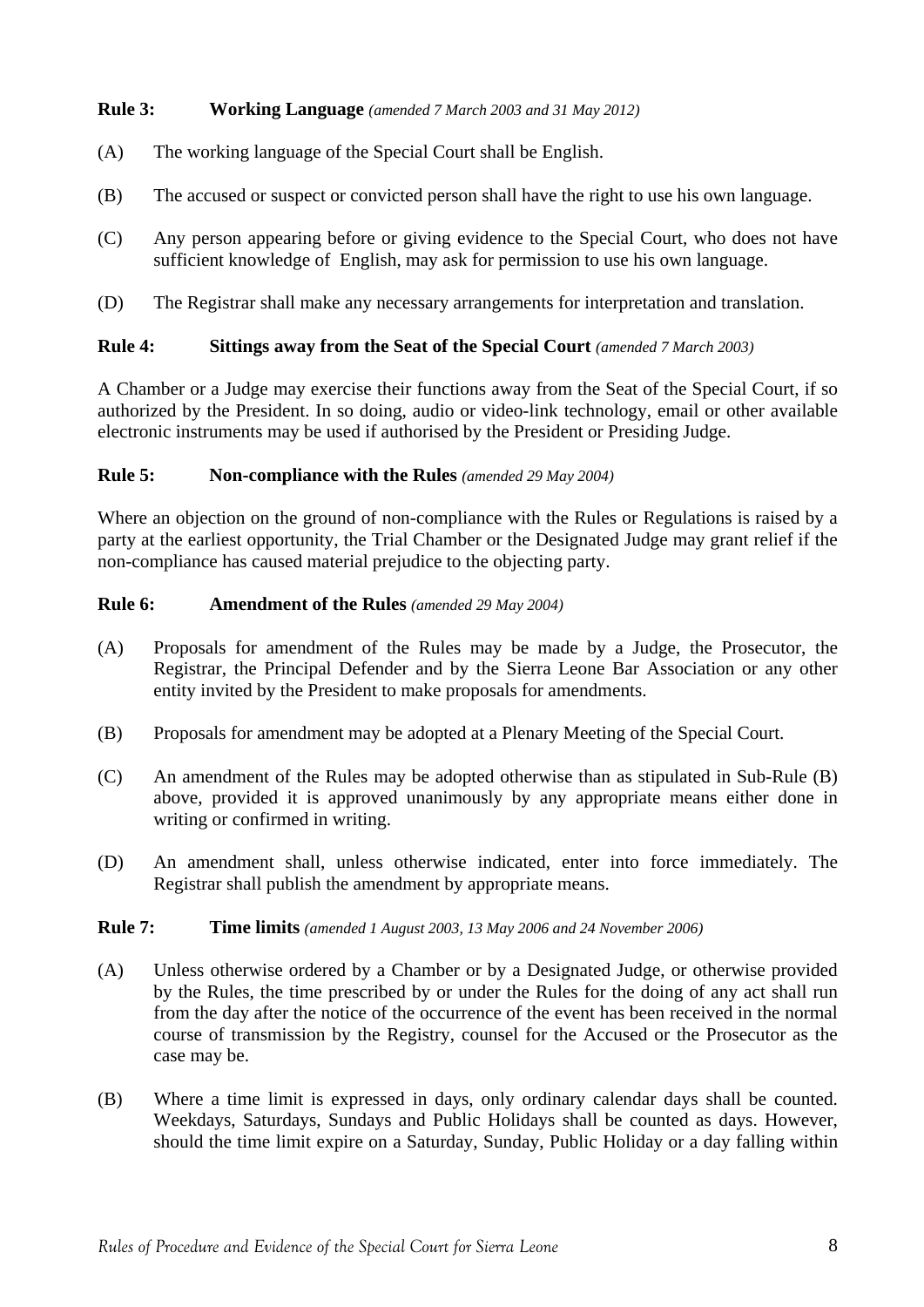judicial recess, the time limit shall automatically be extended to the subsequent working day.

(C) Unless otherwise ordered by a Chamber or a Designated Judge, any response to a motion shall be filed within ten days of service of the motion by the Registry. Any reply to the response shall be filed within five days of service of the response by the Registry.

### **Rule 7***bis***: Motions for extension of time** *(adopted 14 May 2005)*

Any response to a motion for extension of time shall be filed within three days of the receipt of the motion. Any reply to the response shall be filed within two days of the receipt of the response. However, a motion for an extension of time may be disposed of without giving the other party the opportunity to respond if a Judge or Chamber is of the opinion that no prejudice will be caused to the other party.

## **Part II - COOPERATION FROM STATES AND JUDICIAL ASSISTANCE**

### **Rule 8: Requests and Orders** *(amended 1 August 2003)*

- (A) The Government of Sierra Leone shall cooperate with all organs of the Special Court at all stages of the proceedings. Requests by any organ of the Special Court shall be complied with in accordance with Article 17 of the Agreement. An order issued by a Chamber or by a Judge shall have the same force or effect as if issued by a Judge, Magistrate or Justice of the Peace of a Sierra Leone court.
- (B) Except in cases to which Rule 11, 13, 59 or 60 applies, where a Chamber or a Judge is satisfied that the Government of Sierra Leone has failed to comply with a request made in relation to any proceedings before that Chamber or Judge, the Chamber or Judge may refer the matter to the President to take appropriate action.
- (C) The Special Court may invite third States not party to the Agreement to provide assistance on the basis of an ad hoc arrangement, an agreement with such State or any other appropriate basis**.**
- (D) Where a third State, which has entered into an ad hoc arrangement or an agreement with the Special Court, fails to cooperate with requests pursuant to any such arrangement or agreement, the President may take appropriate action.
- (E) Where it appears to the Prosecutor that a crime within the jurisdiction of the Special Court is or has been the subject of investigations or criminal proceedings instituted in the courts of any State, he may request the State to forward to him all relevant information in that respect. The Government of Sierra Leone shall transmit to him such information forthwith in accordance with Article 17 of the Agreement*.*

#### **Rule 9: Application for Deferral** *(amended 7 March 2003)*

Where it appears that crimes which are the subject of investigations or proceedings instituted in the courts of a State: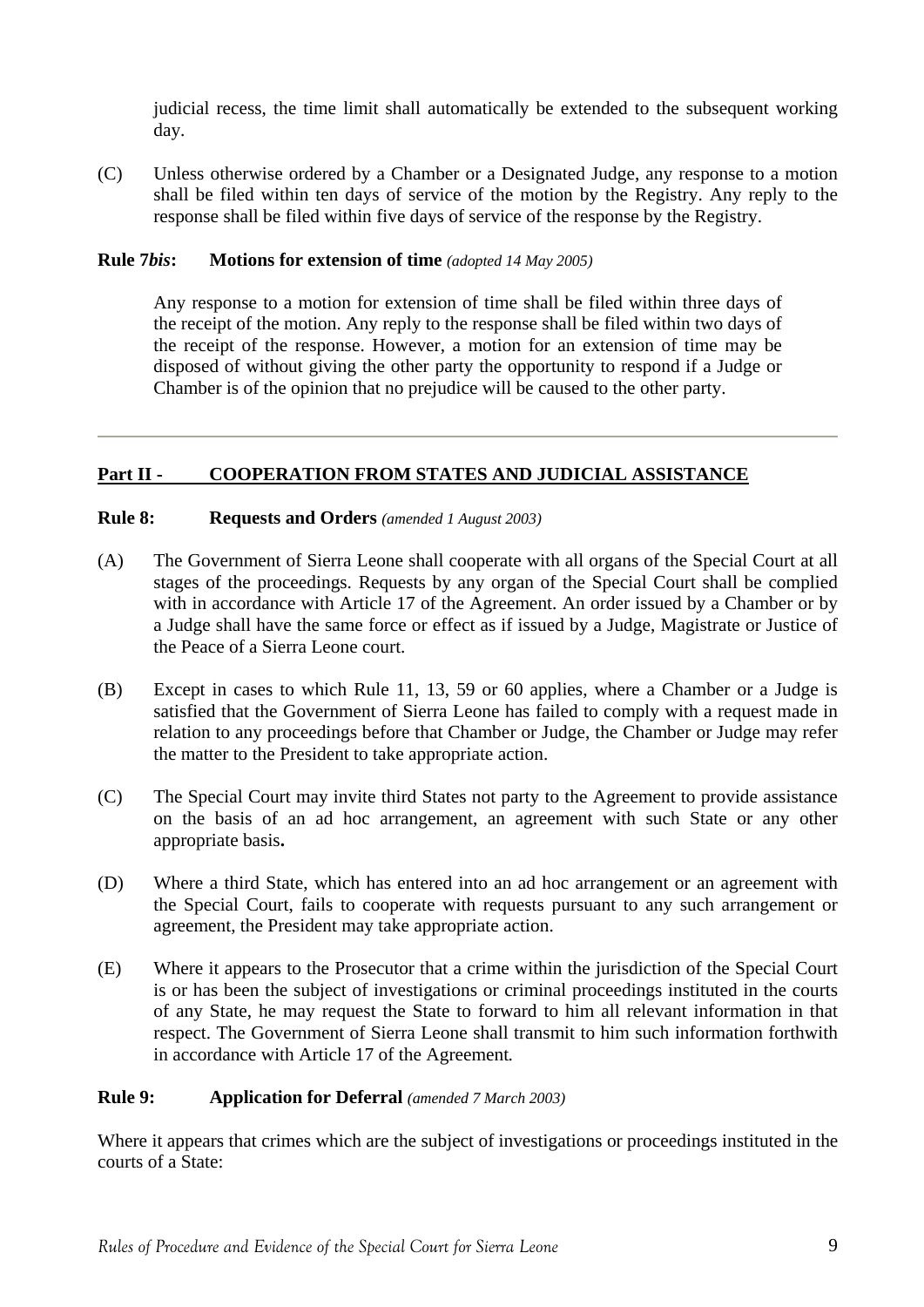- (i) Are the subject of an investigation by the Prosecutor;
- (ii) Should be the subject of an investigation by the Prosecutor considering, amongst others:
	- (a) The seriousness of the offences;
	- (b) The status of the accused at the time of the alleged offences;
	- (c) The general importance of the legal questions involved in the case;
- (iii) Are the subject of an indictment in the Special Court,
- (iv) Fall within Rule 72(B),

The Prosecutor may apply for an order or request for deferral under Rule 10.

## **Rule 10: Order or Request for Deferral** *(amended 1 August 2003)*

- (A) If it appears to the Trial Chamber seized of an application under Rule 9 that Sub-Rules (i), (ii) or (iii) of Rule 9 is satisfied, the Trial Chamber shall issue an order or request assistance to the effect that the court defer to the competence of the Special Court.
- (B) An order or request for deferral shall include a request that the results of the investigation and a copy of the court's records and the judgement, if already delivered, be forwarded to the Registrar.

#### **Rule 11: Non-compliance with an Order for Deferral** *(amended 7 March 2003)*

If, within 21 days after an order for deferral has been notified by the Registrar to the Government of Sierra Leone under whose jurisdiction the investigations or proceedings have been instituted, the Government of Sierra Leone fails to file a response which satisfies the Trial Chamber that it has taken or is taking adequate steps to comply with the order, the Trial Chamber may refer the matter to the President to take appropriate action.

#### **Rule 11***bis:* **Referral of an Indictment to Another Court** *(amended 27 May 2008)*

- (A)After an Indictment has been confirmed and prior to the commencement of trial, irrespective of whether or not the accused is in the custody of the Special Court, the President may appoint a bench of three Judges selected from the Trial Chambers (hereinafter referred to as the "Referral bench"), which solely and exclusively shall determine whether the case should be referred to the authorities of a State having jurisdiction and being willing and adequately prepared to accept such a case, so that those authorities should forthwith refer the case to the appropriate court for trial within that State.
- (B)The Referral Bench may order such referral at the request of the Prosecutor, after having given to the Prosecutor and, where applicable, the accused, the opportunity to be heard and after being satisfied that the accused will receive affair trial and that, if convicted, neither the death penalty nor a term of life imprisonment, as opposed to a fixed number of years, will be imposed on the accused.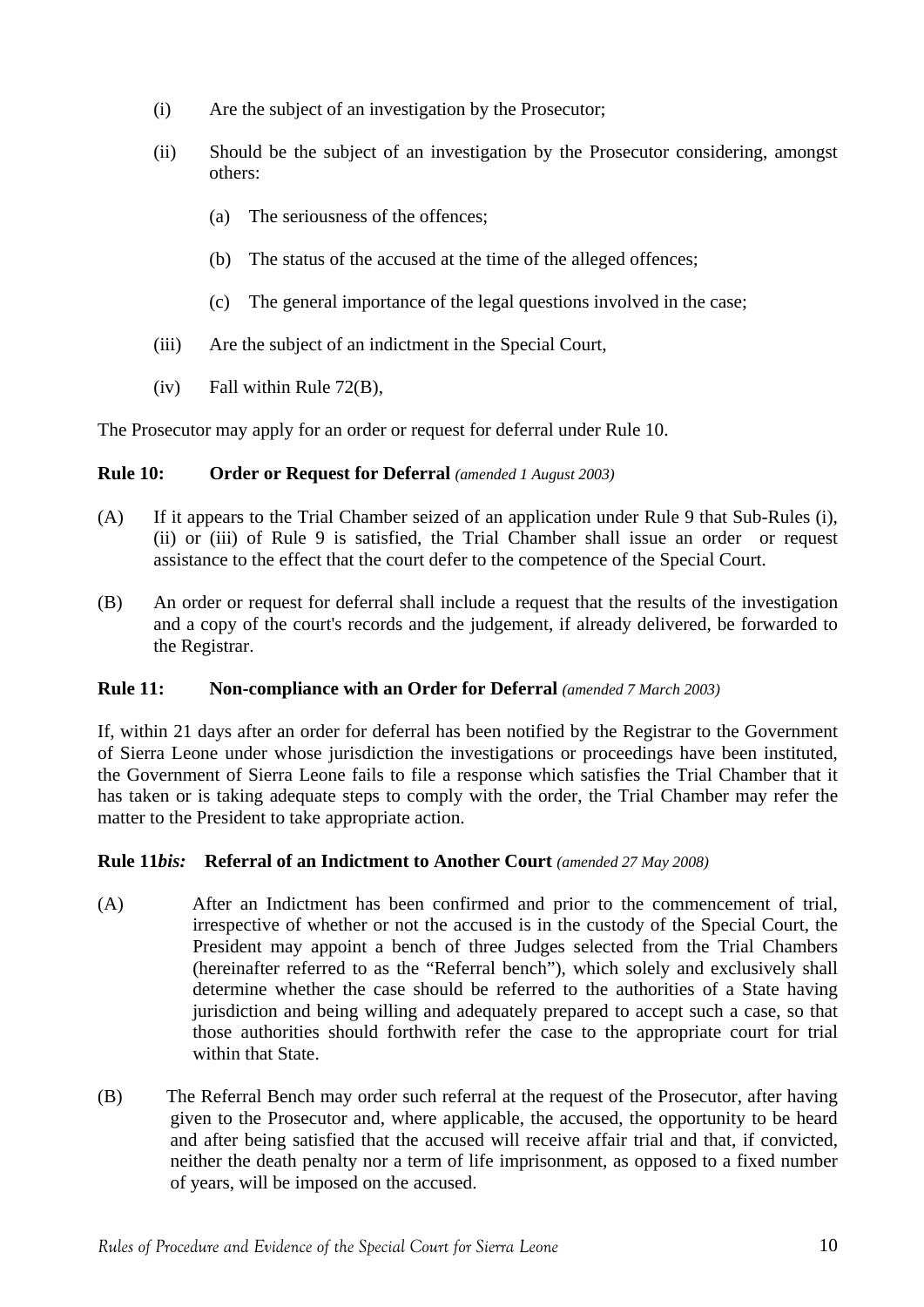- (C) The Referral Bench may instruct the Registrar to assign counsel to represent an accused in proceedings pursuant to this Rule, whether or not the accused is in the custody of the Special Court.
- (D) Where an order is issued pursuant to this Rule:
	- (i) the accused, if in the custody of the Special Court, shall be handed over to the authorities of the State concerned;
	- (ii) the Referral Bench may order that protective measures for certain witnesses or victims remain in force;
	- (iii) the Prosecutor shall provide to the authorities of the State concerned all of the information relating to the case which the Prosecutor considers appropriate and, in particular, the material supporting the indictment.
- (E) Where the accused is not in the custody of the Special Court, the Referral bench may issue a warrant for the arrest of the accused, which shall specify the State to which he is to be transferred for trial.
- (F) A Referral Bench shall have the powers of, and insofar as applicable shall follow the procedures laid down for, a Trial Chamber under the Rules.
- (G) An appeal by the accused or the Prosecutor shall lie as of right to the Appeals Chamber from a decision of the Referral bench whether or not to refer a case. Notice of appeal shall be filed within fourteen days of the decision unless the accused was not present or represented when the decision was pronounced, in which case the time-limit shall run from the date on which the accused is notified of the decision.

#### **Rule 12: Determinations of Courts of any State** *(amended 7 March 2003)*

Subject to Article 9(2) of the Statute, determinations of courts of any State are not binding on the Special Court.

#### **Rule 13: Double Jeopardy** *(amended 7 March 2003)*

When the President receives reliable information to show that criminal proceedings have been instituted against a person before a court of any State for acts for which that person has already been tried by the Special Court, he shall issue a reasoned order or request to such court seeking permanent discontinuance of its proceedings. If that court fails to do so, the President may take appropriate action.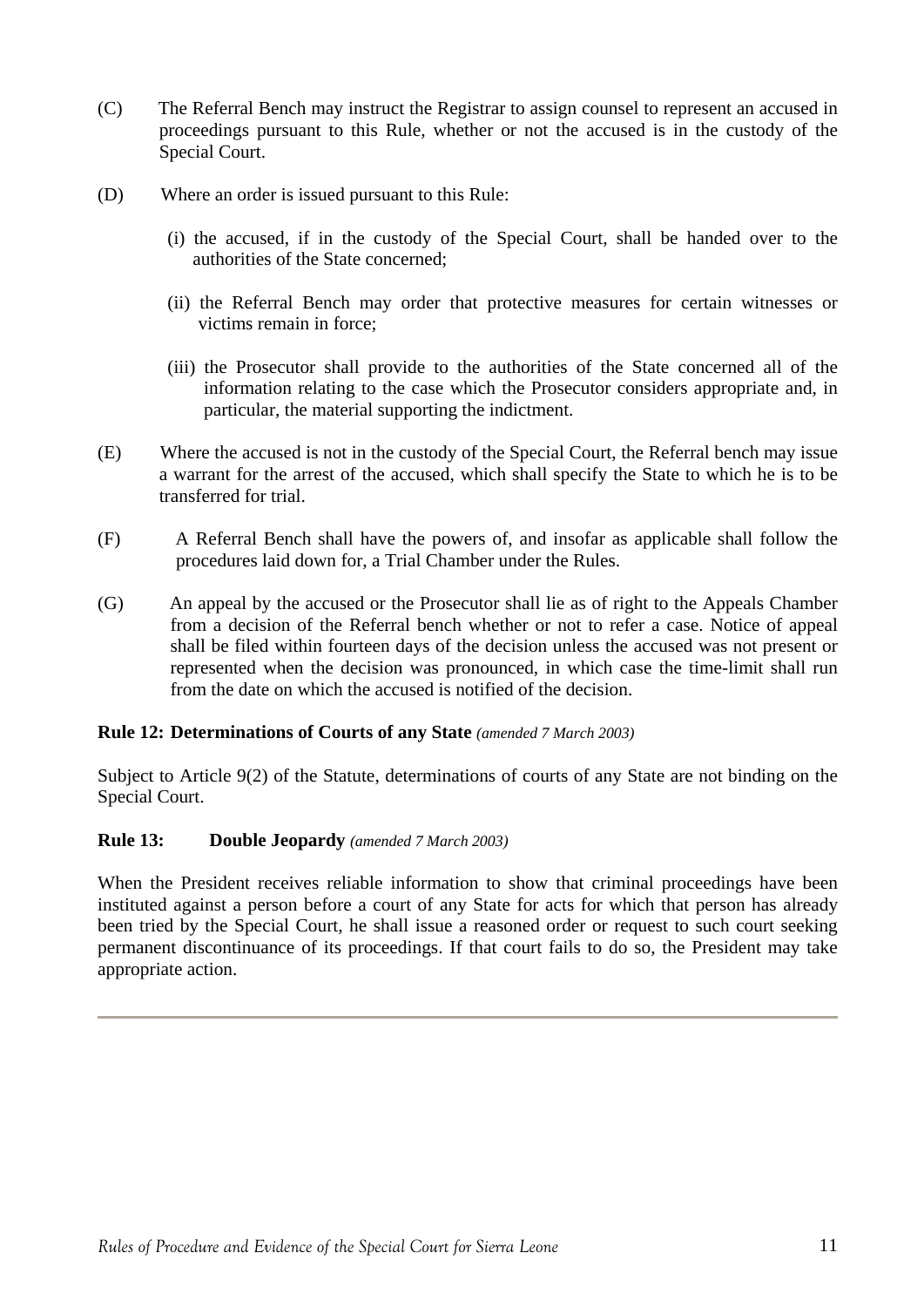## **Part III - ORGANIZATION OF THE SPECIAL COURT**

## *Section 1: The Judges*

#### **Rule 14: Solemn Declaration** *(amended 14 March 2004)*

(A) Before taking up his duties each Judge shall make the following solemn declaration:

"I solemnly declare that I will without fear or favour, affection or ill-will, serve as a Judge of the Special Court, honestly, faithfully, impartially and conscientiously."

(B) The text of the declaration, signed by the Judge and witnessed by the Secretary-General of the United Nations or his representative, and the President of Sierra Leone or his representative, shall be kept in the records of the Special Court.

#### **Rule 15: Disqualification of Judges** *(amended 29 May 2004 and 24 November 2006)*

- (A) A Judge may not sit at a trial or appeal in any case in which his impartiality might reasonably be doubted on any substantial ground.
- (B) Any party may apply to the Chamber of which the Judge is a member for the disqualification of the said Judge on the above ground.
- C) Where the Judge voluntarily withdraws from the Trial Chamber, the President may assign the alternate judge, in accordance with Article 12(4) of the Statute, or another Trial Chamber Judge to sit in his place. Where a judge voluntarily withdraws from the Appeals Chamber, the Alternate Judge may sit in his place.
- (D) The Judge who approves an indictment or who is involved with any pre-trial or interlocutory matter against a suspect or accused, shall not for that reason be disqualified from sitting as a member of a Chamber for the trial or appeal of that accused.

### **Rule 15** *bis***: Unfitness to Sit** *(adopted 24 November 2006)*

- (A) Where it is alleged that a Judge is not fit to sit as a member of the Special Court, the President may refer the matter to the Council of Judges.
- (B) Should the Council of Judges determine that:
	- (i) the allegation is of a serious nature, and
	- (ii) there appears to be a substantial basis for such allegation,

it shall refer the matter to the Plenary Meeting which will consider it and, if necessary, make a recommendation to the body which appointed the Judge.

(C) At each stage, the challenged Judge shall be entitled to present his comments on the matter.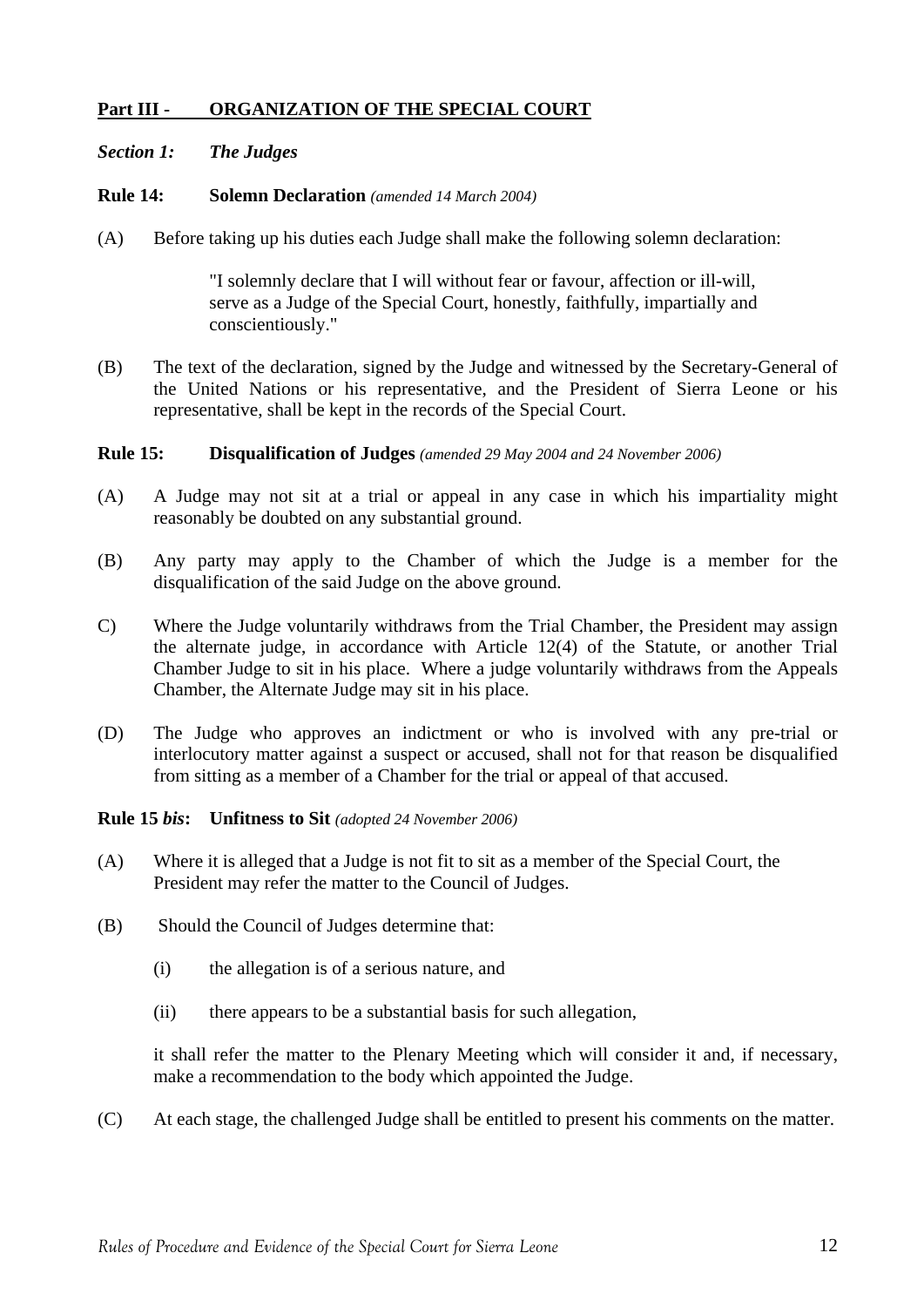## **Rule 16:****Absence and Resignation** *(amended 29 May 2004)*

- (A) If a Judge is unable to continue sitting in a proceeding, trial or appeal which has partly been heard for a short duration and the remaining Judges are satisfied that it is in the interests of justice to do so, those remaining Judges may order that the proceeding, trial or appeal continue in the absence of that Judge for a period of not more than five working days.
- (B) If a Judge is, for any reason, unable to continue sitting in a proceeding, trial or appeal which has partly been heard for a period which is or is likely to be longer than five days, the President may designate an alternate Judge as provided in Article 12(4) of the Statute.
	- (i) If an alternate Judge is not available as provided in Article 12(4) of the Statute, and the remaining Judges are satisfied that it would not affect the decision either way, the remaining Judges may continue in the absence of that Judge.
	- (ii) Where a trial or appeal chamber proceeds in the absence of one Judge, in the event that the decision is split evenly a new proceeding, trial or appeal shall be ordered.
- (C) If a Judge is, for any reason, unable to sit in a proceeding, trial or appeal which has not yet been heard but has been scheduled, the President may designate an alternate Judge as provided in Article 12 (4) of the Statute.
- (D) A Judge who decides to resign shall give notice of his resignation in writing to the President, who shall transmit it to the Secretary-General of the United Nations and the Government of Sierra Leone.

#### **Rule 16***bis***: Alternate Judges** *(adopted 14 May 2007)*

- (A) An alternate Judge designated in accordance with Article 12(4) of the Statute shall be present at each stage of the trial or appeal to which he or she has been designated.
- (B) During the proceedings, the alternate Judge may, through the Presiding Judge of the Trial Chamber or Appeals Chamber, pose questions which are necessary for the alternate Judge's understanding of the trial or appeal proceedings.
- (C) An alternate Judge shall be present during the deliberations of the Trial Chamber or the Appeals Chamber to which he or she has been designated but shall not be entitled to vote thereat.
- (D) The alternate Judge may perform such other functions within the Trial Chamber or Appeals Chamber as the Presiding Judge in consultation with the other judges of the Chamber may deem necessary.

#### **Rule 17: Precedence** *(amended 7 March 2003)*

- (A) All Judges are equal in the exercise of their judicial functions, regardless of dates of election, appointment, age or period of service.
- (B) Judges elected or appointed on different dates shall take precedence according to the dates of their election or appointment; Judges elected or appointed on the same date shall take precedence according to age.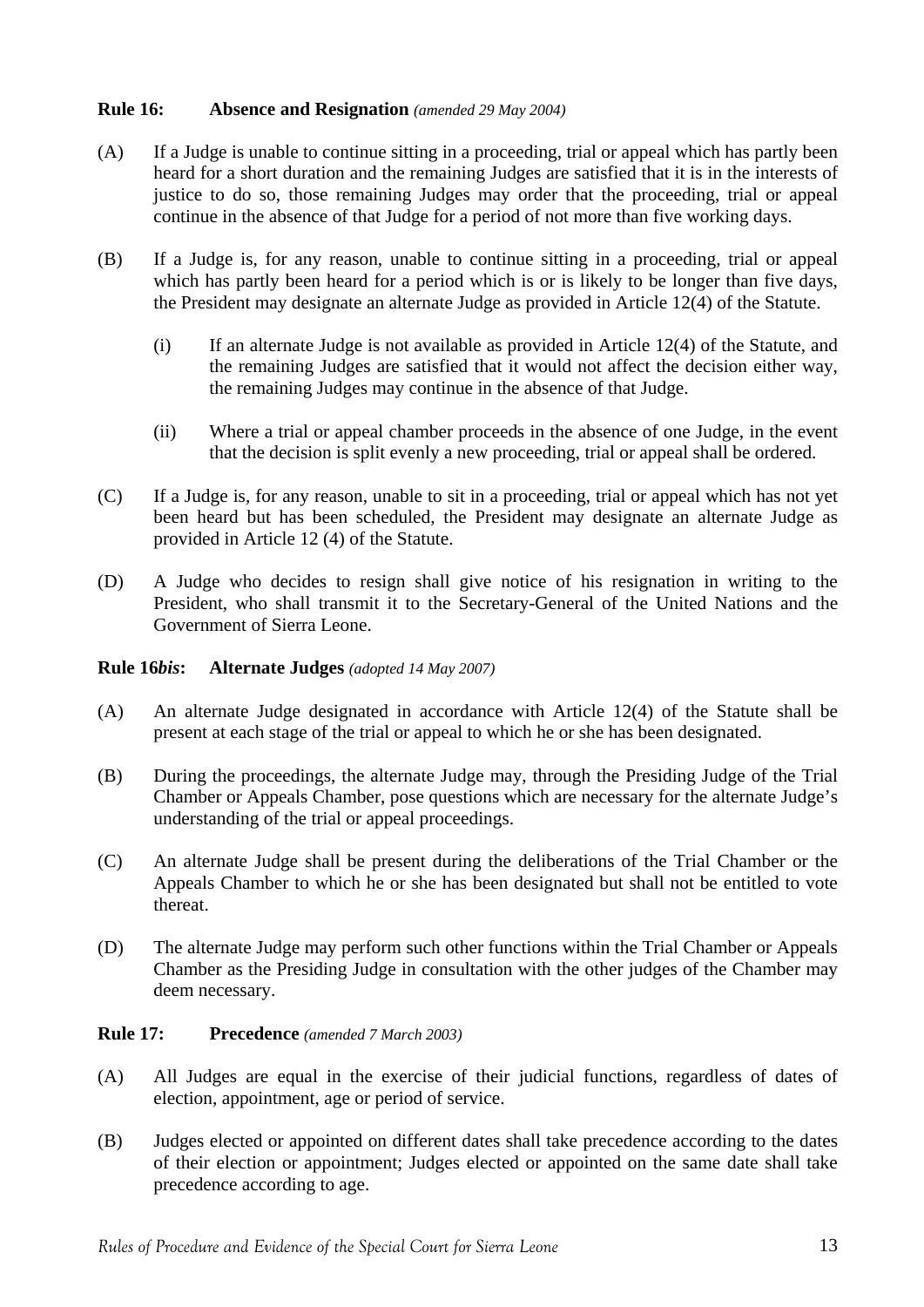(C) In case of re-election, the total period of service as a Judge of the Special Court shall be taken into account.

#### *Section 2: The Presidency*

#### **Rule 18: Election of the President** *(amended 14 March 2004 and 24 November 2006)*

- (A) The Presiding Judge of the Appeals Chamber shall be the President of the Special Court.
- (B) The Presiding Judge of the Appeals Chamber shall be elected for a term of one year or such shorter term as shall coincide with the duration of his term of office as a Judge. He or she may be re-elected. The President shall reside in Freetown, the seat of the Special Court, and shall work on a full-time basis, and be remunerated accordingly.
- (C) If the President ceases to be a member of the Special Court or resigns his office before the expiration of his term, the Judges of the Appeals Chamber shall elect from among their number a successor for the remainder of the term.
- (D) The Presiding Judge of the Appeals Chamber shall be elected by a majority of the votes of the Judges appointed to the Appeals Chamber.

#### **Rule 19: Functions of the President** *(amended 7 March 2003 and 24 November 2006)*

- (A) The President shall preside at all plenary meetings of the Special Court, co-ordinate the work of the Chambers and supervise the activities of the Registry as well as exercise all the other functions conferred on him by the Agreement, the Statute and the Rules.
- (B) The President may after appropriate consultation issue Practice Directions, consistent with the Agreement, the Statute and the Rules, addressing detailed aspects of the conduct of proceedings before the Special Court.
- (C) The President shall, in addition to the discharge of his or her judicial functions, be responsible for the proper administration of justice. In particular, in coordination with the Registrar, the Prosecutor, and the Principal Defender, the President shall take all appropriate measures aimed at furthering the conduct of fair, impartial and expeditious trials and appeals.

#### **Rule 20: The Vice-Presidency** *(amended 7 March 2003 and 24 November 2006)*

The Vice-President shall be elected from amongst the Appeals Chamber Judges for a term of one year, or such shorter term as shall coincide with the duration of his term of office as a Judge. The Vice-President may be re-elected.

#### **Rule 21: Functions of the Vice-President** *(amended 29 May 2004 and 24 November 2006)*

The Vice-President shall exercise the functions of the President in case the latter is absent from Sierra Leone or is unable to act.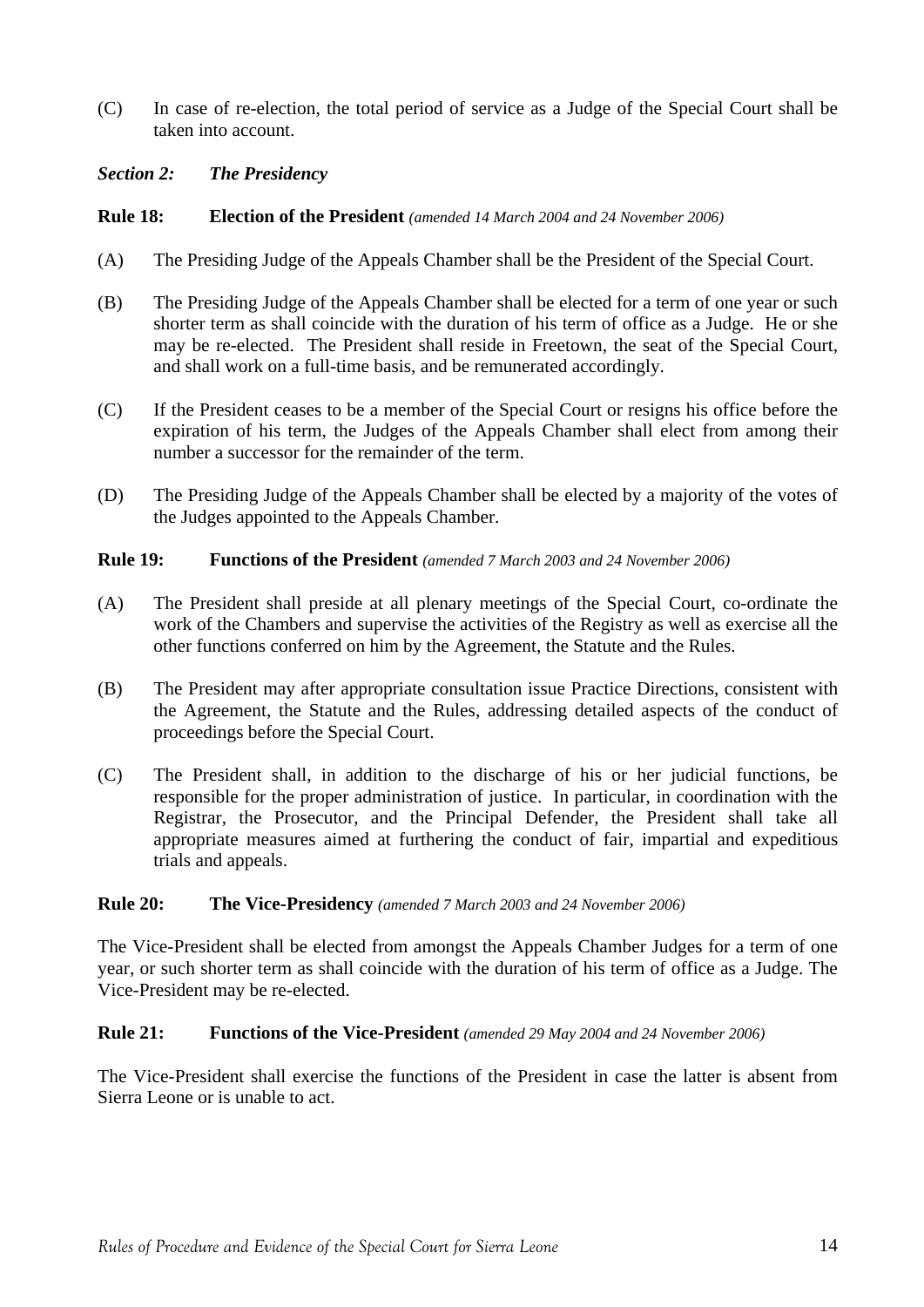## **Rule 22: Replacements** *(amended 7 March 2003)*

If neither the President nor the Vice-President can carry out the functions of the Presidency, this shall be assumed by a senior Judge, determined in accordance with Rule 17.

## *Section 3: Internal Functioning of the Special Court*

#### **Rule 23: The Council of Judges** *(amended 29 May 2004 and 13 May 2006)*

- (A) There shall be a Council of Judges which shall be composed of the President and the Presiding Judges of the Trial Chambers.
- (B) The President shall consult the Council of Judges on all major questions or matters relating to the functioning of the Special Court.
- (C) In order to ensure the coordination of the activities of all organs of the Special Court, the Council of Judges, or its representative, shall meet with the Registrar, the Prosecutor and the Principal Defender, or their representatives.
- (D) The President shall consult the Council of Judges with respect to the functions set forth in Rule 19 and 33, and particularly all the Registry activities relating to the administrative support provided to the Chambers.

#### **Rule 24: Plenary Meetings of the Special Court** *(amended 7 March 2003)*

The Judges shall meet in plenary to:

- (i) Adopt and amend the Rules;
- (ii) Adopt the Annual Report provided for in Article 25 of the Statute;
- (iii) Decide upon matters relating to the internal functioning of the Chambers and the Special Court;
- (iv) Exercise any other functions provided for in the Agreement, the Statute or in the Rules.

### **Rule 25: Dates of Plenary Meetings** *(amended 7 March 2003)*

Plenary Meetings shall be convened by the President if so requested by at least five Judges, and may be convened whenever the exercise of his functions under the Agreement, the Statute or the Rules so requires.

#### **Rule 26: Quorum and Vote** *(amended 16 November 2011)*

(A) The quorum for each Plenary Meeting of the Special Court shall be seven Judges, including at least one judge from each Trial Chamber. On expiration of the terms to both Trial Chambers, the quorum shall be four judges.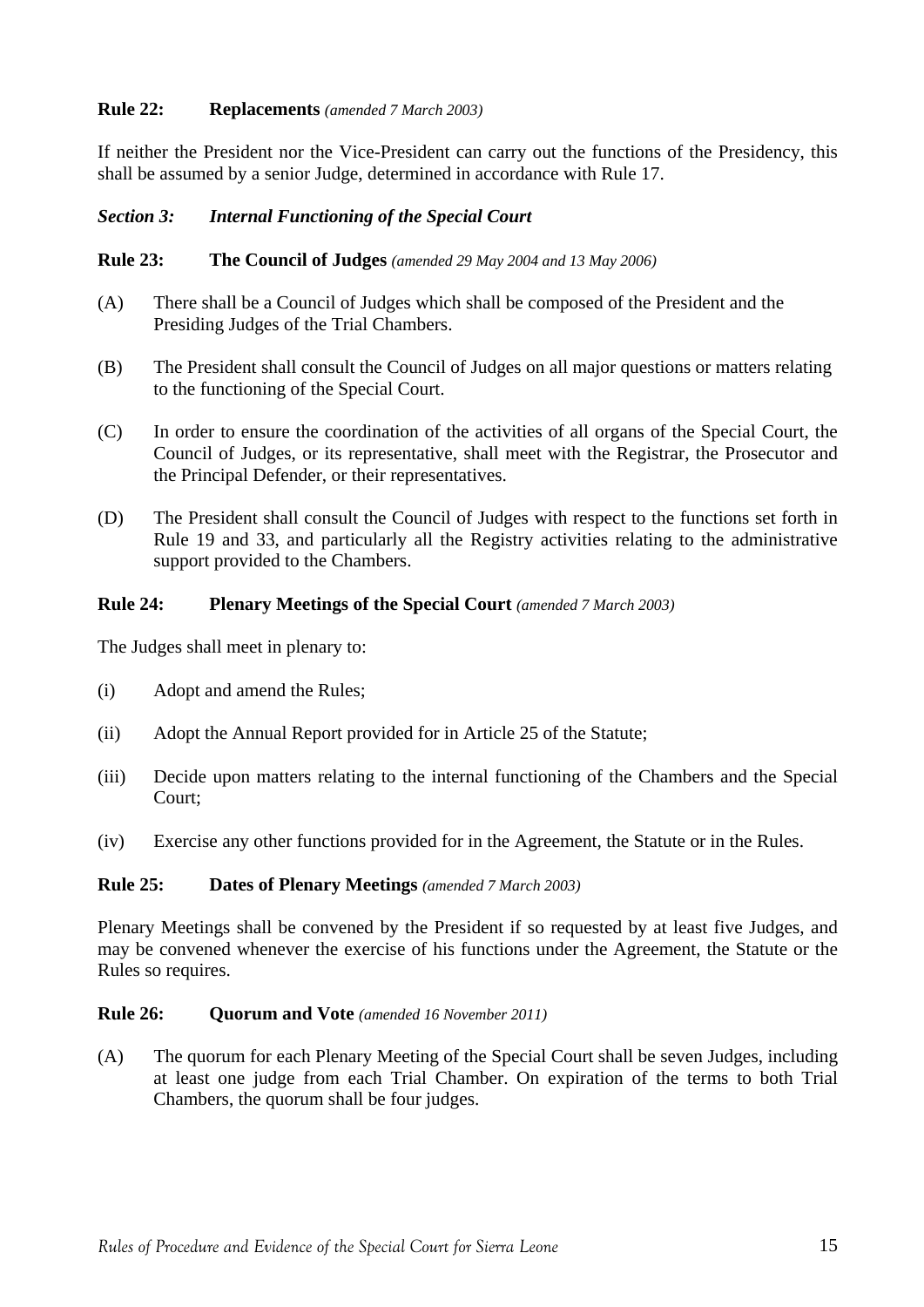(B) Subject to Rule 6(A) and (B) and Rule 18(C), the decisions of the Plenary Meeting of the Special Court shall be taken by the majority of the Judges present. In the event of an equality of votes, the President or the Judge who acts in his place shall have a casting vote.

### *Section 4: The Chambers*

### **Rule 26***bis***: The Chambers** *(adopted 29 May 2004)*

The Trial Chamber and the Appeals Chamber shall ensure that a trial is fair and expeditious and that proceedings before the Special Court are conducted in accordance with the Agreement, the Statute and the Rules, with full respect for the rights of the accused and due regard for the protection of victims and witnesses.

## **Rule 27: The Trial Chambers** *(amended 14 May 2005)*

- (A) The Presiding Judge of each Trial Chamber shall be elected for a renewable term of one year.
- (B) The Presiding Judge shall coordinate the work of the Chamber and liaise with the Registrar on matters affecting the Trial Chamber and will exercise such other functions as may be conferred on him by the Agreement, the Statute, and the Rules.
- (C) The Presiding Judge may issue, after appropriate consultations, Practice Directions in relation to the Trial Chamber.
- (D) The provisions of Rule 17 will apply in the event of the Presiding Judge being unable to carry out his functions.

#### **Rule 27***bis***: The Appeals Chamber** *(amended 29 May 2004)*

- (A) The Presiding Judge of the Appeals Chamber shall coordinate the work of the Chamber and liaise with the Registrar on matters affecting the Appeals Chamber and will exercise such other functions as may be conferred on him by the Agreement, the Statute, and the Rules.
- (B) The Presiding Judge may issue, after appropriate consultations, Practice Directions in relation to the Appeals Chamber.
- (C) The provisions of Rule 17 will apply in the event of the Presiding Judge being unable to carry out his functions.
- (D) Unless otherwise provided in these Rules, the Appeals Chamber shall, for each appeal, be composed of all its five members.

## **Rule 28: Designated Judges** *(amended 1 August 2003 and 13 May 2006)*

After consultation with the Judges concerned, the President shall designate for a given period such Judges as necessary to whom indictments, warrants, and all other pre-trial matters not pertaining to a case already assigned to a Chamber, shall be transmitted for review. The Registrar shall publish the information by appropriate means and as soon as possible.

#### **Rule 29: Deliberations**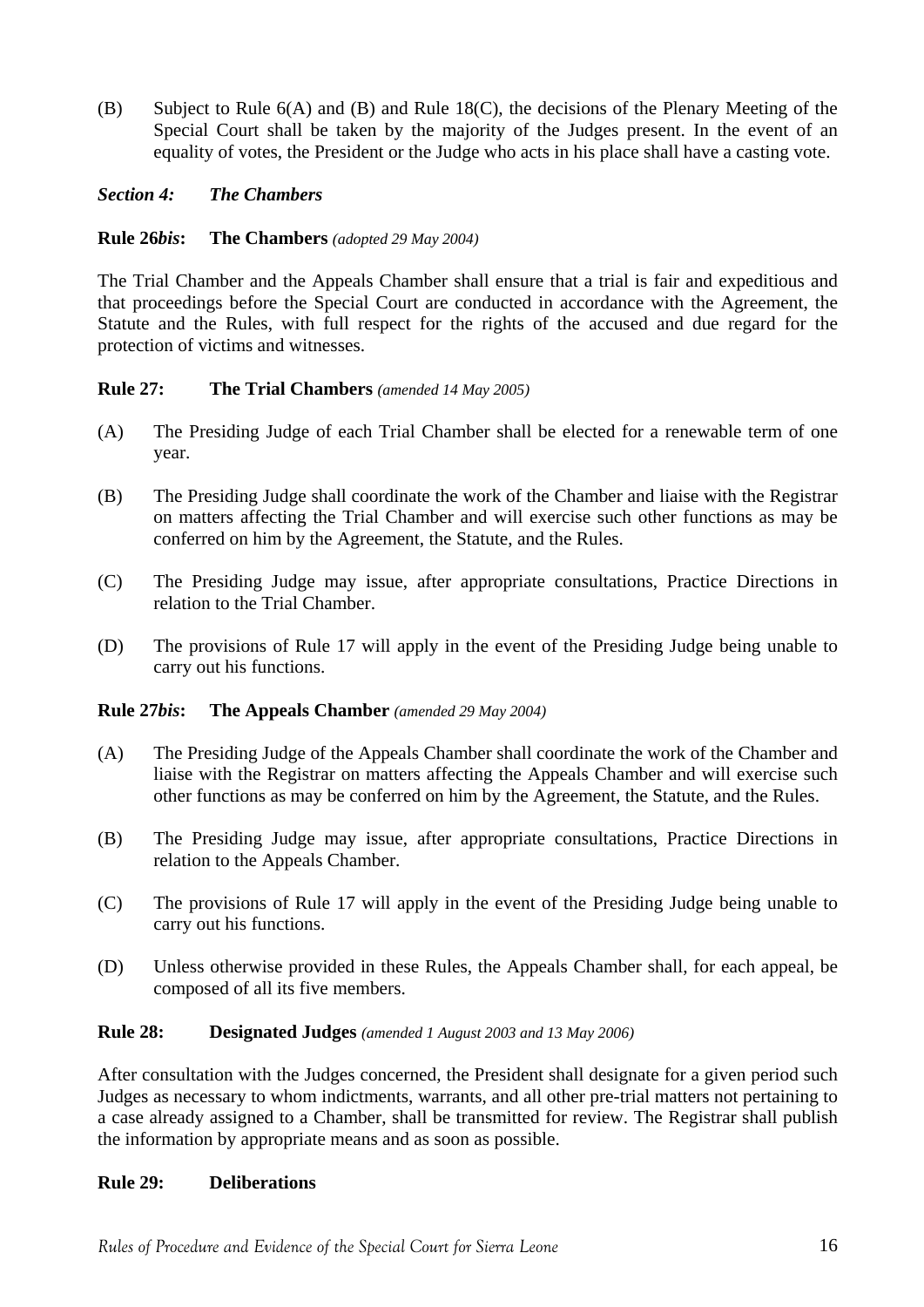The deliberations of the Chambers shall take place in private and remain secret.

## *Section 5: The Registrar*

## **Rule 30: Appointment of the Registrar** *(amended 7 March 2003)*

The Secretary-General of the United Nations, in consultation with the President of the Special Court, shall appoint a Registrar.

## **Rule 31: Appointment of the Deputy Registrar and Registry Staff** *(amended 7 March 2003)*

The Registrar shall appoint such other staff as may be required for the efficient functioning of the Registry, including a Deputy Registrar, if necessary.

## **Rule 32: Solemn Declaration** *(amended 7 March 2003)*

The Registrar shall make the following declaration before the President:

"I solemnly declare that I will perform the duties incumbent upon me as Registrar of the Special Court in all loyalty, discretion and good conscience and that I will faithfully observe all the provisions of the Agreement, the Statute and the Rules of Procedure and Evidence of the Special Court."

## **Rule 33: Functions of the Registrar** *(amended 29 May 2004)*

- (A) The Registrar shall assist the Chambers, the Plenary Meetings of the Special Court, the Council of Judges, the Judges and the Prosecutor, the Principal Defender and the Defence in the performance of their functions. Under the authority of the President, he shall be responsible for the administration and servicing of the Special Court and shall serve as its channel of communication.
- (B) The Registrar, in the execution of his functions, may make oral or written representations to Chambers on any issue arising in the context of a specific case which affects or may affect the discharge of such functions, including that of implementing judicial decisions, with notice to the parties where necessary.
- (C) The Registrar, mindful of the need to ensure respect for human rights and fundamental freedoms and particularly the presumption of innocence, shall, with the approval of the Council of Judges, adopt and amend rules governing the detention of persons awaiting Trial or Appeal or otherwise detained by the Special Court and ensure conditions of detention.
- (D) The Registrar may, with the approval of the Council of Judges, issue Practice Directions addressing particular aspects of the practice and procedure in the Registry of the Special Court and in respect of other matters within the powers of the Registrar.

## **Rule 34: Witnesses and Victims Section** *(amended 29 May 2004)*

(A) The Registrar shall set up a Witnesses and Victims Section which, in accordance with the Statute, the Agreement and the Rules, and in consultation with the Office of the Prosecutor,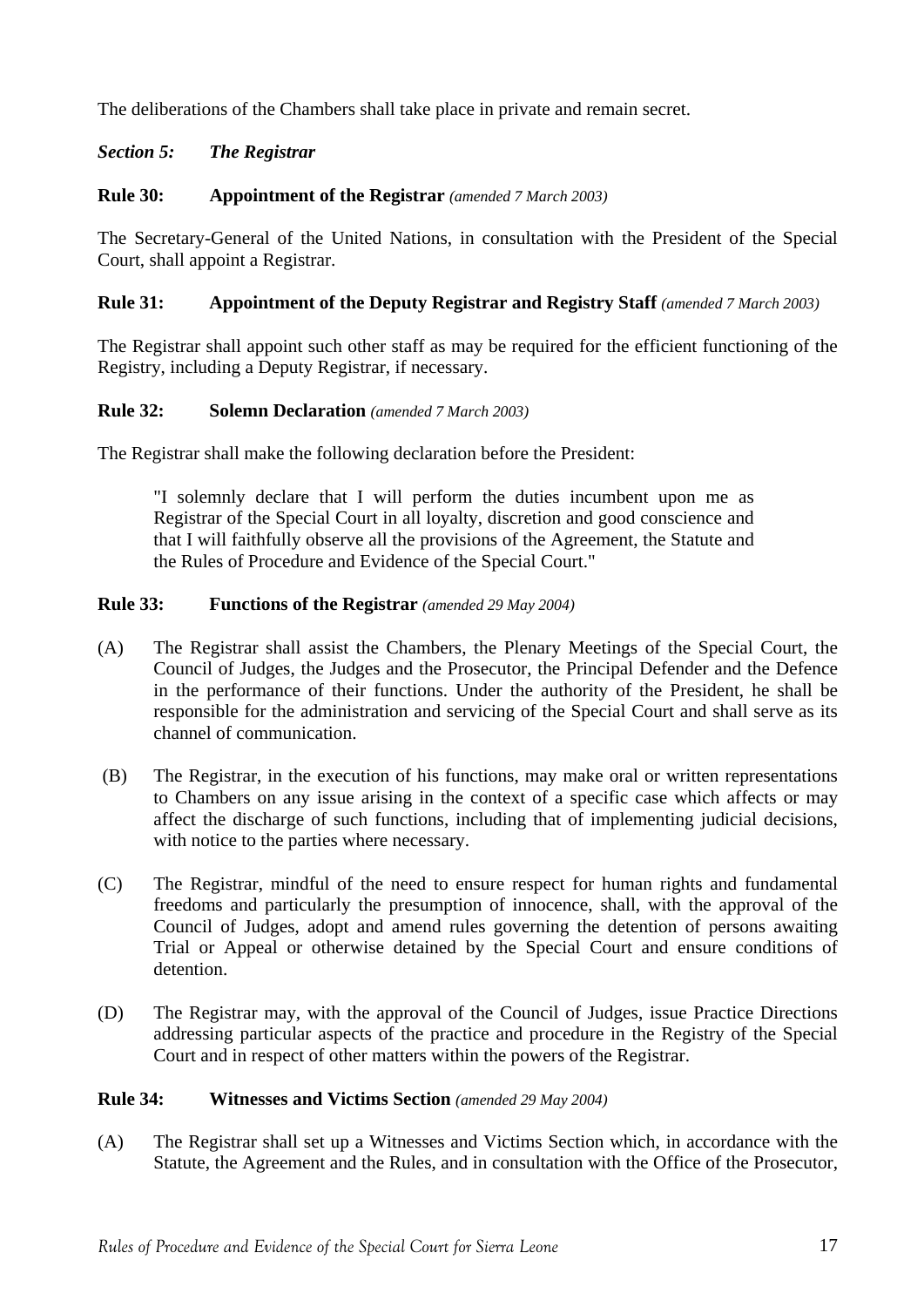for Prosecution witnesses, and the Defence Office, for Defence witnesses, shall, amongst other things, perform the following functions with respect to all witnesses, victims who appear before the Special Court, and others who are at risk on account of testimony given by such witnesses, in accordance with their particular needs and circumstances:

- (i) Recommend to the Special Court the adoption of protective and security measures for them;
- (ii) Provide them with adequate protective measures and security arrangements and develop long- and short-term plans for their protection and support;
- (iii) Ensure that they receive relevant support, counselling and other appropriate assistance, including medical assistance, physical and psychological rehabilitation, especially in cases of rape, sexual assault and crimes against children.
- (B) The Section personnel shall include experts in trauma, including trauma related to crimes of sexual violence and violence against children. Where appropriate the Section shall cooperate with non-governmental and intergovernmental organizations.

## **Rule 35: Minutes** *(amended 7 March 2003)*

Except where a full record is made under Rule 81, the Registrar, or Registry staff designated by him, shall take minutes of the Plenary Meetings of the Special Court and of the sittings of the Chambers or a Judge, other than private deliberations.

#### **Rule 36: Cause Book** *(amended 7 March 2003)*

The Registrar shall keep a Cause Book which shall list, subject to Rule 53, all the particulars of each case including the index of the contents of the case file.

#### *Section 6: The Prosecutor*

#### **Rule 37: Functions of the Prosecutor** *(amended 7 March 2003)*

- (A) The Prosecutor shall perform all the functions provided by the Statute in accordance with the Rules and with such Regulations, consistent with the Agreement and the Statute and the Rules, as may be framed by him.
- (B) The Prosecutor's powers under Parts IV to VIII of the Rules may be exercised by staff members of the Office of the Prosecutor authorized by him, or by any person acting under his direction.

## **Rule 38: The Deputy Prosecutor** *(amended 7 March 2003)*

The Deputy Prosecutor shall exercise the functions of the Prosecutor in the event of his absence or inability to act or upon the Prosecutor's express instructions.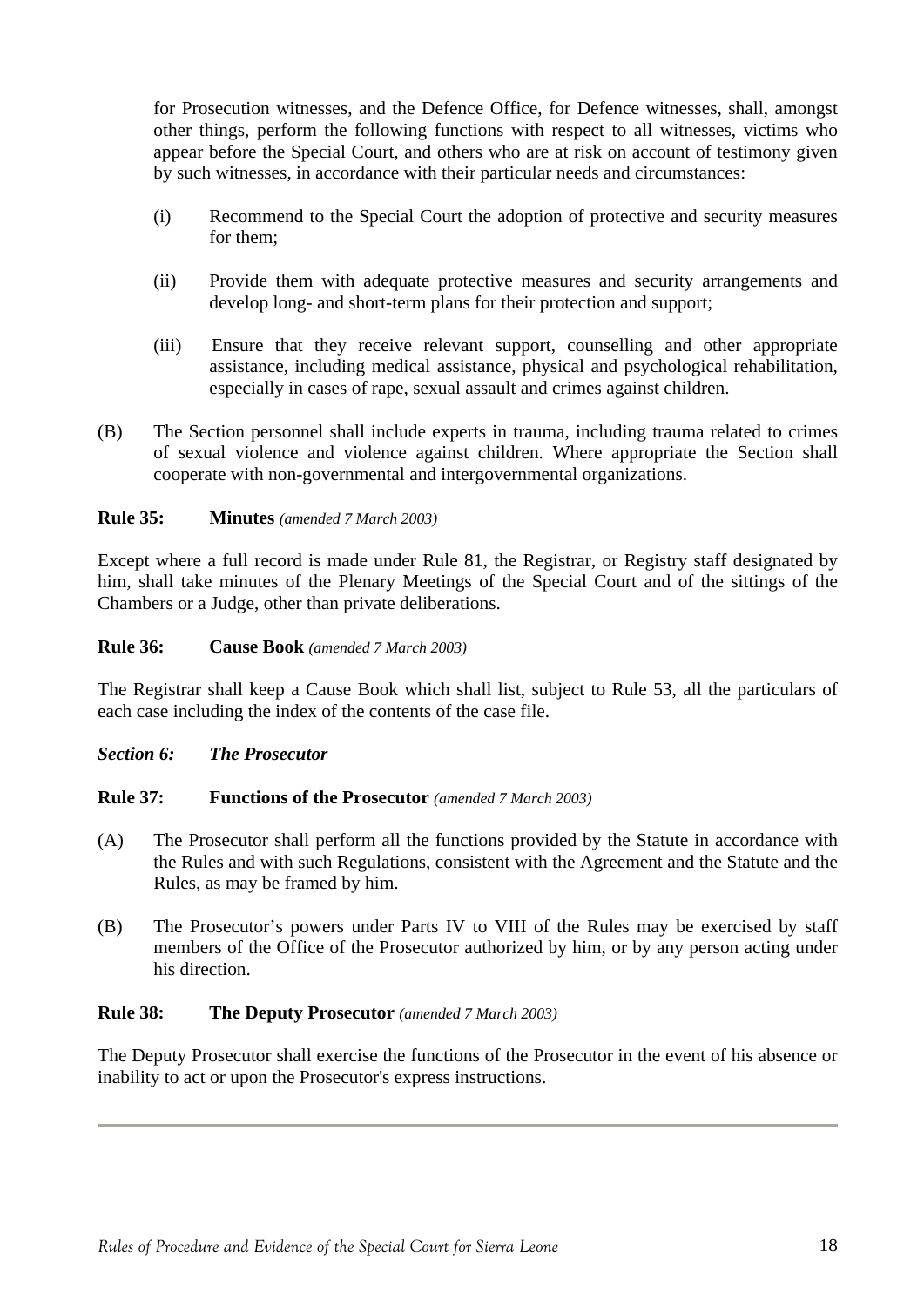# **Part IV - INVESTIGATIONS, RIGHTS OF SUSPECTS AND ACCUSED**

### *Section 1: Investigations*

#### **Rule 39: Conduct of Investigations** *(amended 7 March 2003)*

In the conduct of an investigation, the Prosecutor may:

- (i) Summon and question suspects, interview victims and witnesses and record their statements, collect evidence and conduct on-site investigations;
- (ii) Take all measures deemed necessary for the purpose of the investigation, including the taking of any special measures to provide for the safety, the support and the assistance of potential witnesses and sources;
- (iii) Seek, to that end, the assistance of any State authority concerned, as well as of any relevant international body including the International Criminal Police Organization (INTERPOL); and
- (iv) Request such orders as may be necessary from a Trial Chamber or a Judge.

#### **Rule 40: Provisional Measures** *(amended 29 May 2004)*

- (A) In case of urgency, the Prosecutor may request any State:
	- (i) To arrest a suspect and place him in custody in accordance with the laws of that State:
	- (ii) To seize all physical evidence;
	- (iii) To take all necessary measures to prevent the escape of a suspect or an accused, injury to or intimidation of a victim or witness, or the destruction of evidence.
- (B) Within 10 days from any arrest under Sub-Rule (A) above, the Prosecutor shall apply to the Designated Judge for an order pursuant to Rule 40 *bis* to transfer the suspect to the Detention Facility or to such other place as the President may decide, with the advice of the Registrar, and to detain him provisionally. After consultation with the Prosecutor and the Registrar, the transfer shall be arranged between the authorities concerned, and the Registrar.
- (C) The suspect shall be released if:
	- (i) the Chamber so rules; or
	- (ii) the Prosecutor fails to apply for an order under rule 40 *bis* within ten days of the arrest.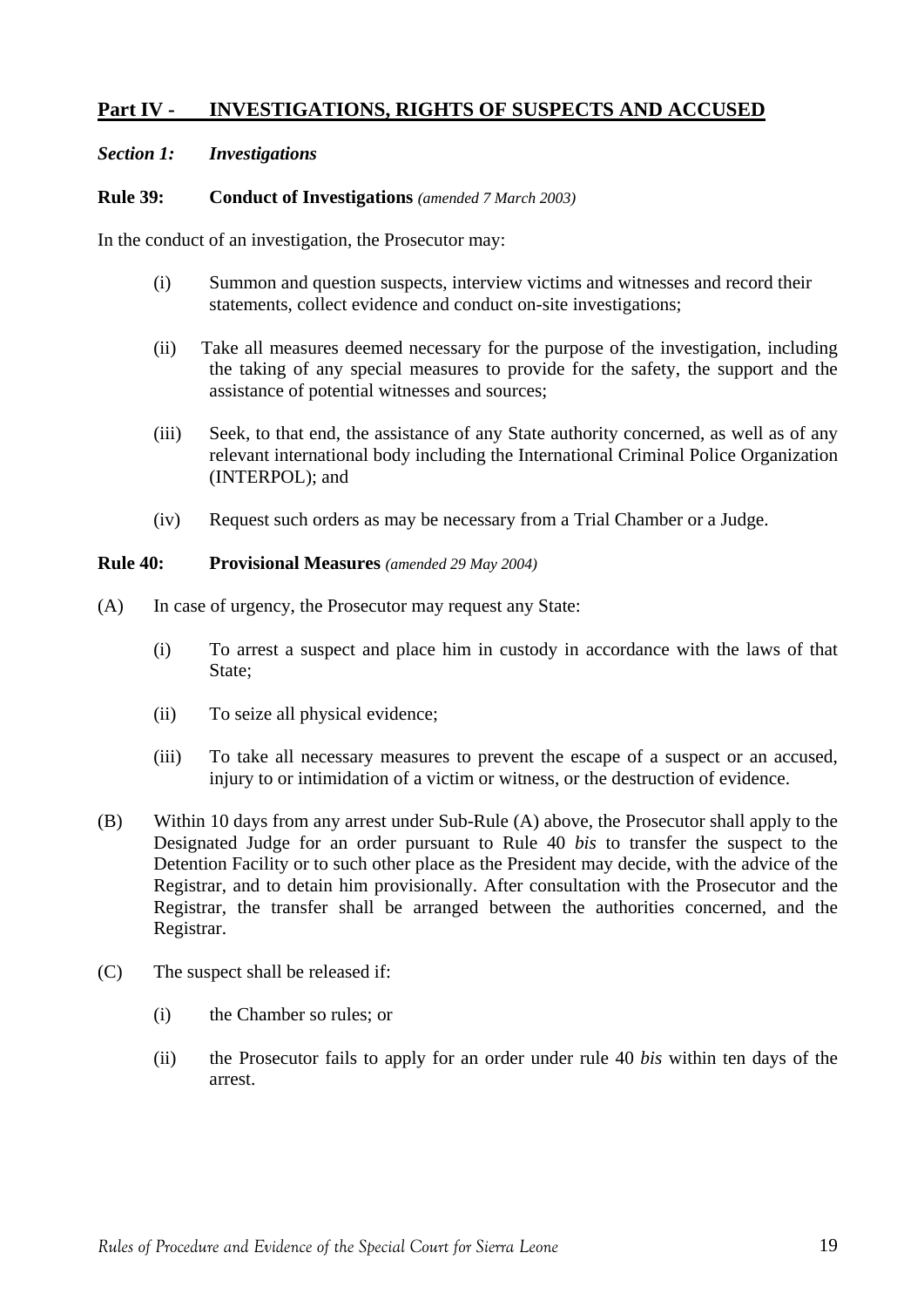### **Rule 40***bis***: Transfer and Provisional Detention of Suspects** *(amended 29 May 2004)*

- (A) In the conduct of an investigation, the Prosecutor may transmit to the Registrar, for an order by the Designated Judge, a request for the transfer and/or provisional detention of a suspect in the premises of the Detention Facility. This request shall indicate the grounds upon which the request is made and, unless the Prosecutor wishes only to question the suspect, shall include a provisional charge and a brief summary of the material upon which the Prosecutor relies.
- (B) The Designated Judge shall order the transfer and provisional detention of the suspect if the following conditions are met:
	- (i) The Prosecutor has requested a State to arrest the suspect and to place him in custody, in accordance with Rule 40, or the suspect is otherwise detained by a State;
	- (ii) Where there are provisional charges, and where there is reason to believe that the suspect may have committed a crime or crimes specified in those provisional charges over which the Special Court has jurisdiction; and
	- (iii) The Designated Judge considers provisional detention to be a necessary measure to prevent the escape of the suspect, physical or mental injury to or intimidation of a victim or witness or the destruction of evidence, or to be otherwise necessary for the conduct of the investigation.
- (C) The provisional detention of the suspect may be ordered for a period not exceeding 30 days from the day after the transfer of the suspect to the Detention Facility.
- (D) The order for the transfer and provisional detention of the suspect shall be signed by the Designated Judge and bear the seal of the Special Court. The order shall set forth the basis of the request made by the Prosecutor under Sub-Rule (A), including the provisional charge, and shall state the Designated Judge's grounds for making the order, having regard to Sub-Rule (B). The order, shall also specify the initial time limit for the provisional detention of the suspect and when served on the suspect be accompanied by a statement of his rights, as specified in this Rule and in Rules 42 and 43.
- (E) As soon as possible, copies of the order and of the request by the Prosecutor shall be served upon the suspect and his counsel by the Registrar.
- (F) At the Prosecutor's request indicating the grounds upon which it is made and if warranted by the needs of the investigation, the Designated Judge who made the initial order, or another Designated Judge, may decide, subsequent to an *inter partes* hearing and before the end of the period of detention, to extend the provisional detention for a period not exceeding 30 days.
- (G) At the Prosecutor's request indicating the grounds upon which it is made and if warranted by special circumstances, the Designated Judge who made the initial order, or another Designated Judge, may decide, subsequent to an *inter partes* hearing and before the end of the period of detention, to extend the detention for a further period not exceeding 30 days.
- (H) The total period of provisional detention shall in no case exceed 90 days after the day of transfer of the suspect to the Special Court, at the end of which, in the event the indictment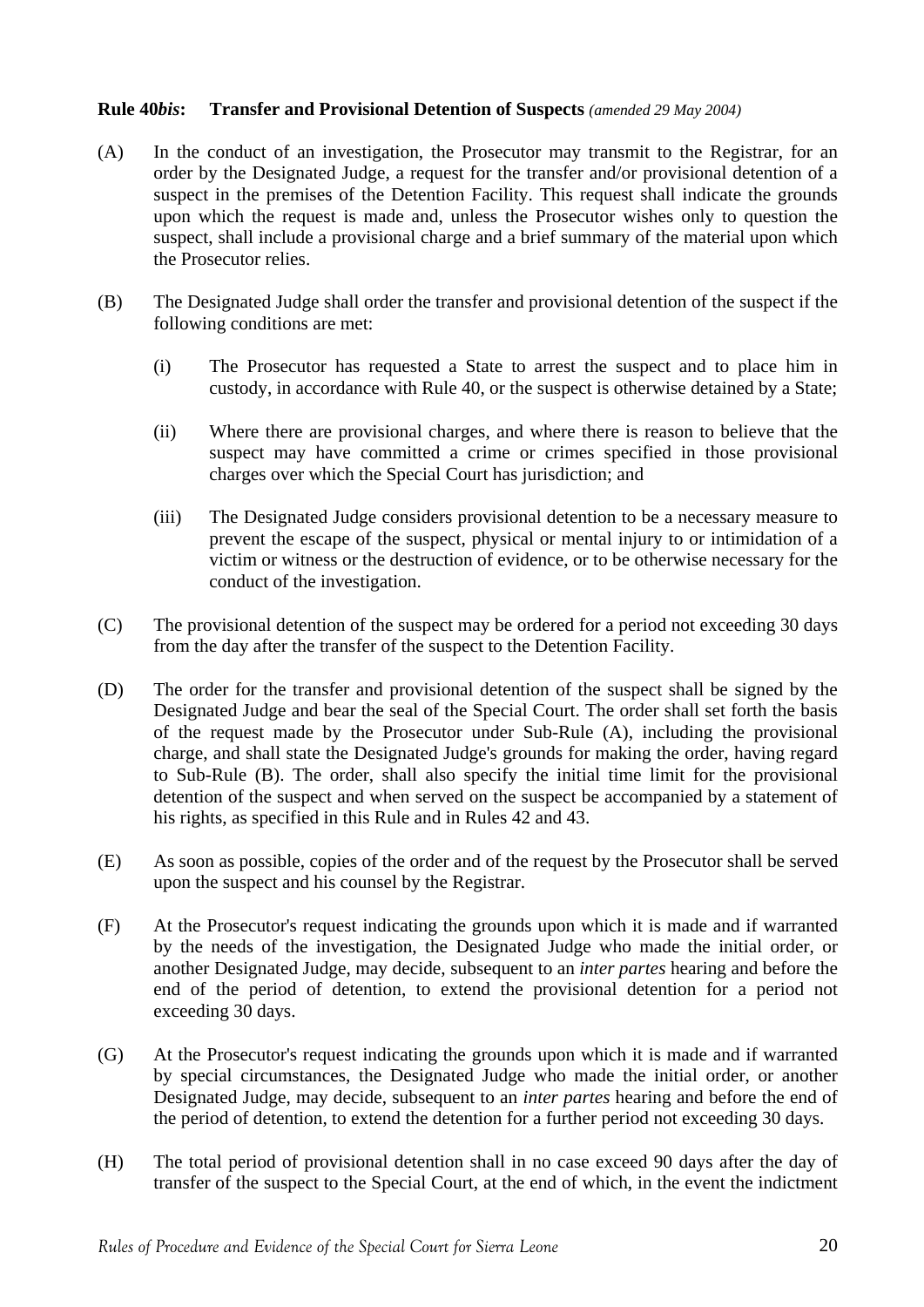has not been approved and an arrest warrant signed, the suspect shall be released or, if appropriate, be delivered to the authorities of the State to which the request was initially made.

- (I) The provisions in Rules 55(B) to 59 shall apply to the execution of the order for the transfer and provisional detention of the suspect.
- (J) After his transfer to the seat of the Special Court, the suspect, assisted by his counsel, shall be brought, without delay, before the Designated Judge who made the initial order, or another Designated Judge, who shall ensure that his rights are respected.
- (K) During detention, the Prosecutor, the suspect or his counsel may submit to the Trial Chamber all applications relative to the propriety of provisional detention or to the suspect's release.
- (L) Without prejudice to Sub-Rules (C) to (H), the Rules of Detention shall apply to the provisional detention of persons under this Rule.

#### **Rule 41: Preservation of Information**

- (A) The Prosecutor shall be responsible for the preservation, storage and security of information and physical evidence obtained in the course of his investigations.
- (B) The Prosecutor shall draw up an inventory of all materials seized from the accused, including documents, books, papers, and other objects, and shall serve a copy thereof on the accused. Materials that are of no evidentiary value shall be returned without delay to the accused.

#### **Rule 42: Rights of Suspects during Investigation** *(amended 7 March 2003)*

- (A) A suspect who is to be questioned by the Prosecutor shall have the following rights, of which he shall be informed by the Prosecutor prior to questioning, in a language he speaks and understands:
	- (i) The right to legal assistance of his own choosing, including the right to have legal assistance provided by the Defence Office where the interests of justice so require and where the suspect does not have sufficient means to pay for it;
	- (ii) The right to have the free assistance of an interpreter if he cannot understand or speak the language to be used for questioning; and
	- (iii) The right to remain silent, and to be cautioned that any statement he makes shall be recorded and may be used in evidence.
- (B) Questioning of a suspect shall not proceed without the presence of counsel unless the suspect has voluntarily waived his right to counsel. In case of waiver, if the suspect subsequently expresses a desire to have counsel, questioning shall thereupon cease, and shall only resume when the suspect has obtained or has been assigned counsel.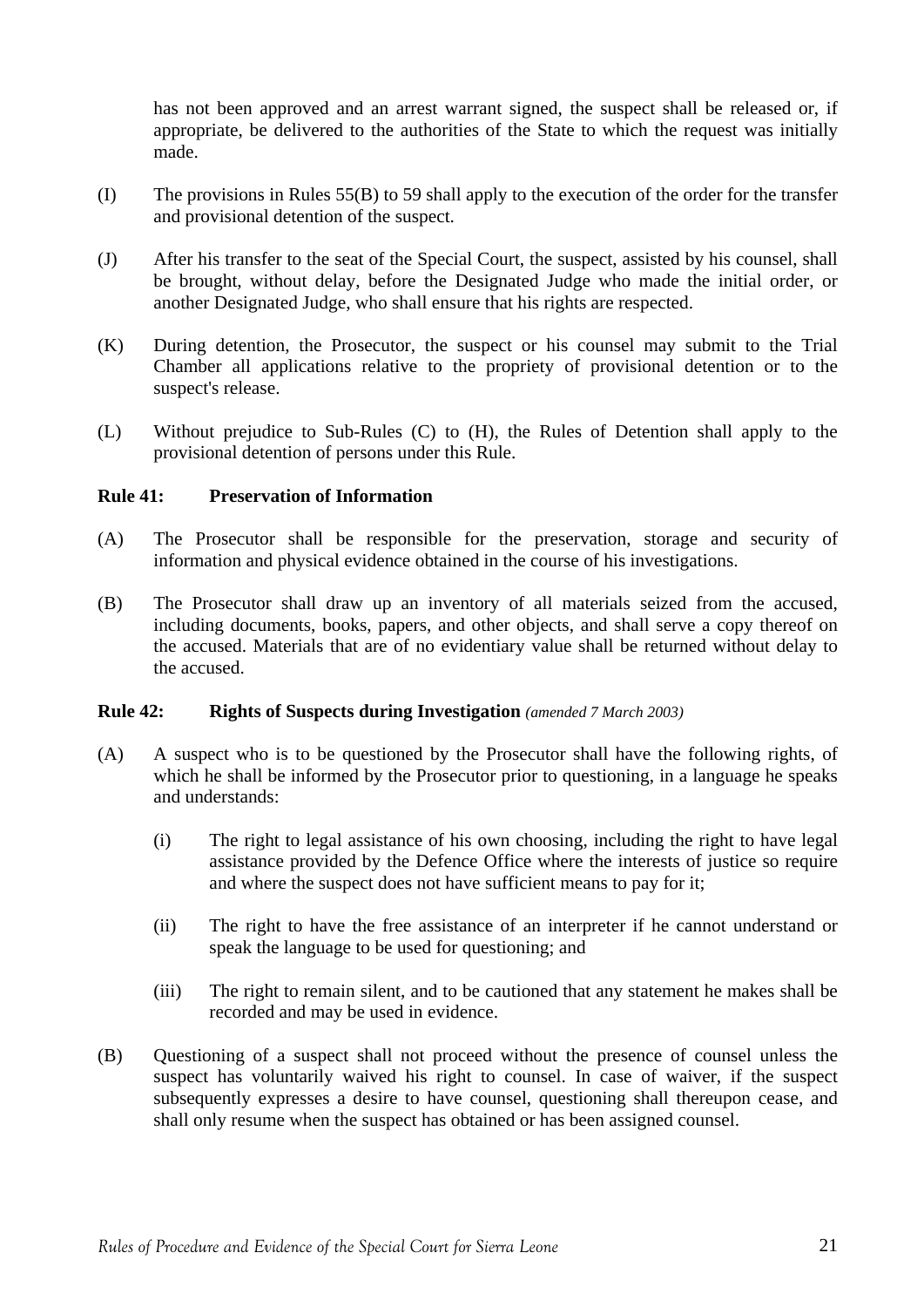## **Rule 43: Recording Questioning of Suspects** *(amended 1 August 2003)*

Whenever the Prosecutor questions a suspect, the questioning, including any waiver of the right to counsel, shall be audio-recorded or video-recorded, in accordance with the following procedure:

- (i) The suspect shall be informed in a language he speaks and understands that the questioning is being audio-recorded or video-recorded;
- (ii) In the event of a break in the course of the questioning, the fact and the time of the break shall be recorded before audio-recording or video-recording ends and the time of resumption of the questioning shall also be recorded;
- (iii) At the conclusion of the questioning the suspect shall be offered the opportunity to clarify anything he has said, and to add anything he may wish, and the time of conclusion shall be recorded;
- (iv) The content of the recording shall then be transcribed as soon as practicable after the conclusion of questioning and a copy of the transcript supplied to the suspect, together with a copy of the recording or, if multiple recording apparatus was used, one of the original recorded tapes; and
- (v) After a copy has been made, if necessary, of the recorded tape for purposes of transcription, the original recorded tape or one of the original tapes shall be sealed in the presence of the suspect under the signature of the Prosecutor and the suspect.

#### *Section 2: Defence Counsel*

#### **Rule 44:** Appointment and Qualifications of Counsel *(amended 29 May 2004 and 31 May 2012)*

- (A) Counsel engaged by a suspect, an accused or a convicted person shall file his power of attorney with the Registrar at the earliest opportunity. Subject to verification by the Registrar, a counsel shall be considered qualified to represent a suspect, accused or convicted person, provided that he has been admitted to the practice of law in a State and practiced criminal law for a minimum of five years.
- (B) In the performance of their duties counsel shall be subject to the relevant provisions of the Agreement, the Statute, the Rules, the Rules of Detention and any other rules or regulations adopted by the Special Court, the Headquarters Agreement, the Code of Professional Conduct and the codes of practice and ethics governing their profession and, if applicable, the Directive on the Assignment of Defence Counsel.

#### **Rule 45: Defence Office** *(amended 14 May 2005)*

The Registrar shall establish, maintain and develop a Defence Office, for the purpose of ensuring the rights of suspects and accused. The Defence Office shall be headed by the Special Court Principal Defender.

(A) The Defence Office shall, in accordance with the Statute and Rules, provide advice, assistance and representation to: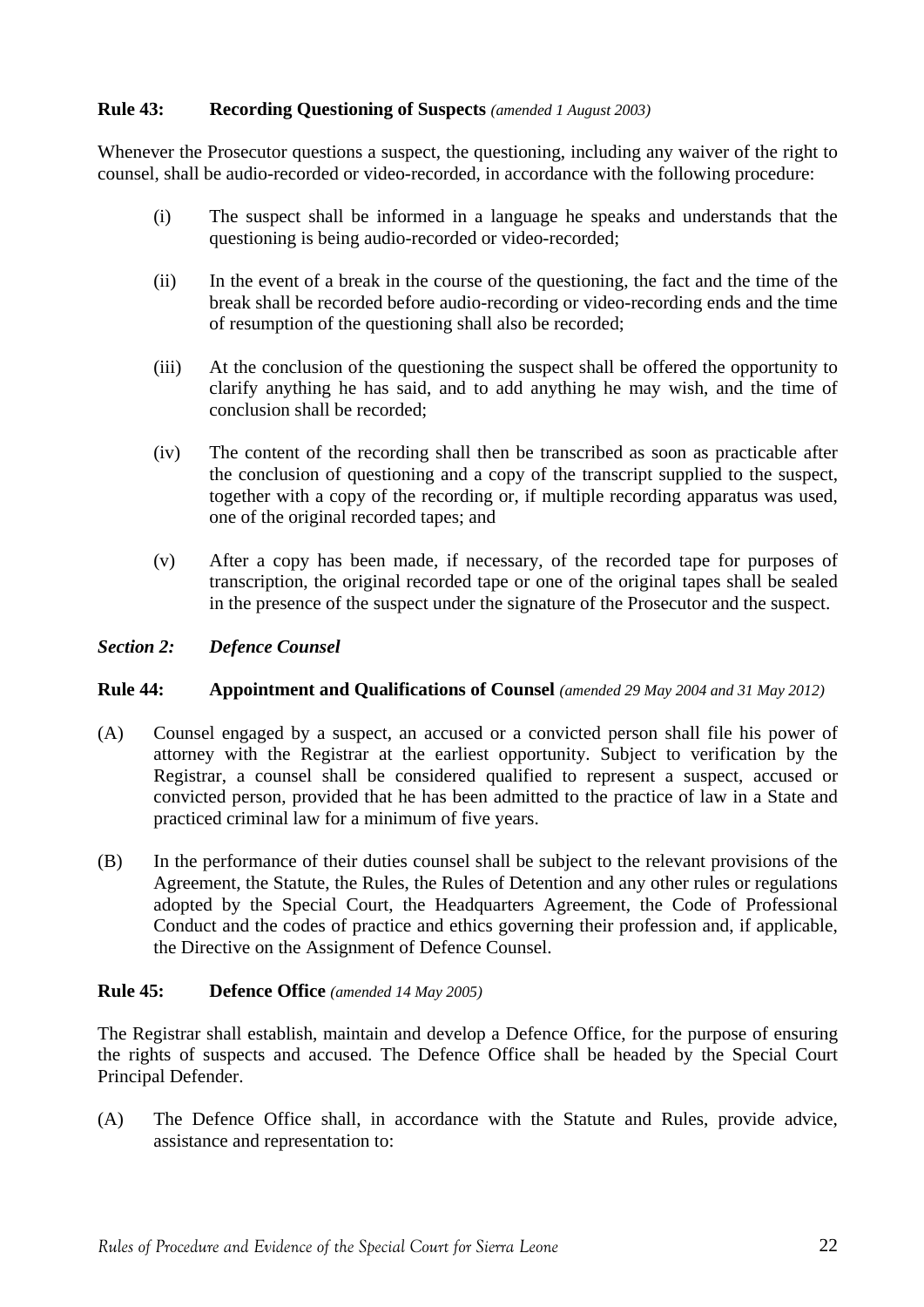- (i) suspects being questioned by the Special Court or its agents under Rule 42, including non-custodial questioning;
- (ii) accused persons before the Special Court.
- (B) The Defence Office shall fulfil its functions by providing, *inter alia*:
	- (i) initial legal advice and assistance by duty counsel who shall be situated within a reasonable proximity to the Detention Facility and the seat of the Special Court and shall be available as far as practicable to attend the Detention Facility in the event of being summoned;
	- (ii) legal assistance as ordered by the Special Court in accordance with Rule 61, if the accused does not have sufficient means to pay for it, as the interests of justice may so require:
	- (iii) adequate facilities for counsel in the preparation of the defence.
- (C) The Principal Defender shall, in providing an effective defence, maintain a list of highly qualified criminal defence counsel whom he believes are appropriate to act as duty counsel or to lead the defence or appeal of an accused. Such counsel, who may include members of the Defence Office, shall:
	- (i) speak fluent English;
	- (ii) be admitted to practice law in any State;
	- (iii) have at least 7 years' relevant experience; and
	- (iv) have indicated their willingness and full-time availability to be assigned by the Special Court to suspects or accused.
- (D) Any request for replacement of an assigned counsel shall be made to the Principal Defender. Under exceptional circumstances, the request may be made to a Chamber upon good cause being shown and after having been satisfied that the request is not designed to delay the proceedings.
- (E) Subject to any order of a Chamber, Counsel will represent the accused and conduct the case to finality. Failure to do so, absent just cause approved by the Chamber, may result in forfeiture of fees in whole or in part. In such circumstances the Chamber may make an order accordingly. Counsel shall only be permitted to withdraw from the case to which he has been assigned in the most exceptional circumstances. In the event of such withdrawal the Principal Defender shall assign another Counsel who may be a member of the Defence Office, to the indigent accused.
- (F) Notwithstanding Rules 44(A) and 45(C)(iii), the Principal Defender may, in exceptional circumstances, assign as co-counsel, individuals with less than five years admission to the bar of a State.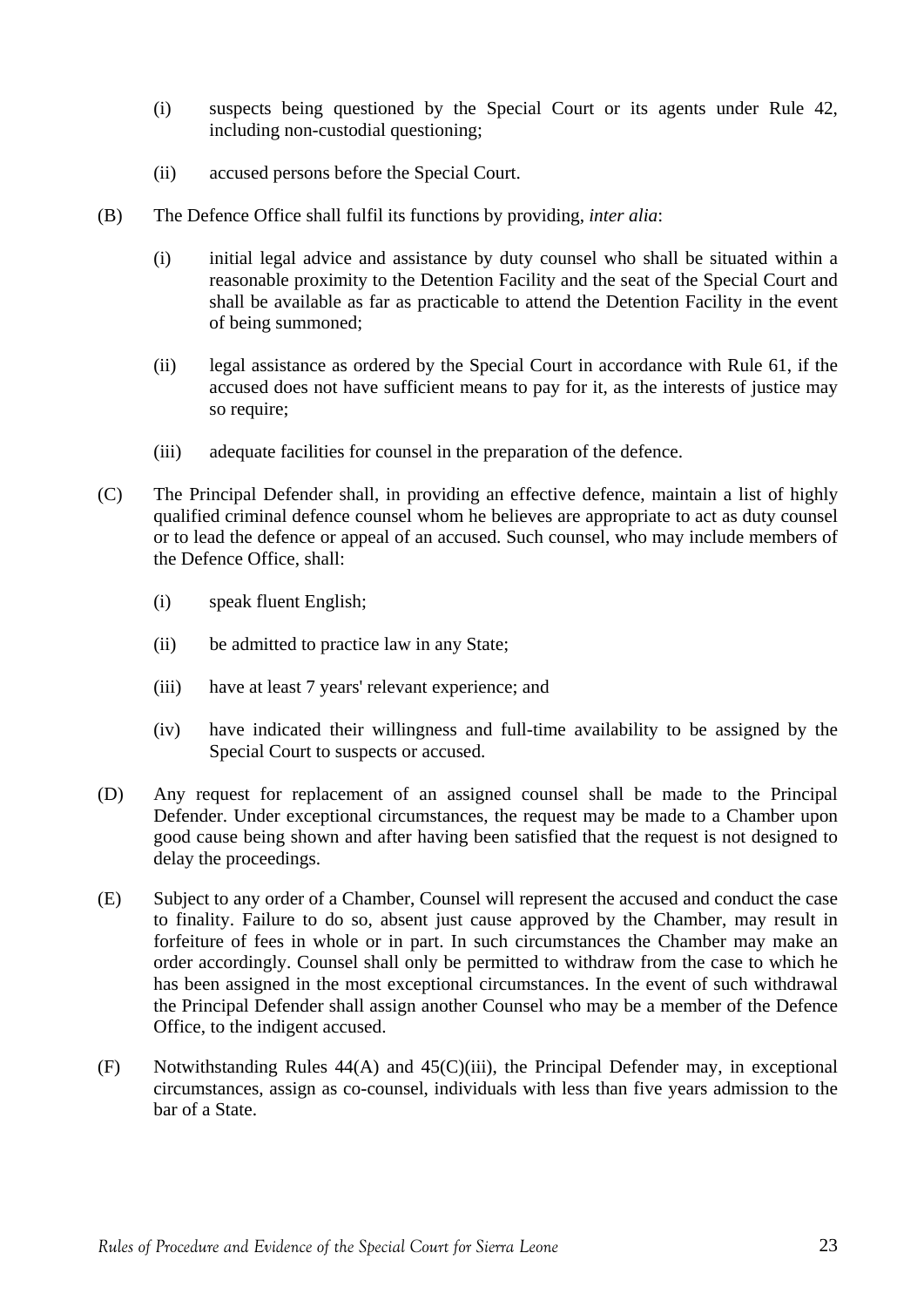### **Rule 45***bis***: Declaration of Means by the Accused** *(amended 1 August 2003 and 31 May 2012)*

- (A) If, after his transfer to the Special Court, the suspect or accused wishes to request legal assistance, he shall make a declaration of his means to the Registrar.
- (B) If a suspect or an accused elects to conduct his own defence, he shall so notify the Registrar in writing at the first opportunity.
- (C) If a convicted person wishes to request legal assistance for the conduct of review proceedings, he shall make a declaration of his means to the Registrar.

## **Rule 46: Misconduct of Counsel** *(amended 29 May 2004)*

- (A) A Chamber may, after a warning, impose sanctions against or refuse audience to a counsel if, in its opinion, his conduct remains offensive or abusive, obstructs the proceedings, or is otherwise contrary to the interests of justice. This provision is applicable to counsel for the prosecution.
- (B) A Chamber may determine that counsel is no longer eligible to represent a suspect or accused before the Special Court, pursuant to Rule 45. If declared ineligible, removed counsel shall transmit to replacement counsel all materials relevant to the representation.
- (C) Counsel who bring motions, or conduct other activities, that in the opinion of a Chamber are either frivolous or constitute abuse of process may be sanctioned for those actions as the Chamber may direct. Sanctions may include fines upon counsel; non-payment, in whole or in part, of fees associated with the motion or its costs, or such other sanctions as the Chamber may direct.
- (D) A Judge or a Chamber may also, with the approval of the President, communicate any misconduct of counsel to the professional body regulating the conduct of counsel in his State of admission.
- (E) If a counsel assigned pursuant to Rule 45 is sanctioned by being refused audience, the Chamber shall instruct the Registrar to replace the counsel.
- (F) This Rule is applicable to counsel for the Prosecution as well as counsel appearing for the Defence and to any counsel appearing as *amicus curiae*.
- (G) The Registrar may set up a Code of Professional Conduct enunciating the principles of professional ethics to be observed by counsel having right of audience before the Special Court, subject to adoption by the Plenary Meeting. Amendments to the Code shall be made in consultation with representatives of the Prosecutor and Defence counsel, and subject to adoption by the Plenary Meeting. If the Registrar has strong grounds for believing that counsel has committed a serious violation of the Code of Professional Conduct so adopted, he may report the matter to the President for appropriate action under this rule.
- (H) Decisions made by a Trial Chamber under Sub-Rules (A) to (C) above may be appealed with leave from that Chamber. Where such leave is refused, the Party may apply to a bench of at least three Appeals Chamber Judges for leave.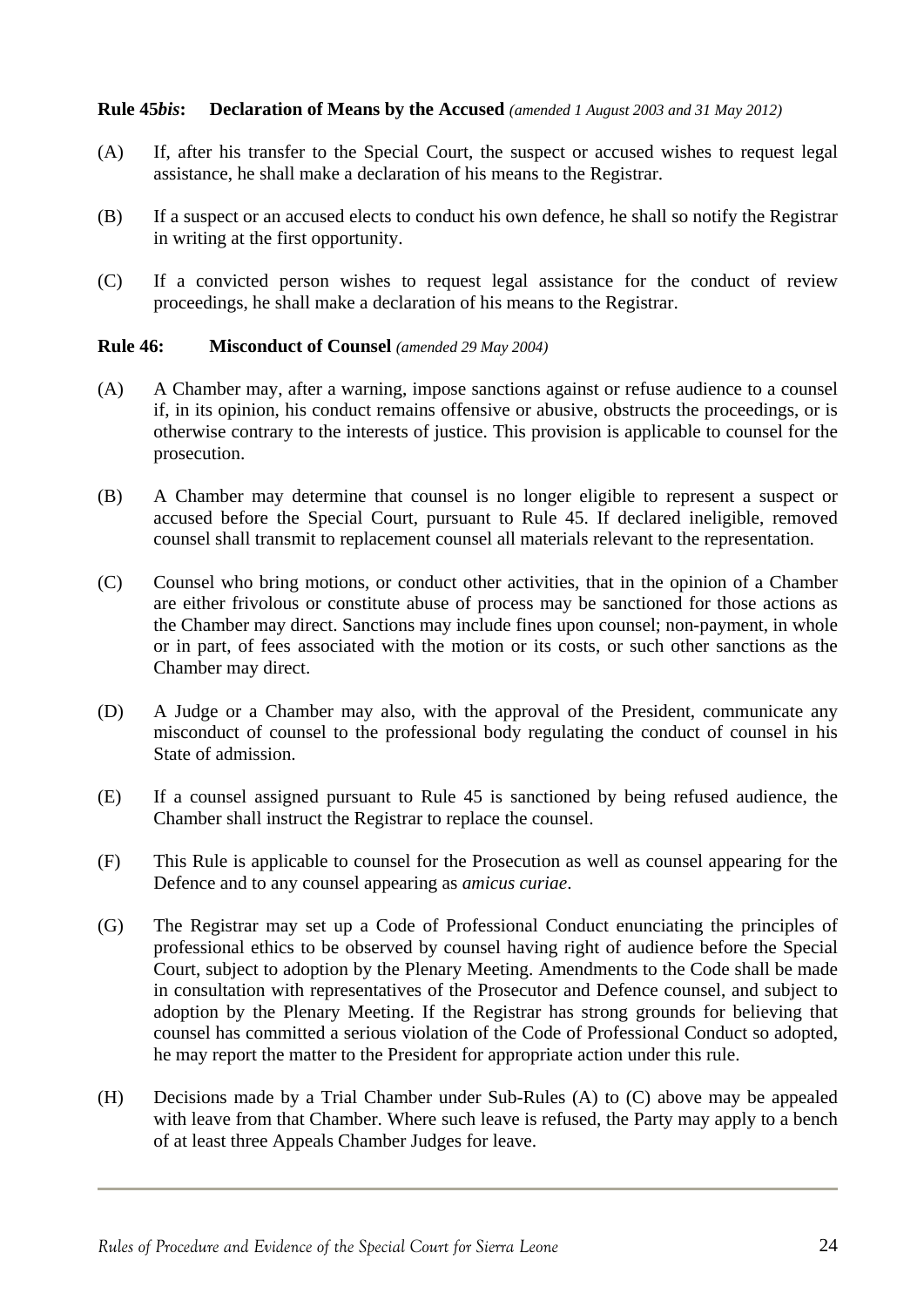# **Part V - PRE-TRIAL PROCEEDINGS**

#### *Section 1: Indictments*

#### **Rule 47: Review of Indictment (***amended 1 August 2003)*

- (A) An indictment submitted in accordance with the following procedure shall be approved by the Designated Judge.
- (B) The Prosecutor, if satisfied in the course of an investigation that a suspect has committed a crime or crimes within the jurisdiction of the Special Court, shall prepare and submit to the Registrar an indictment for approval by the aforementioned Judge.
- (C) The indictment shall contain, and be sufficient if it contains, the name and particulars of the suspect, a statement of each specific offence of which the named suspect is charged and a short description of the particulars of the offence. It shall be accompanied by a Prosecutor's case summary briefly setting out the allegations he proposes to prove in making his case.
- (D) The Registrar shall submit the indictment and accompanying material to the Designated Judge for review.
- (E) The designated Judge shall review the indictment and the accompanying material to determine whether the indictment should be approved. The Judge shall approve the indictment if he is satisfied that:
	- (i) the indictment charges the suspect with a crime or crimes within the jurisdiction of the Special Court; and
	- (ii) that the allegations in the Prosecution's case summary would, if proven, amount to the crime or crimes as particularised in the indictment.
- (F) The Designated Judge may approve or dismiss each count.
- (G) If at least one count is approved, the indictment shall go forward. If no count is approved, the indictment shall be returned to the Prosecutor.
- (H) Upon approval of the indictment:
	- (i) The Judge may, at the request of the Prosecutor, issue such orders and warrants for the arrest, detention, surrender or transfer of persons, and any other orders as may be required for the proceedings in accordance with these Rules.; and
	- (ii) The suspect shall have the status of an accused.
- (I) The dismissal of a count in an indictment shall not preclude the Prosecutor from subsequently submitting an amended indictment including that count.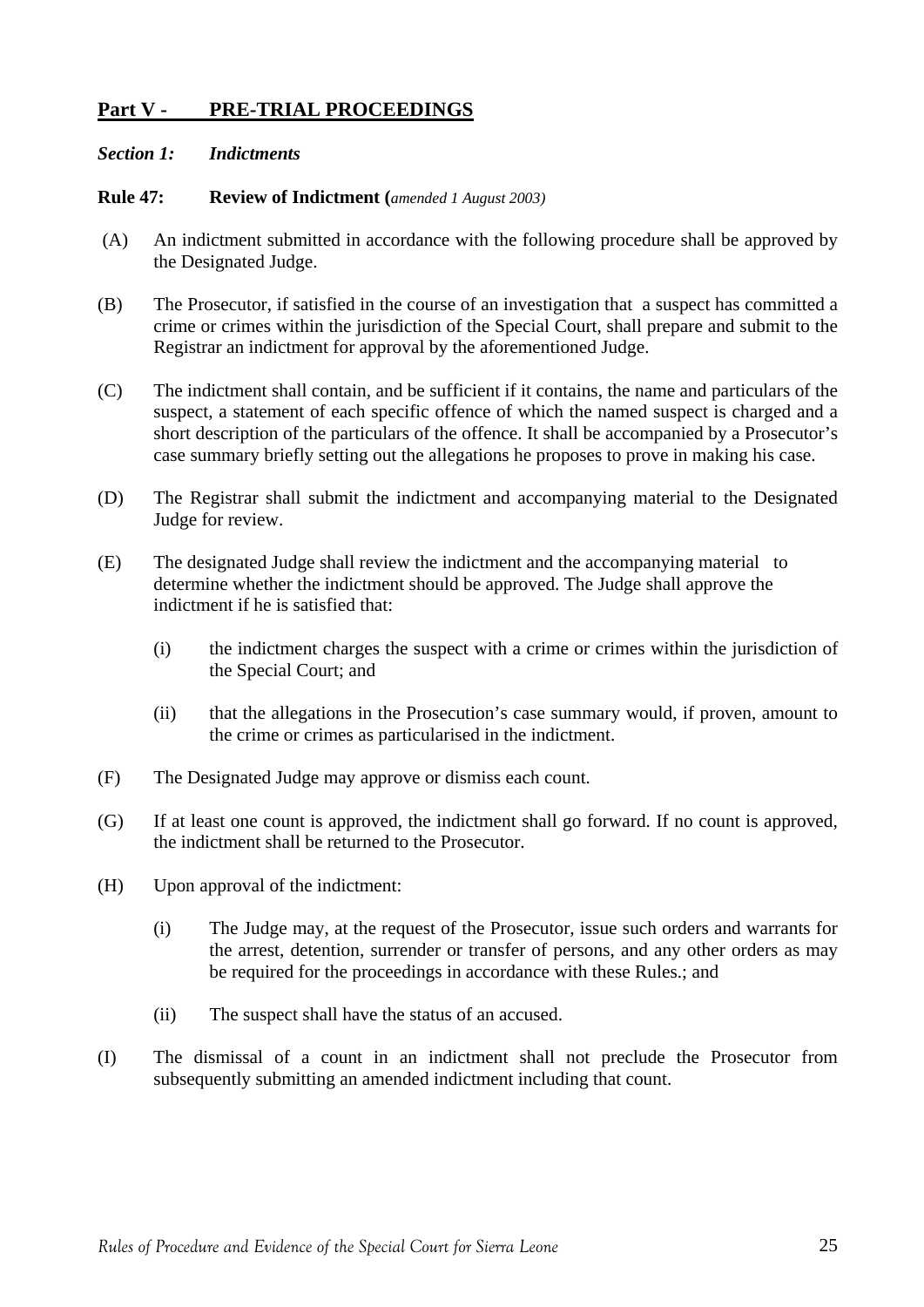## **Rule 48: Joinder of Accused or Trials** *(amended 14 March 2004)*

- (A) Persons accused of the same or different crimes committed in the course of the same transaction may be jointly indicted and tried.
- (B) Persons who are separately indicted, accused of the same or different crimes committed in the course of the same transaction, may be tried together, with leave granted by a Trial Chamber pursuant to Rule 73.
- (C) A Trial Chamber may order the concurrent hearing of evidence common to the trials of persons separately indicted or joined in separate trials and who are accused of the same or different crimes committed in the course of the same transaction. Such a hearing may be granted with leave of a Trial Chamber pursuant to Rule 73.

## **Rule 49: Joinder of Crimes**

Two or more crimes may be joined in one indictment if the series of acts committed together form the same transaction, and the said crimes were committed by the same accused.

#### **Rule 50: Amendment of Indictment** *(amended 14 March 2004)*

- (A) The Prosecutor may amend an indictment, without prior leave, at any time before its approval, but thereafter, until the initial appearance of the accused pursuant to Rule 61, only with leave of the Designated Judge who reviewed it but, in exceptional circumstances, by leave of another Judge. At or after such initial appearance, an amendment of an indictment may only be made by leave granted by a Trial Chamber pursuant to Rule 73. If leave to amend is granted, Rule 47(G) and Rule 52 apply to the amended indictment.
- (B) If the amended indictment includes new charges and the accused has already made his initial appearance in accordance with Rule 61:
	- (i) A further appearance shall be held as soon as practicable to enable the accused to enter a plea on the new charges;
	- (ii) Within seven days from such appearance, the Prosecutor shall disclose all materials envisaged in Rule  $66(A)(i)$  pertaining to the new charges;
	- (iii) The accused shall have a further period of ten days from the date of such disclosure by the Prosecutor in which to file preliminary motions pursuant to Rule 72 and relating to the new charges.

#### **Rule 51: Withdrawal of Indictment** *(amended 1 August 2003)*

- (A) The Prosecutor may withdraw an indictment at any time before its approval pursuant to Rule 47.
- (B) After the approval of an indictment pursuant to Rule 47, but prior to the commencement of the trial, the Prosecutor may withdraw an indictment upon providing to the Trial Chamber in open court a statement of the reasons for the withdrawal.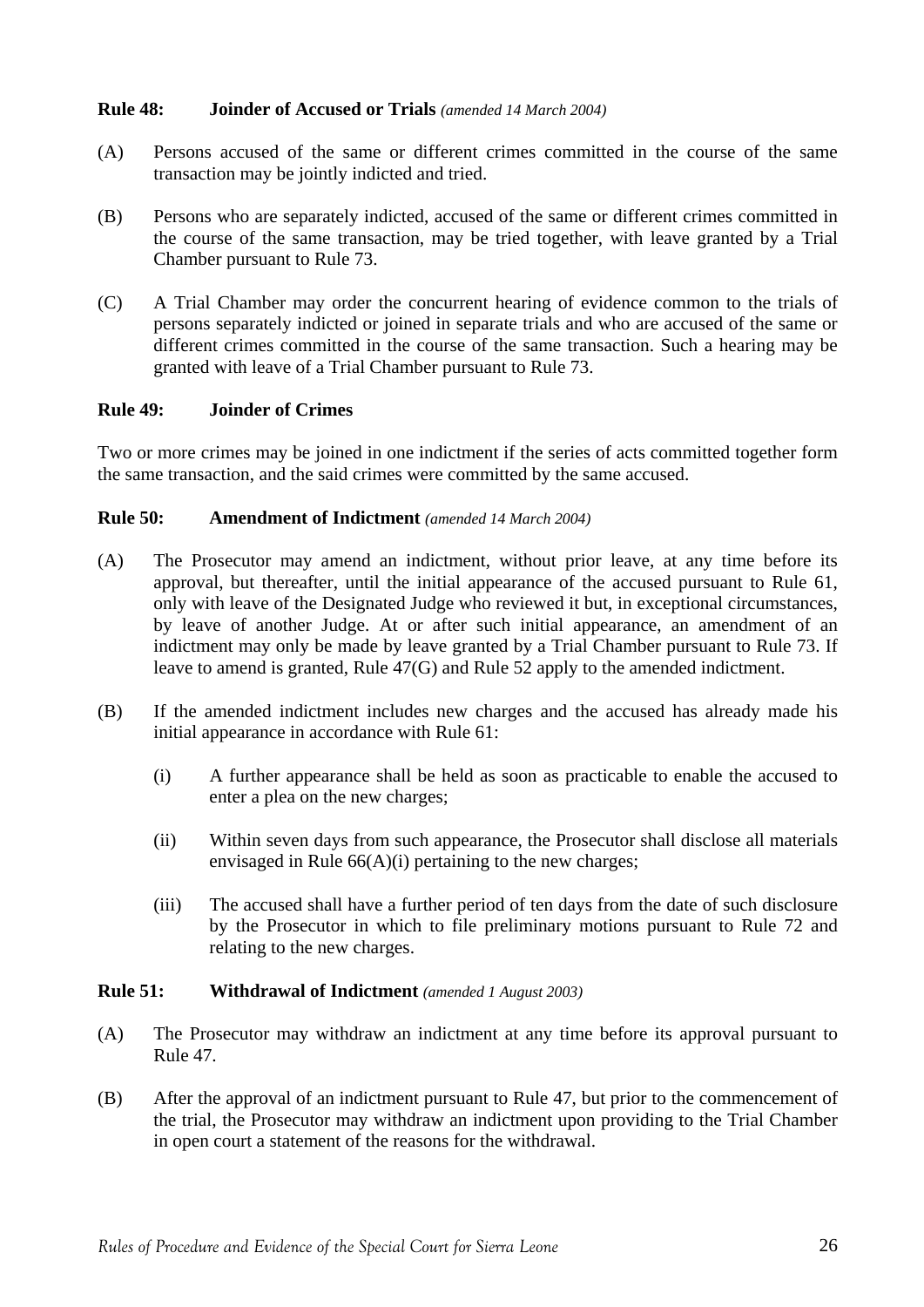- (C) Once the trial of an accused has commenced, the Prosecutor may withdraw an indictment only by leave granted by the Trial Chamber.
- (D) The withdrawal of the indictment shall be promptly notified to the accused and to counsel for the accused.

#### **Rule 52: Service of Indictment** *(amended 29 May 2004)*

- (A) Service of the indictment shall be effected personally on the accused at the time the accused is taken into the custody of the Special Court or as soon as possible thereafter.
- (B) Personal service of an indictment on the accused is effected by giving the accused a copy of the indictment approved in accordance with Rule 47.
- (C) An indictment that has been permitted to proceed by the Designated Judge shall be retained by the Registrar, who shall prepare certified copies bearing the seal of the Special Court. If the accused does not understand English and if the language understood is a written language known to the Registrar, a translation of the indictment in that language shall also be prepared. In the case that the accused is illiterate or his language is an oral language, the Registrar will ensure that the indictment is read to the accused by an interpreter, and that he is served with a recording of the interpretation.
- (D) Subject to Rule 53, upon approval by the Designated Judge the indictment shall be made public.

#### **Rule 53: Non-disclosure** *(amended 1 August 2003)*

- (A) In exceptional circumstances, the Designated Judge may, in the interests of justice, order the non-disclosure to the public of any documents or information until further order.
- (B) When approving an indictment the Designated Judge may, on the application of the Prosecutor, order that there be no public disclosure of the indictment until it is served on the accused, or, in the case of joint accused, on all the accused.
- (C) The Designated Judge or the Trial Chamber may, on the application of the Prosecutor, also order that there be no disclosure of an indictment, or part thereof, or of all or any part of any particular document or information, if satisfied that the making of such an order is required to give effect to a provision of the Rules, to protect confidential information obtained by the Prosecutor, or is otherwise in the interests of justice.

#### *Section 2: Orders and Warrants*

#### **Rule 54: General Provision**

At the request of either party or of its own motion, a Judge or a Trial Chamber may issue such orders, summonses, subpoenas, warrants and transfer orders as may be necessary for the purposes of an investigation or for the preparation or conduct of the trial.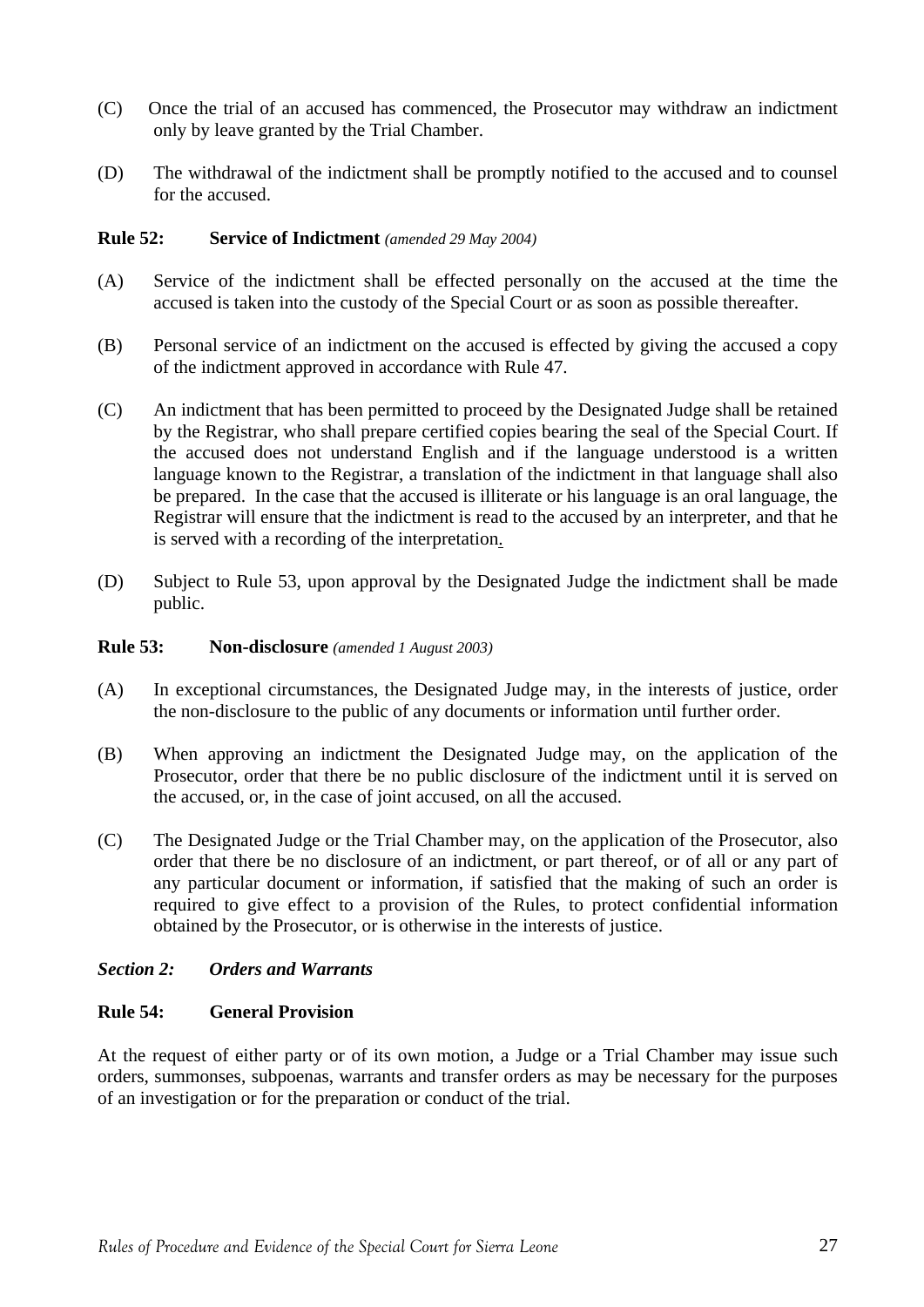## **Rule 55: Execution of Arrest Warrants** *(amended 29 May 2004)*

- (A) A warrant of arrest shall be signed by the Designated Judge and shall bear the seal of the Special Court. It shall be accompanied by a copy of the indictment, and a statement of the rights of the accused.
- (B) The Registrar shall transmit to the relevant authorities of Sierra Leone in whose territory or under whose jurisdiction or control the accused resides, or was last known to be, three sets of certified copies of:
	- (i) The warrant for arrest of the accused and an order for his transfer to the Special Court;
	- (ii) The approved indictment;
	- (iii) A statement of the rights of the accused; and if necessary a translation thereof in a language understood by the accused.
- (C) The Registrar shall request the said authorities to:
	- (i) Cause the arrest of the accused and his transfer to the Special Court;
	- (ii) Serve a set of the aforementioned documents upon the accused;
	- (iii) Cause the documents to be read to the accused in a language understood by him and to caution him as to his rights in that language; and
	- (iv) Return one set of the documents together with proof of service, to the Special Court.
- (D) When an arrest warrant issued by the Special Court is executed, a member of the Prosecutor's Office may be present as from the time of arrest.

#### **Rule 56: Warrant of Arrest to Third States** *(amended 7 March 2003)*

- (A) Upon the request of the Prosecutor, and if satisfied that to do so would facilitate the arrest of an accused who may move from State to State, or whose whereabouts are unknown, a Judge may address a warrant of arrest to any third State, as well as any relevant international body including the International Criminal Police Organisation (INTERPOL).
- (B) The Registrar shall transmit such a warrant to the national authorities of such States, or to the relevant international body, as may be indicated by the Prosecutor.

#### **Rule 57: Procedure after Arrest** *(amended 7 March 2003)*

Upon the arrest of the accused, the State concerned shall detain him, and shall promptly notify the Registrar. The transfer of the accused to the seat of the Special Court, or to such other place as the President may decide, after consultation with the Vice-President, the Prosecutor and the Registrar, shall be arranged by the State authorities concerned, in liaison with the authorities of the host country and the Registrar.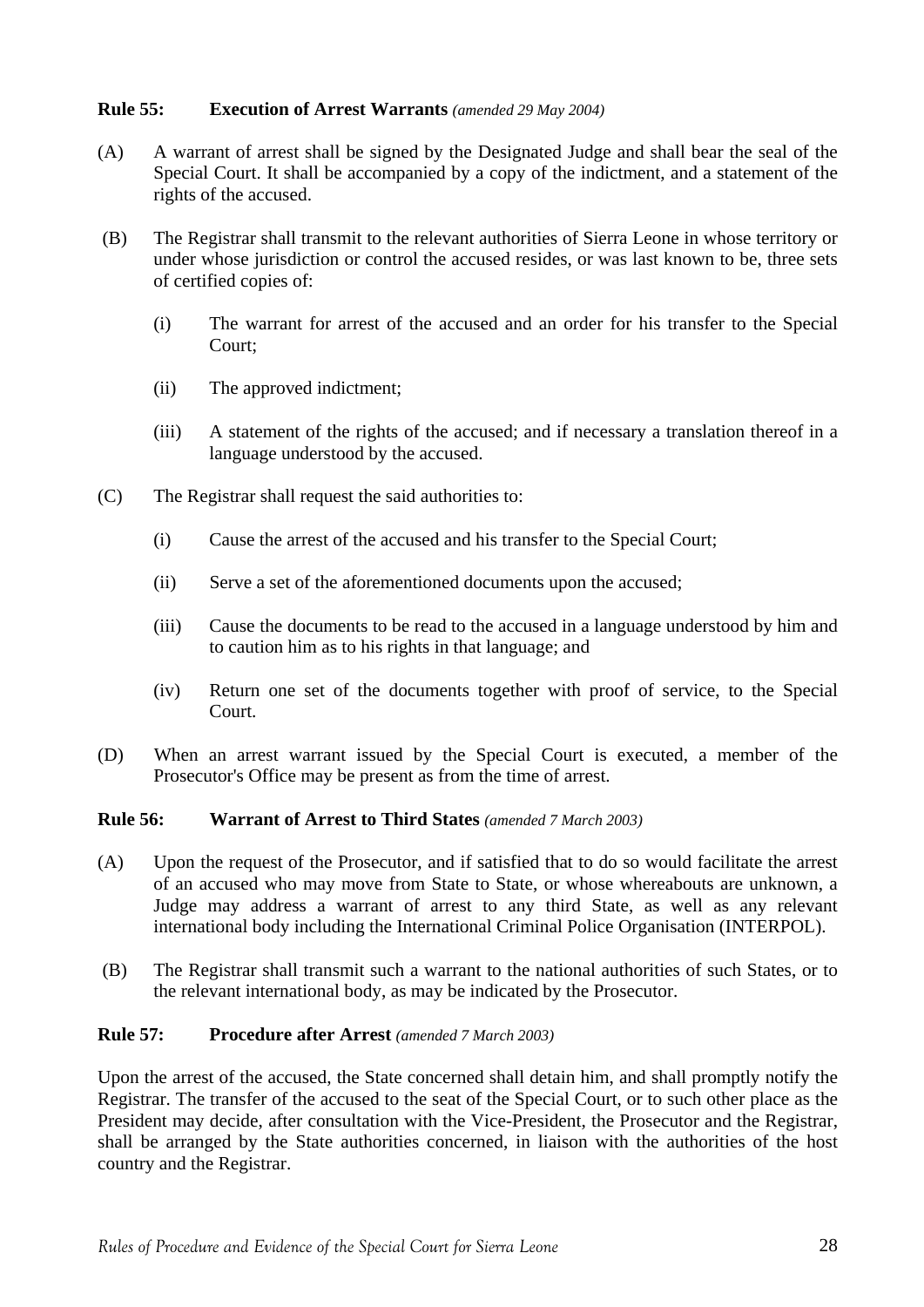## **Rule 58: Transfer to the Special Court from Third States** *(amended 29 May 2004)*

The Special Court may request third States to arrest and transfer suspects and accused to the Special Court on the basis of an ad hoc arrangement, an agreement with such State or any other appropriate basis.

#### **Rule 59: Failure to Execute a Warrant of Arrest or Transfer Order** *(amended 29 May 2004)*

- (A) Where the Sierra Leone authorities, to whom a warrant of arrest or transfer order has been transmitted, are unable to execute the warrant of arrest or transfer order, they shall report forthwith their inability to the Registrar, and the reasons therefore.
- (B) If, within a reasonable time after the warrant of arrest or transfer order has been transmitted to the Sierra Leone authorities, no report is made on action taken, this shall be deemed a failure to execute the warrant of arrest or transfer order and the Registrar may refer to the President to take appropriate action.

#### **Rule 60: Trial in the Absence of the Accused** *(amended 1 August 2003)*

- (A) An accused may not be tried in his absence, unless:
	- (i) the accused has made his initial appearance, has been afforded the right to appear at his own trial, but refuses so to do; or
	- (ii) the accused, having made his initial appearance, is at large and refuses to appear in court.
- (B) In either case the accused may be represented by counsel of his choice, or as directed by a Judge or Trial Chamber. The matter may be permitted to proceed if the Judge or Trial Chamber is satisfied that the accused has, expressly or impliedly, waived his right to be present.

#### **Rule 61: Initial Appearance of Accused and Plea** *(amended 1 August 2003 and 13 May 2006)*

Upon his transfer to the Special Court, the accused shall be brought before the Designated Judge or a Judge as soon as practicable, and shall be formally charged. The Designated Judge or Judge shall:

- (i) Satisfy himself that the right of the accused to counsel is respected, and in so doing, shall question the accused with regard to his means and instruct the Registrar to provide legal assistance to the accused as necessary, unless the accused elects to act as his own counsel or refuses representation;
- (ii) Read or have the indictment read to the accused in a language he speaks and understands, and satisfy himself that the accused understands the indictment;
- (iii) Call upon the accused to enter a plea of guilty or not guilty on each count; should the accused fail to do so, enter a plea of not guilty on his behalf;
- (iv) In case of a plea of not guilty, instruct the Registrar to set a date for trial;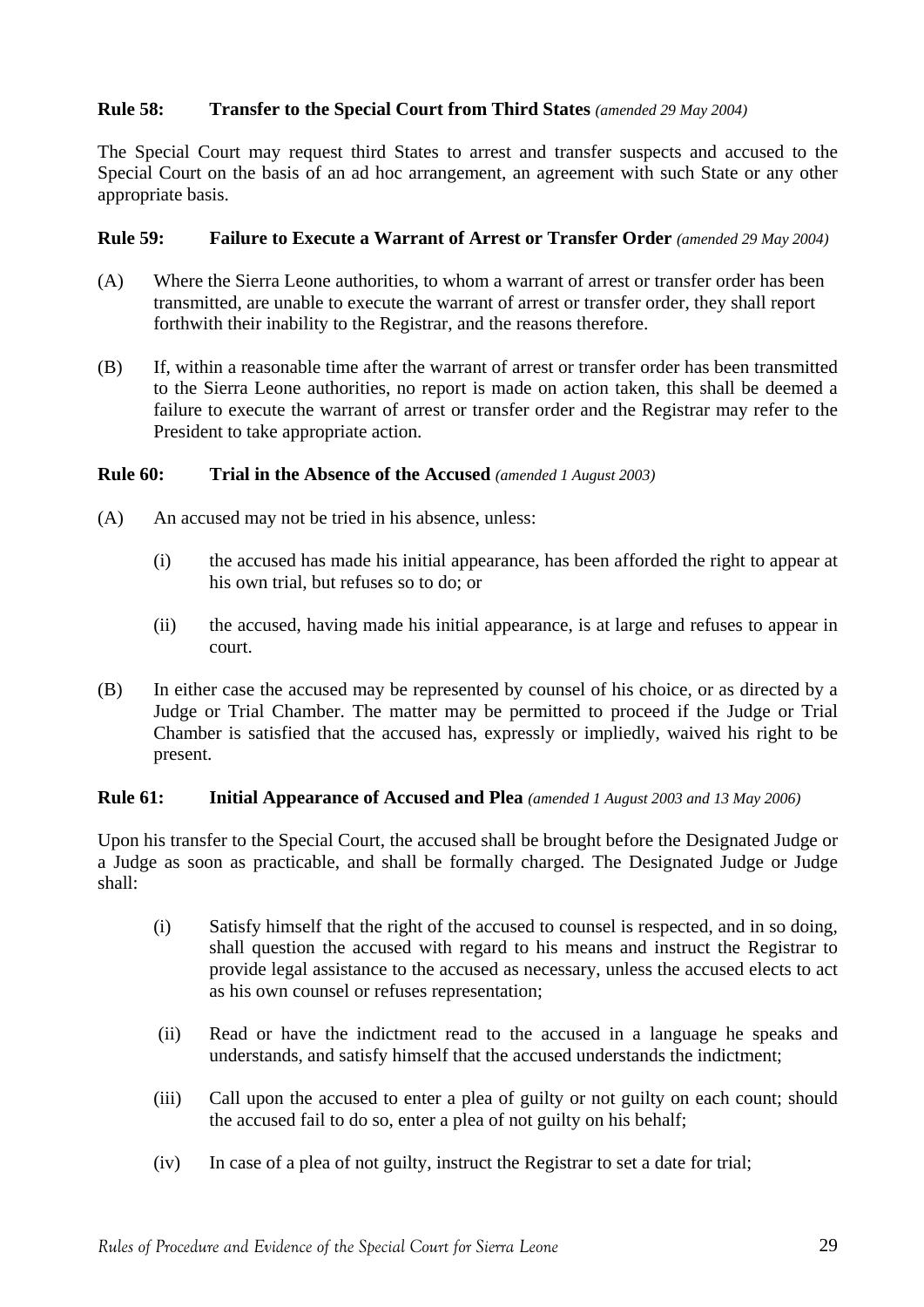(v) In case of a plea of guilty, shall refer the plea to the Trial Chamber so that it may act in accordance with Rule 62.

## **Rule 62: Procedure upon Guilty Plea** *(amended 29 May 2004)*

- (A) If an accused pleads guilty in accordance with Rule  $61(v)$ , or requests to change his plea to guilty, the Trial Chamber shall satisfy itself that the guilty plea:
	- (i) is made freely and voluntarily;
	- (ii) is an informed plea;
	- (iii) is unequivocal;
	- (iv) is based on sufficient facts for the crime and accused's participation in it, either on the basis of independent indicia or of lack of any material disagreement between the parties about the facts of the case.
- (B) Thereafter the Trial Chamber may enter a finding of guilt and instruct the Registrar to set a date for the sentencing hearing.

## **Rule 63: Questioning of the Accused** *(amended 7 March 2003)*

- (A) Ouestioning by the Prosecutor of an accused, including after the initial appearance, shall not proceed without the presence of counsel unless the accused has voluntarily and expressly agreed to proceed without counsel present. If the accused subsequently expresses a desire to have counsel, questioning shall thereupon cease, and shall only resume when the accused's counsel is present.
- (B) The questioning, including any waiver of the right to counsel, shall be audio-recorded and, if possible, video-recorded in accordance with the procedure provided for in Rule 43. The Prosecutor shall at the beginning of the questioning caution the accused in accordance with Rule  $42(A)(iii)$ .

## **Rule 64: Detention on Remand** *(amended 29 May 2004)*

Upon his transfer to the Special Court, the accused shall be detained in the Detention Facility, or facilities otherwise made available pursuant to Rule 8(C). The Registrar, in a case where he considers it necessary, may order special measures of detention of an accused outside the Detention Facility. The order of the Registrar shall be put before the President for endorsement within 48 hours of the order being issued.

#### **Rule 65: Bail** *(amended 7 March 2003)*

- (A) Once detained, an accused shall not be granted bail except upon an order of a Judge or Trial Chamber.
- (B) Bail may be ordered by a Judge or a Trial Chamber after hearing the State to which the accused seeks to be released and only if it is satisfied that the accused will appear for trial and, if released, will not pose a danger to any victim, witness or other person.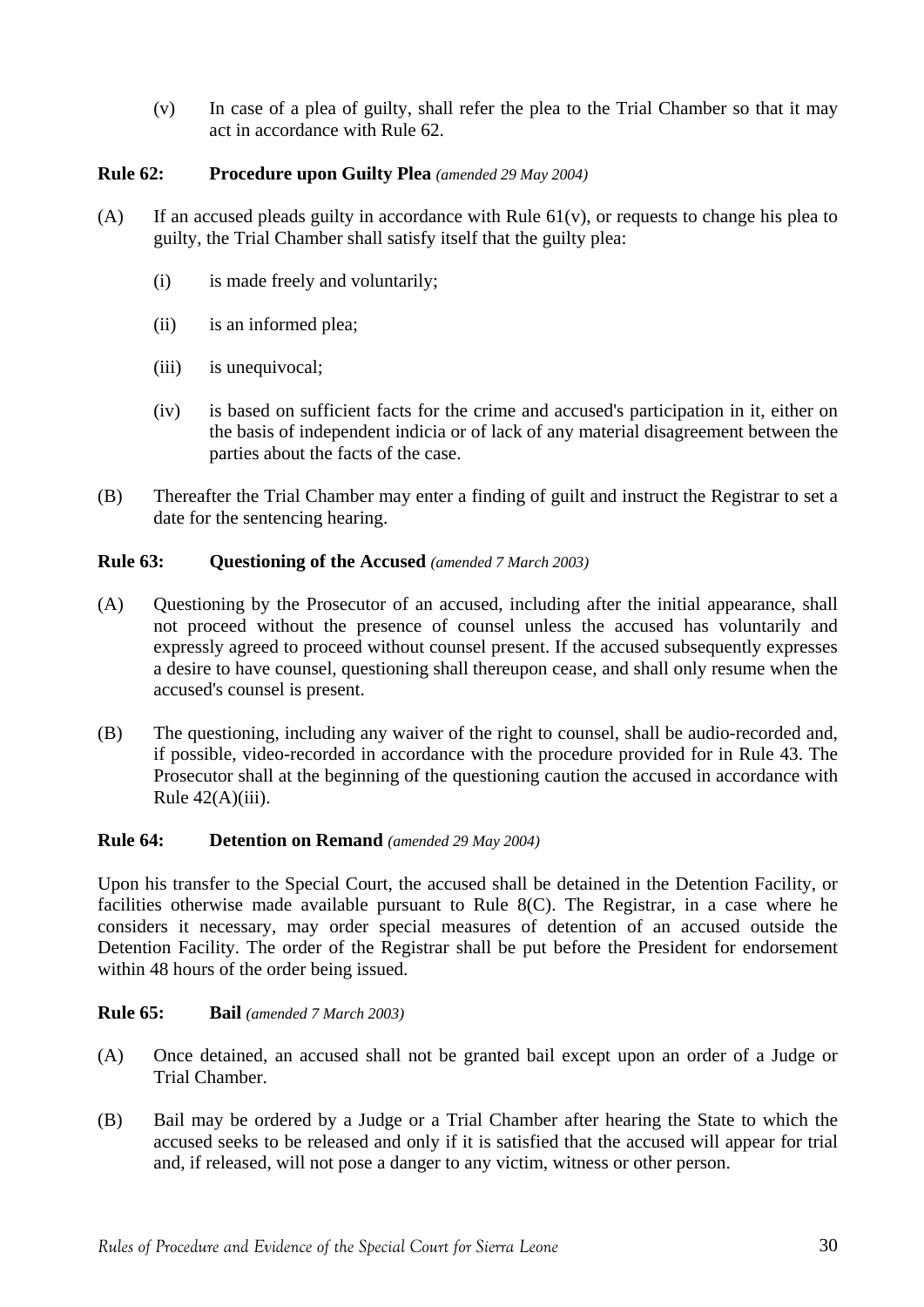- (C) An accused may only make one application for bail to the Judge or Trial Chamber unless there has been a material change in circumstances.
- (D) The Judge or Trial Chamber may impose such conditions upon the granting of bail to the accused as it may determine appropriate, including the execution of a bail bond and the observance of such conditions as are necessary to ensure the presence of the accused at trial and the protection of others.
- (E) Any decision rendered under this Rule shall be subject to appeal in cases where leave is granted by a Single Judge of the Appeals Chamber, upon good cause being shown. Applications for leave to appeal shall be filed within seven days of the impugned decision.
- (F) If necessary, the Trial Chamber may issue a warrant of arrest to secure the presence of an accused who has been granted bail or is for any other reason at large. The provisions of Section 2 of Part V shall apply.
- (G) The Prosecutor may appeal a decision to grant bail. In the event of such an appeal, the accused shall remain in custody until the appeal is heard and determined.
- (H) Appeals from bail decisions shall be heard by a bench of at least three Appeals Chamber Judges.

#### **Rule 65***bis***: Status Conferences** *(amended 1 August 2003 and 24 November 2006)*

A status conference may be convened by the Designated Judge, the Trial Chamber or a Judge designated from among its members. The status conference shall:

- (i) organize exchanges between the parties so as to ensure expeditious trial proceedings;
- (ii) review the status of his case and to allow the accused the opportunity to raise issues in relation thereto.
- *Section 3: Production of Evidence*

#### **Rule 66:** Disclosure of materials by the Prosecutor *(amended 29 May 2004)*

- (A) Subject to the provisions of Rules 50, 53, 69 and 75, the Prosecutor shall:
	- (i) Within 30 days of the initial appearance of an accused, disclose to the Defence copies of the statements of all witnesses whom the Prosecutor intends to call to testify and all evidence to be presented pursuant to Rule 92 *bis* at trial.
	- (ii) Continuously disclose to the Defence copies of the statements of all additional prosecution witnesses whom the Prosecutor intends to call to testify, but not later than 60 days before the date for trial, or as otherwise ordered by a Judge of the Trial Chamber either before or after the commencement of the trial, upon good clause being shown by the Prosecution. Upon good cause being shown by the Defence, a Judge of the Trial Chamber may order that copies of the statements of additional prosecution witnesses that the Prosecutor does not intend to call be made available to the defence within a prescribed time.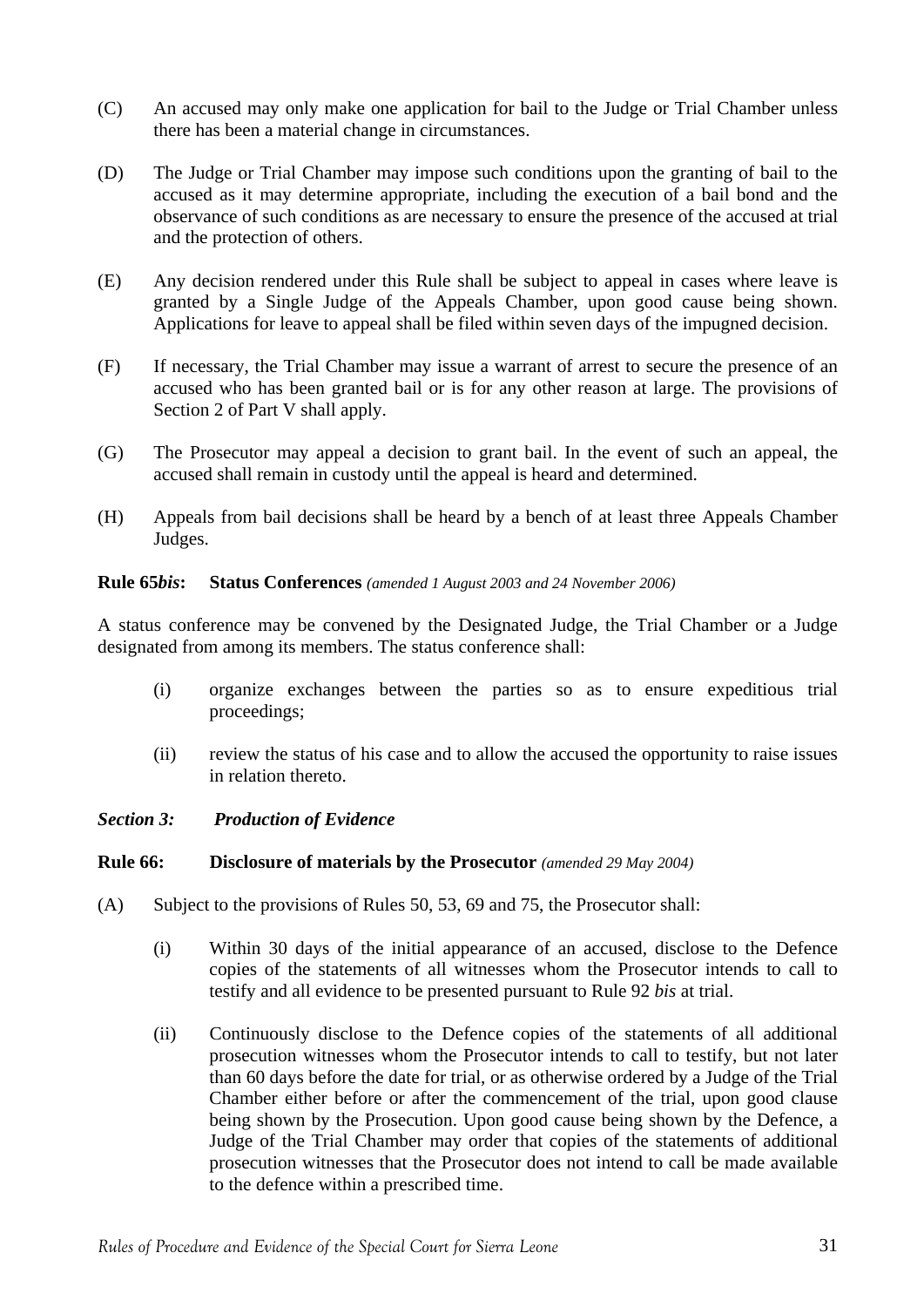- (iii) At the request of the defence, subject to Sub-Rule (B), permit the defence to inspect any books, documents, photographs and tangible objects in his custody or control, which are material to the preparation of the defence, upon a showing by the defence of categories of, or specific, books, documents, photographs and tangible objects which the defence considers to be material to the preparation of a defence, or to inspect any books, documents, photographs and tangible objects in his custody or control which are intended for use by the Prosecutor as evidence at trial or were obtained from or belonged to the accused.
- (B) Where information or materials are in the possession of the Prosecutor, the disclosure of which may prejudice further or ongoing investigations, or for any other reasons may be contrary to the public interest or affect the security interests of any State, the Prosecutor may apply to a Judge designated by the President sitting *ex parte* and *in camera*, but with notice to the Defence, to be relieved from the obligation to disclose pursuant to Sub-Rule (A). When making such an application the Prosecutor shall provide, only to such Judge, the information or materials that are sought to be kept confidential.

## **Rule 67: Reciprocal Disclosure of Evidence** *(amended 7 March 2003)*

Subject to the provisions of Rules 53 and 69:

- (A) As early as reasonably practicable and in any event prior to the commencement of the trial:
	- (i) The Prosecutor shall notify the defence of the names of the witnesses that he intends to call to establish the guilt of the accused and in rebuttal of any defence plea of which the Prosecutor has received notice in accordance with Sub-Rule (ii) below, or any defence pleaded in the Defence Case Statement served under Sub-Rule (C);
	- (ii) The defence shall notify the Prosecutor of its intent to enter:
		- (a) The defence of alibi; in which case the notification shall specify the place or places at which the accused claims to have been present at the time of the alleged crime and the names and addresses of witnesses and any other evidence upon which the accused intends to rely to establish the alibi;
		- (b) Any special defence, including that of diminished or lack of mental responsibility; in which case the notification shall specify the names and addresses of witnesses and any other evidence upon which the accused intends to rely to establish the special defence.
- (B) Failure of the defence to provide such notice under this Rule shall not limit the right of the accused to rely on the above defences.
- (C) To assist the Prosecutor with its disclosure obligations pursuant to Rule 68, the defence may prior to trial provide the Prosecutor with a Defence Case Statement. The Defence Case Statement shall:
	- (i) set out in general terms the nature of the accused's defence;
	- (ii) indicate the matters on which he takes issue with the prosecution; and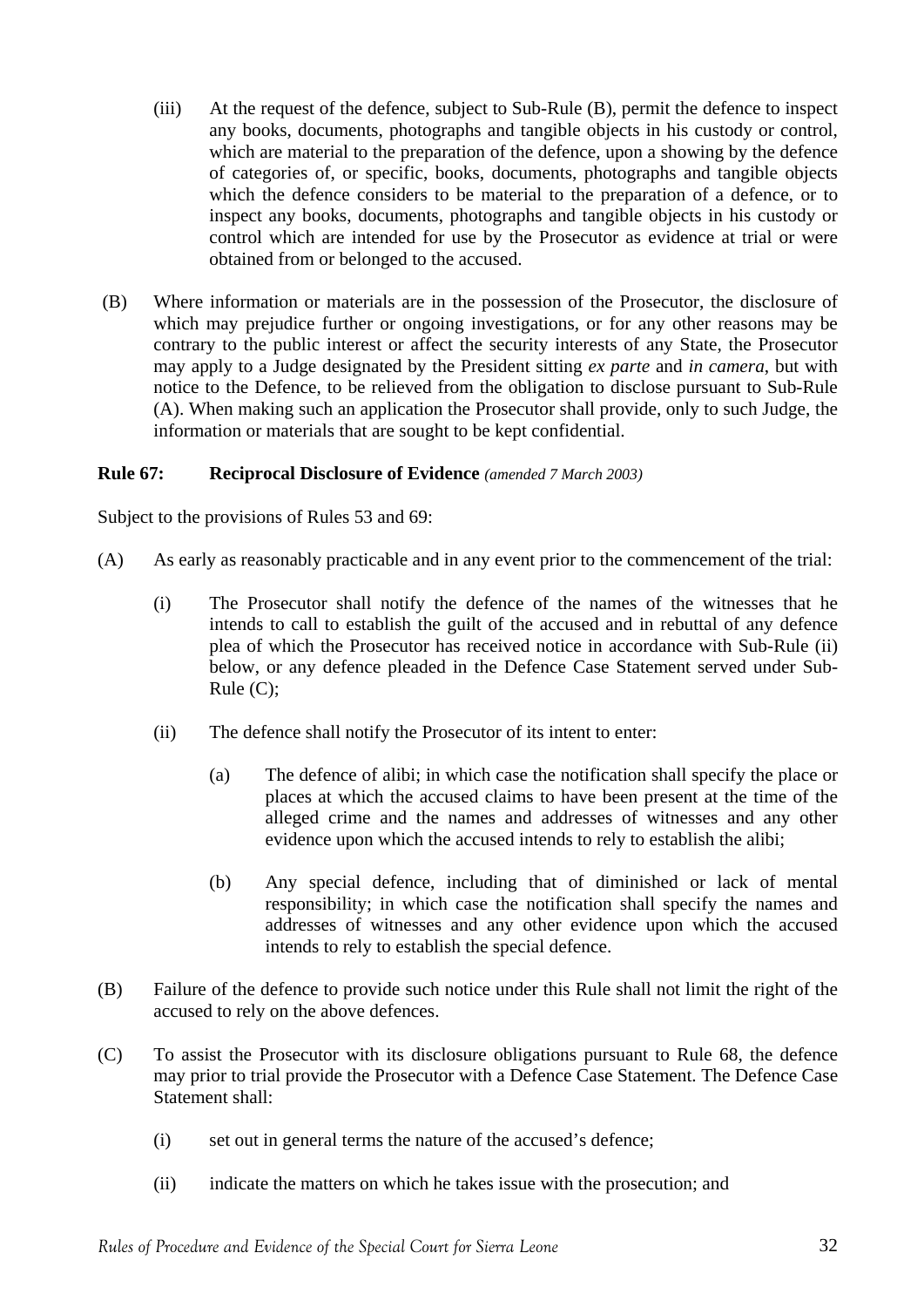- (iii) set out, in the case of each such matter, the reason why he takes issue with the prosecution.
- (D) If either party discovers additional evidence or information or materials which should have been produced earlier pursuant to the Rules, that party shall promptly notify the other party and the Trial Chamber of the existence of the additional evidence or information or materials.

#### **Rule 68: Disclosure of Exculpatory Evidence** *(amended 14 March 2004)*

- (A) The Prosecutor shall, within 14 days of receipt of the Defence Case Statement, make a statement under this Rule disclosing to the defence the existence of evidence known to the Prosecutor which may be relevant to issues raised in the Defence Case Statement.
- (B) The Prosecutor shall, within 30 days of the initial appearance of the accused, make a statement under this Rule disclosing to the defence the existence of evidence known to the Prosecutor which in any way tends to suggest the innocence or mitigate the guilt of the accused or may affect the credibility of prosecution evidence. The Prosecutor shall be under a continuing obligation to disclose any such exculpatory material.

#### **Rule 69: Protection of Victims and Witnesses** *(amended 29 May 2004)*

- (A) In exceptional circumstances, either of the parties may apply to a Judge of the Trial Chamber or the Trial Chamber to order the non-disclosure of the identity of a victim or witness who may be in danger or at risk, until the Judge or Chamber decides otherwise.
- (B) In the determination of protective measures for victims and witnesses, the Judge or Trial Chamber may consult the Witnesses and Victims Section.
- (C) Subject to Rule 75, the identity of the victim or witness shall be disclosed in sufficient time before a witness is to be called to allow adequate time for preparation of the prosecution and the defence.

#### **Rule 70: Matters not Subject to Disclosure** *(amended 7 March 2003)*

- (A) Notwithstanding the provisions of Rules 66 and 67, reports, memoranda, or other internal documents prepared by a party, its assistants or representatives in connection with the investigation or preparation of the case, are not subject to disclosure or notification under the aforementioned provisions.
- (B) If the Prosecutor is in possession of information which has been provided to him on a confidential basis and which has been used solely for the purpose of generating new evidence, that initial information and its origin shall not be disclosed by the Prosecutor without the consent of the person or entity providing the initial information and shall in any event not be given in evidence without prior disclosure to the accused.
- (C) If, after obtaining the consent of the person or entity providing information under this Rule, the Prosecutor elects to present as evidence any testimony, document or other material so provided, the Trial Chamber may not order either party to produce additional evidence received from the person or entity providing the initial information, nor may the Trial Chamber for the purpose of obtaining such additional evidence itself summon that person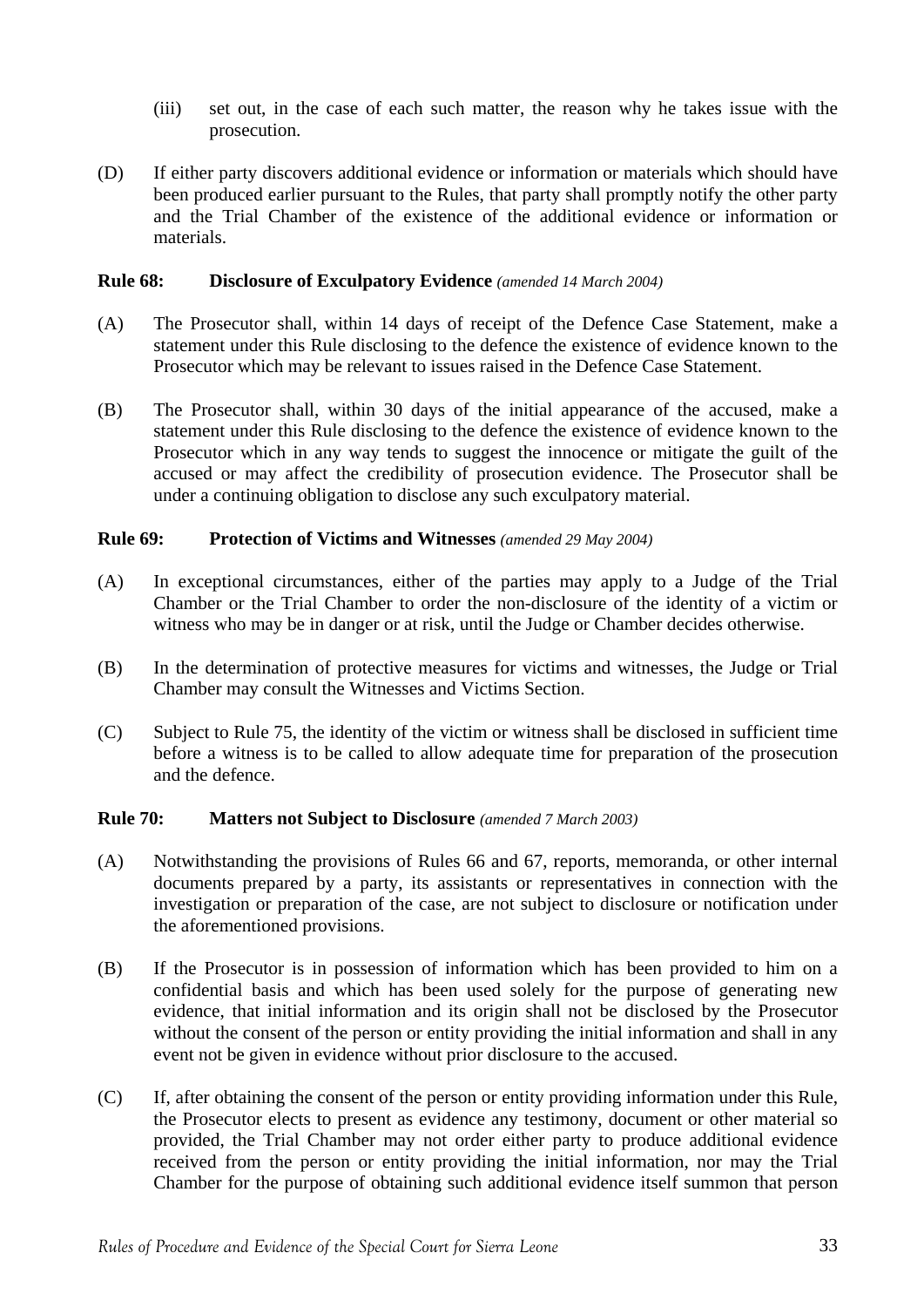or a representative of that entity as a witness or order their attendance. The consent shall be in writing.

- (D) If the Prosecutor calls as a witness the person providing or a representative of the entity providing information under this Rule, the Trial Chamber may not compel the witness to answer any question the witness declines to answer on grounds of confidentiality.
- (E) The right of the accused to challenge the evidence presented by the Prosecution shall remain unaffected subject only to limitations contained in Sub-Rules (C) and (D).
- (F) Nothing in Sub-Rule (C) or (D) above shall affect a Trial Chamber's power to exclude evidence under Rule 95.

#### *Section 4: Depositions*

#### **Rule 71: Depositions** *(amended 7 March 2003)*

- (A) At the request of either party, a Trial Chamber may, in exceptional circumstances and in the interests of justice, order that a deposition be taken for use at trial and appoint for that purpose a Legal Officer.
- (B) The motion for the taking of a deposition shall be in writing and shall indicate the name and whereabouts of the witness whose deposition is sought, the date and place at which the deposition is to be taken, a statement of the matters on which the person is to be examined, and of the interests of justice justifying the taking of the deposition.
- (C) If the motion is granted, the party at whose request the deposition is to be taken shall give reasonable notice to the other party, who shall have the right to attend the taking of the deposition and cross-examine the witness.
- (D) The deposition may also be given by means of a video-conference.
- (E) The Legal Officer shall ensure that the deposition is taken in accordance with the Rules and that a record is made of the deposition, including cross-examination and objections raised by either party for decision by the Trial Chamber. He shall transmit the record to the Trial Chamber.

#### *Section 5: Preliminary Motions*

#### **Rule 72: Preliminary Motions** *(amended 29 May 2004)*

- (A) Preliminary motions by either party shall be brought within 21 days following disclosure by the Prosecutor to the Defence of all the material envisaged by Rule 66(A)(i).
- (B) Preliminary motions by the accused are:
	- (i) Objections based on lack of jurisdiction;
	- (ii) Objections based on defects in the form of the indictment;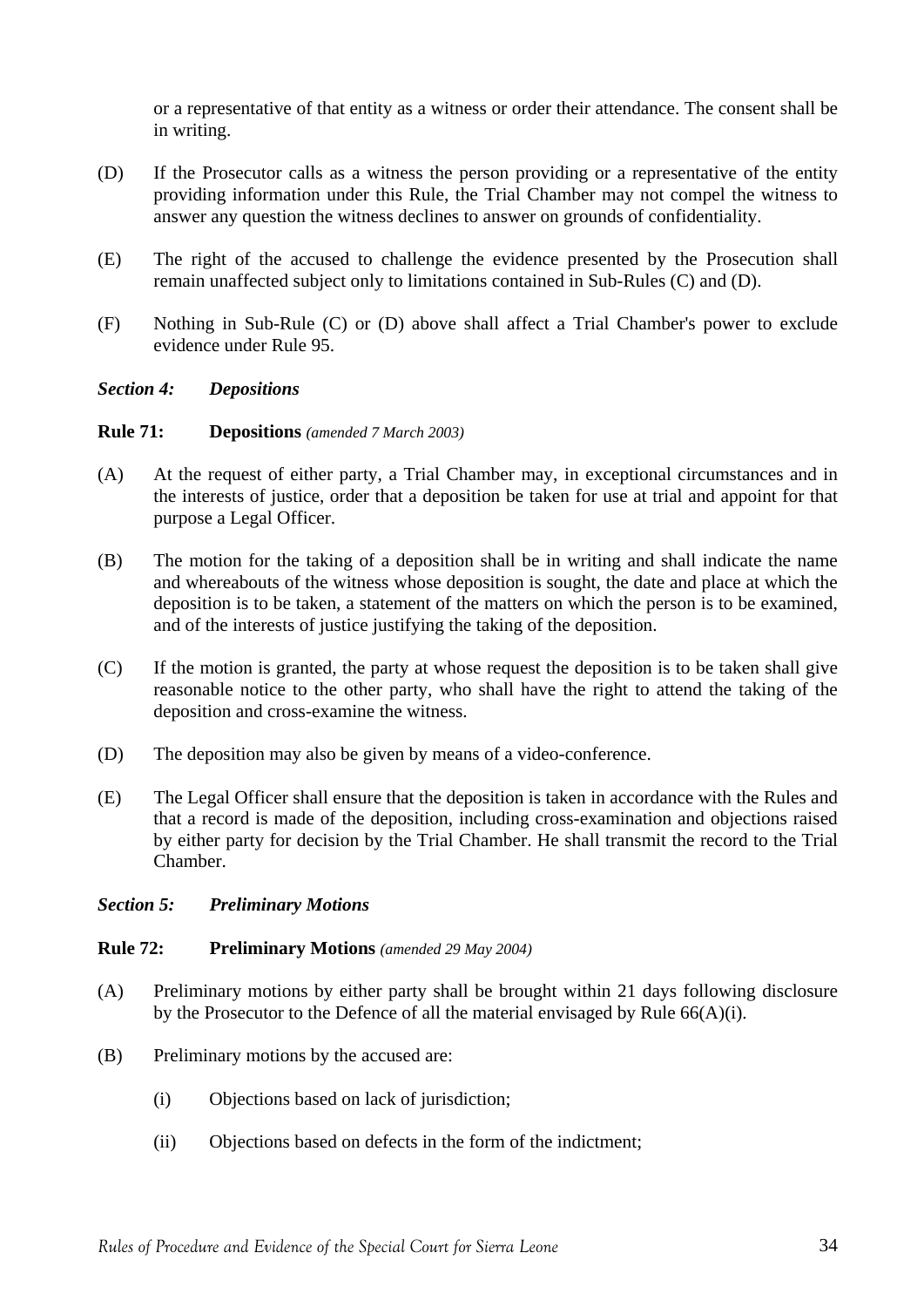- (iii) Applications for severance of crimes joined in one indictment under Rule 49, or for separate trials under Rule 82(B);
- (iv) Objections based on the denial of request for assignment of counsel; or
- (v) Objections based on abuse of process.
- (C) Objections based on lack of jurisdiction or to the form of the indictment, including an amended indictment, shall be raised by a party in one motion only, unless otherwise allowed by the Trial Chamber.
- (D) The Trial Chamber shall, except as provided by Sub-Rules (E) and (F) below, dispose of preliminary motions before the trial, and its decisions thereon shall not be subject to interlocutory appeal.
- (E) Preliminary motions made in the Trial Chamber prior to the Prosecutor's opening statement which raise a serious issue relating to jurisdiction shall be referred to a bench of at least three Appeals Chamber Judges, where they will proceed to a determination as soon as practicable.
- (F) Preliminary motions made in the Trial Chamber prior to the Prosecutor's opening statement which, in the opinion of the Trial Chamber, raise an issue that would significantly affect the fair and expeditious conduct of the proceedings or the outcome of a trial shall be referred to a bench of at least three Appeals Chamber Judges, where they will proceed to a determination as soon as practicable.
- (G) Where the Trial Chamber refers a motion to the Appeals Chamber pursuant to Sub-Rules (E) or (F) above, any party wishing to file additional written submissions must seek leave from the Appeals Chamber which will impose time limits for further submissions, responses and replies if leave is granted.
- (H) References by the Trial Chamber pursuant to Sub-Rules (E) and (F) above shall not operate as a stay of proceedings. Such references shall not operate as a stay of the trial itself unless the Trial or Appeal Chamber so orders.
- (I) This Rule shall be deemed to have entered into force on the  $7<sup>th</sup>$  of March, 2003.

## **Part VI - PROCEEDINGS BEFORE TRIAL CHAMBERS**

## *Section 1: General Provisions*

#### **Rule 72***bis***: General Provisions on Applicable Law** *(adopted 29 May 2004)*

The applicable laws of the Special Court include:

(i) the Statute, the Agreement, and the Rules;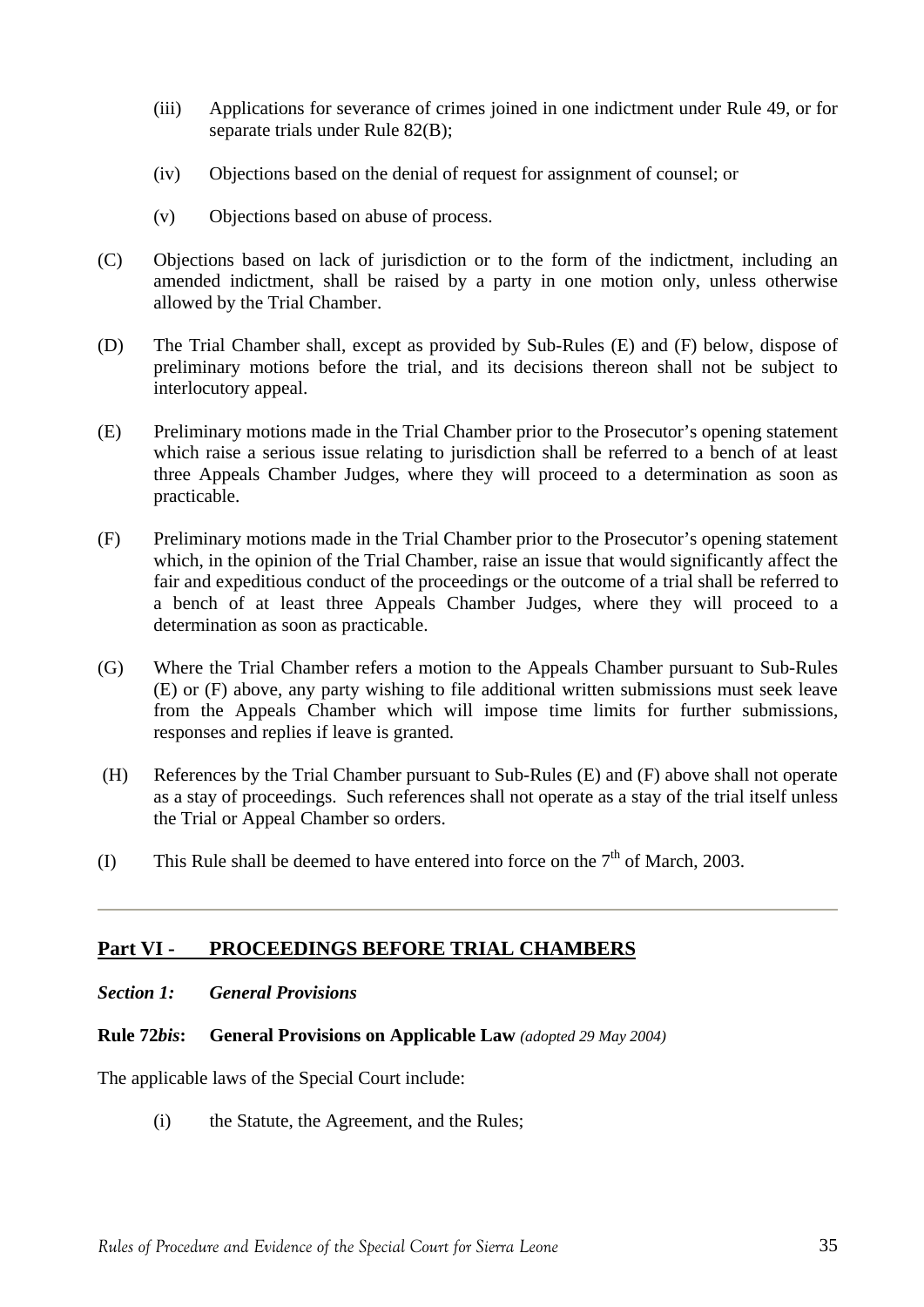- (ii) where appropriate, other applicable treaties and the principles and rules of international customary law;
- (iii) general principles of law derived from national laws of legal systems of the world including, as appropriate, the national laws of the Republic of Sierra Leone, provided that those principles are not inconsistent with the Statute, the Agreement, and with international customary law and internationally recognized norms and standards.

#### **Rule 73: Motions** *(amended 14 May 2005)*

- (A) Subject to Rule 72, either party may move before the Designated Judge or a Trial Chamber for appropriate ruling or relief after the initial appearance of the accused. The Designated Judge or the Trial Chamber, or a Judge designated by the Trial Chamber from among its members, shall rule on such motions based solely on the written submissions of the parties, unless it is decided to hear the parties in open Court.
- (B) Decisions rendered on such motions are without interlocutory appeal. However, in exceptional circumstances and to avoid irreparable prejudice to a party, the Trial Chamber may give leave to appeal. Such leave should be sought within 3 days of the decision and shall not operate as a stay of proceedings unless the Trial Chamber so orders.
- (C) Whenever the Trial Chamber and the Appeals Chamber of the Court are seized of the same Motion raising the same or similar issue or issues, the Trial Chamber shall stay proceedings on the said Motion before it until a final determination of the said Motion by the Appeals Chamber.
- (D) Irrespective of any sanctions which may be imposed under Rule 46(A), when a Chamber finds that a motion is frivolous or is an abuse of process, the Registrar shall withhold payment of all or part of the fees associated with the production of that motion and/ or costs thereof.

#### **Rule 73** *bis***: Pre-Trial Conference** *(amended 29 May 2004, 13 May 2006 and 24 November 2006)*

- (A) The Trial Chamber or a Judge designated from among its members shall hold a Pre-Trial Conference prior to the commencement of the trial.
- (B) Prior to the Pre-Trial Conference the Trial Chamber or a Judge designated from among its members may order the Prosecutor, within a time limit set by the Trial Chamber or the said Judge, and before the date set for trial, to file the following:
	- (i) A pre-trial brief addressing the factual and legal issues;
	- (ii) Admissions by the parties and a statement of other matters not in dispute;
	- (iii) A statement of contested matters of fact and law;
	- (iv) A list of witnesses the Prosecutor intends to call with:
		- (a) The name or pseudonym of each witness;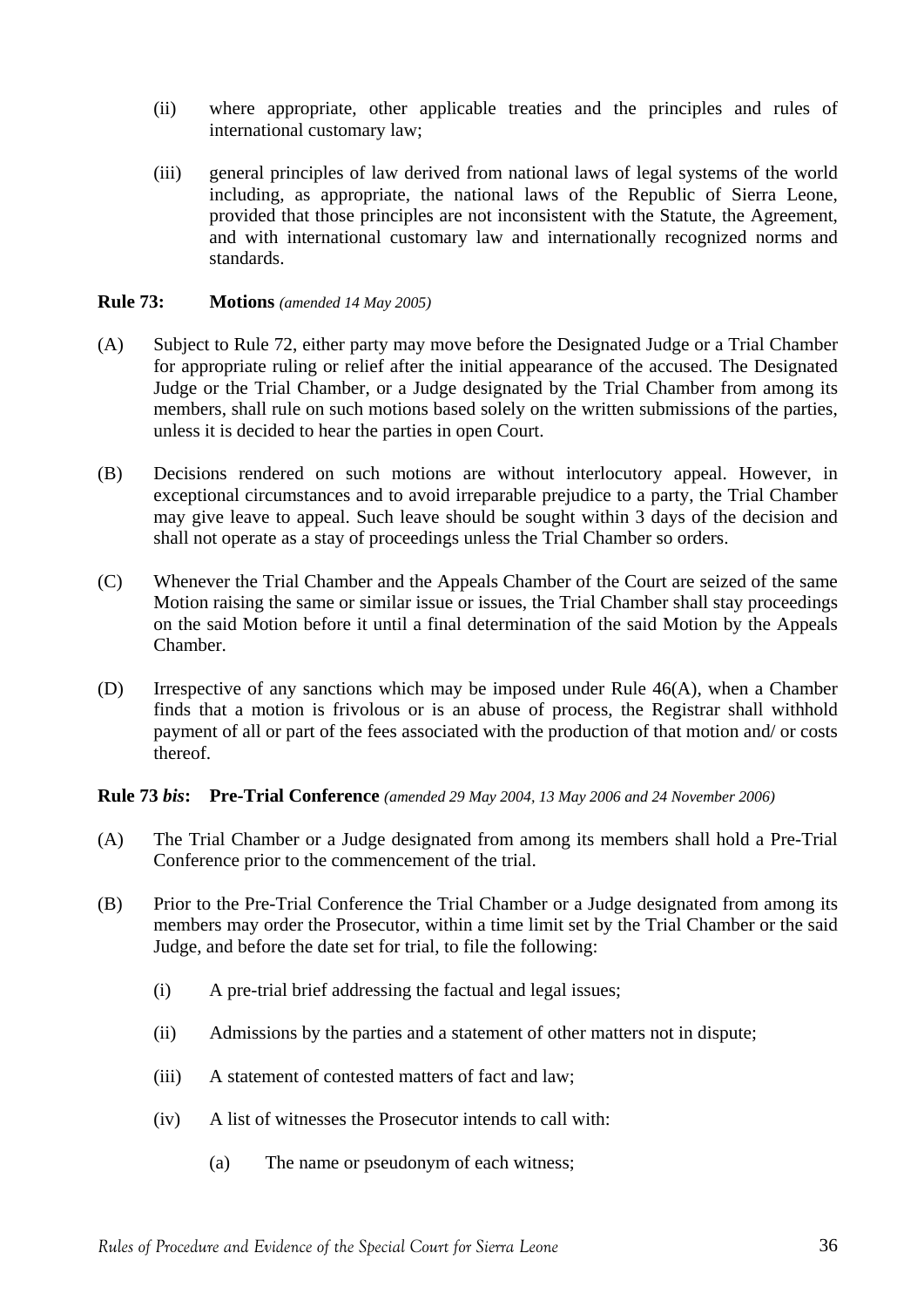- (b) A summary of the facts on which each witness will testify;
- (c) The points in the indictment on which each witness will testify; and
- (d) The estimated length of time required for each witness;
- (v) A list of exhibits the Prosecutor intends to offer stating, where possible, whether or not the defence has any objection as to authenticity.

The Trial Chamber or the said Judge may order the Prosecutor to provide the Trial Chamber with copies of written statements of each witness whom the Prosecutor intends to call to testify.

- (C) The Trial Chamber or a Judge designated from among its members may order the Prosecutor to shorten the examination-in-chief of some witnesses.
- (D) The Trial Chamber or a Judge designated from among its members may order the Prosecutor to reduce the number of witnesses, if it considers that an excessive number of witnesses are being called to prove the same facts.
- (E) After the commencement of the Trial, the Prosecutor may, if he considers it to be in the interests of justice, move the Trial Chamber for leave to reinstate the list of witnesses or to vary his decision as to which witnesses are to be called.
- (F) Prior to the Pre-Trial Conference, the Trial Chamber or a Judge designated from among its members may order the defence to file a statement of admitted facts and law and a pre-trial brief addressing the factual and legal issues, within a time limit set by the Trial Chamber or the said Judge, and before the date set for trial.
- (G) In the interest of a fair and expeditious trial, the Trial Chamber, after hearing the parties, may at any time invite the Prosecutor to reduce the number of counts charged in the indictment. Furthermore, the Trial Chamber may determine a number of sites or incidents comprised in one or more of the charges made by the Prosecutor, which may reasonably be held to be representative of the crimes charged.

#### **Rule 73** *ter***: Pre-Defence Conference** *(amended 29 May 2004 and 13 May 2006)*

- (A) The Trial Chamber or a Judge designated from among its members may hold a Conference prior to the commencement by the defence of its case.
- (B) Prior to that Conference, the Trial Chamber or a Judge designated from among its members may order that the defence, before the commencement of its case but after the close of the case for the prosecution, file the following:
	- (i) Admissions by the parties and a statement of other matters which are not in dispute;
	- (ii) A statement of contested matters of fact and law;
	- (iii) A list of witnesses the defence intends to call with: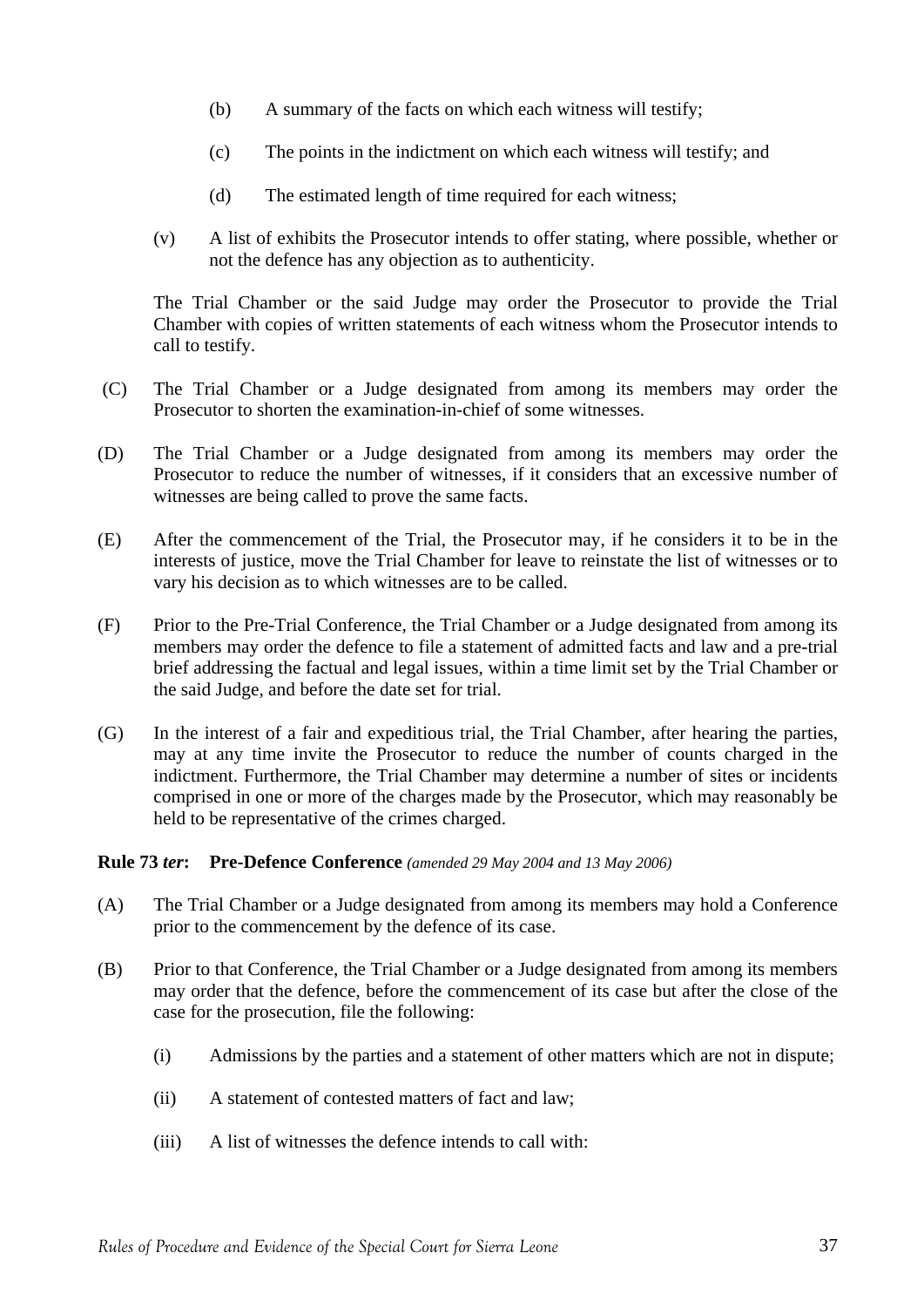- (a) The name or pseudonym of each witness;
- (b) A summary of the facts on which each witness will testify;
- (c) The points in the indictment as to which each witness will testify; and
- (d) The estimated length of time required for each witness;
- (iv) A list of exhibits the defence intends to offer in its case, stating where possible whether or not the Prosecutor has any objection as to authenticity.

The Trial Chamber or the said Judge may order the Defence to provide the Trial Chamber and the Prosecutor with copies of the written statements of each witness whom the Defence intends to call to testify.

- (C) The Trial Chamber or a Judge designated from among its members may order the defence to shorten the estimated length of the examination-in-chief for some witnesses.
- (D) The Trial Chamber or a Judge designated from among its members may order the defence to reduce the number of witnesses, if it considers that an excessive number of witnesses are being called to prove the same facts.
- (E) After the commencement of the defence case, the defence may, if it considers it to be in the interests of justice, move the Trial Chamber for leave to reinstate the list of witnesses or to vary its decision as to which witnesses are to be called.

#### **Rule 74:** *Amicus Curiae (amended 7 March 2003)*

A Chamber may, if it considers it desirable for the proper determination of the case, invite or grant leave to any State, organization or person to make submissions on any issue specified by the Chamber.

#### **Rule 74** *bis***: Medical examination of the accused** *(amended 1 August 2003)*

- (A) A Judge or Trial Chamber may, on its own motion, or at the request of a party, order a medical, psychiatric or psychological examination of the accused.
- (B) The Registrar shall keep a list of approved experts for the purpose of examinations under Sub-Rule (A) above.
- (C) Where the Trial Chamber is satisfied that the accused is unfit to stand trial, it shall order that the trial be adjourned. The Trial Chamber may, on its own motion or at the request of the Prosecutor or the Defence, review the case of the accused. In any event, the case shall be reviewed every ninety days unless there are reasons to do otherwise. If necessary, the Trial Chamber may order further examinations of the accused. When the Trial Chamber is satisfied that the accused has become fit to stand trial, it shall proceed.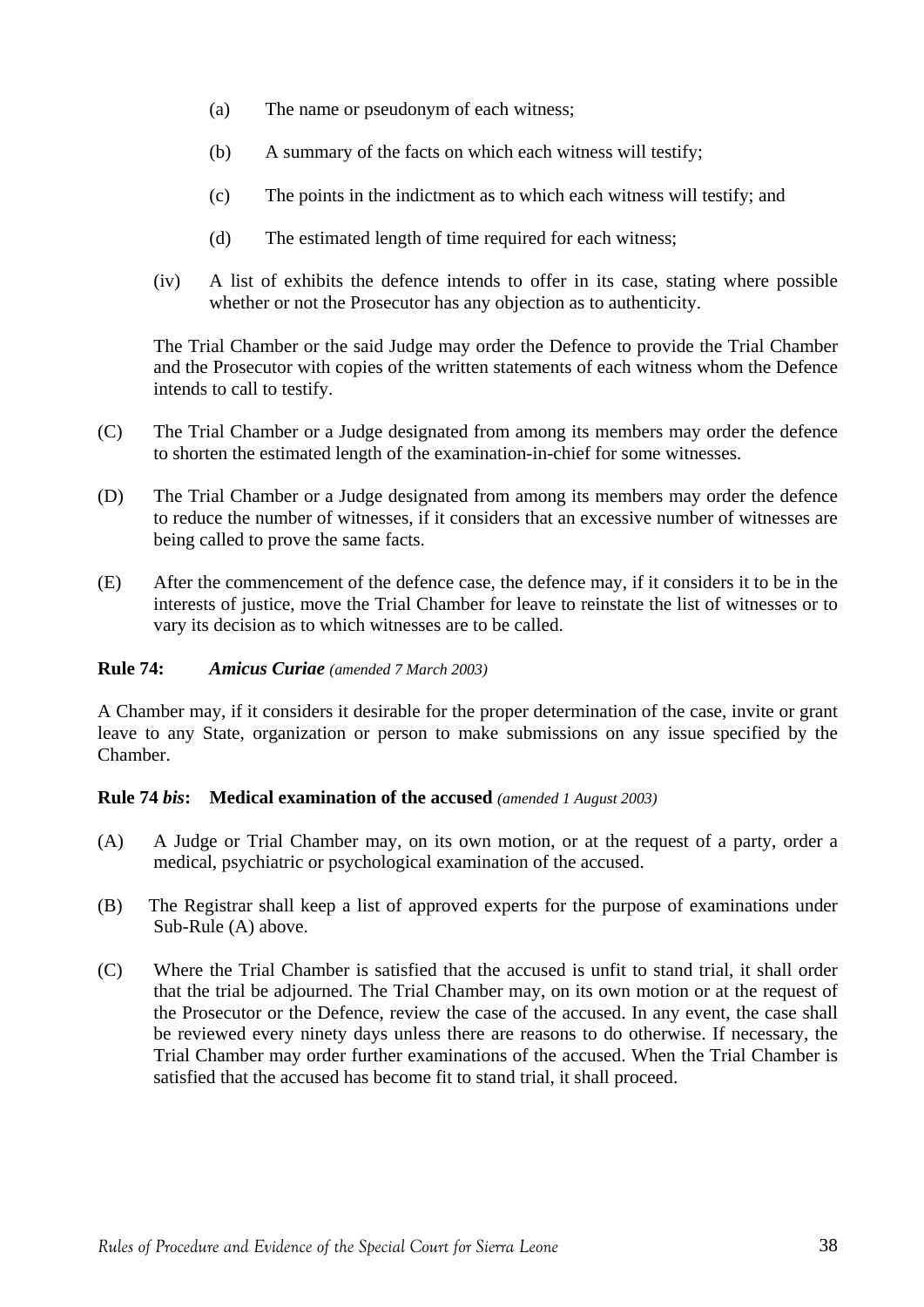### **Rule 75: Measures for the Protection of Victims and Witnesses** *(amended 14 May 2005)*

- (A) A Judge or a Chamber may, on its own motion, or at the request of either party, or of the victim or witness concerned, or of the Witnesses and Victims Section, order appropriate measures to safeguard the privacy and security of victims and witnesses, provided that the measures are consistent with the rights of the accused.
- (B) A Judge or a Chamber may hold an *in camera* proceeding to determine whether to order:
	- (i) Measures to prevent disclosure to the public or the media of the identity or whereabouts of a victim or a witness, or of persons related to or associated with him by such means as:
		- (a) Expunging names and identifying information from the Special Court's public records;
		- (b) Non-disclosure to the public of any records identifying the victim or witness;
		- (c) Giving of testimony through image- or voice- altering devices or closed circuit television, video link or other similar technologies; and
		- (d) Assignment of a pseudonym;
	- (ii) Closed sessions, in accordance with Rule 79;
	- (iii) Appropriate measures to facilitate the testimony of vulnerable victims and witnesses, such as one-way closed circuit television.
- (C) A Judge or a Chamber shall control the manner of questioning to avoid any harassment or intimidation.
- (D) The Witnesses and Victims Section shall ensure that the witness has been informed before giving evidence that his or her testimony and his or her identity may be disclosed at a later date in another case, pursuant to Rule 75(F).
- (E) When making an order under Sub-Rule (A) above, a Judge or Chamber shall wherever appropriate state in the order whether the transcript of those proceedings relating to the evidence of the witness to whom the measures relate shall be made available for use in other proceedings before the Special Court.
- (F) Once protective measures have been ordered in respect of a witness or victim in any proceedings before the Special Court (the "first proceedings"), such protective measures:
	- (i) shall continue to have effect *mutatis mutandis* in any other proceedings before the Special Court (the "second proceedings") unless and until they are rescinded, varied or augmented in accordance with the procedure set out in this Rule; but;
	- (ii) shall not prevent the Prosecutor from discharging any disclosure obligation under the Rules in the second proceedings, provided that the Prosecutor notifies the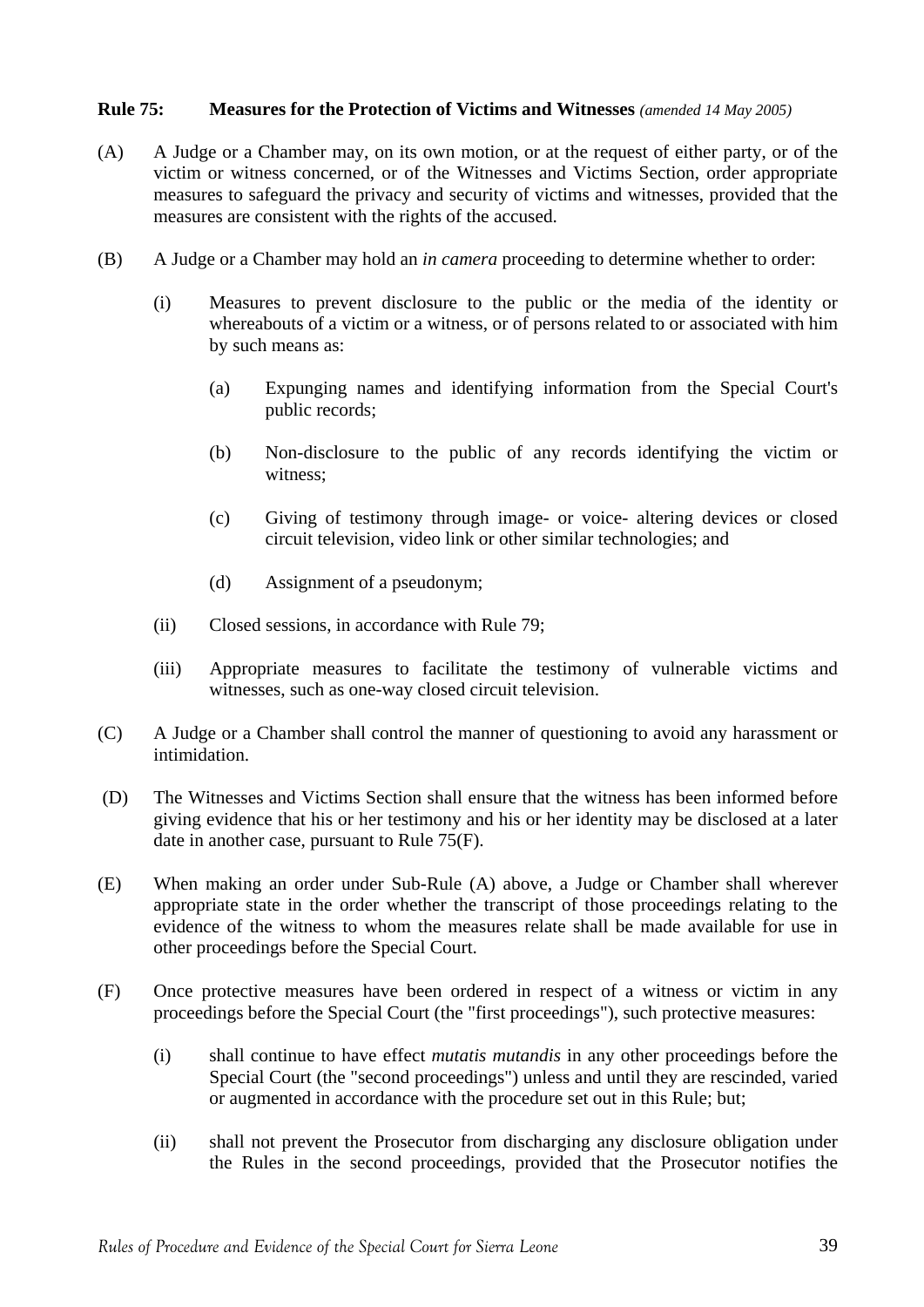Defence to whom the disclosure is being made of the nature of the protective measures ordered in the first proceedings.

- (G) A party to the second proceedings seeking to rescind, vary or augment protective measures ordered in the first proceedings shall apply to the Chamber seized of the second proceedings.
- (H) Before determining an application under Sub-Rule (G) above, if the effect of the change serves to decrease the protective measures granted to the victim or witness by the Chamber in the first proceedings, the Chamber seized of the second proceedings shall obtain all relevant information from the first proceedings, and may consult with any Judge who ordered the protective measures in the first proceedings, or the relevant Chamber.
- (I) An application to a Chamber to rescind, vary or augment protective measures in respect of a victim or witness may be dealt with either by the Chamber or by a Judge of that Chamber, and any reference in this Rule to "a Chamber" shall include a reference to "a Judge of that Chamber".
- (J) If the Chamber seized of the second proceedings rescinds, varies or augments the protective measures ordered in the first proceedings, these changes shall apply only with regard to the second proceedings.

## **Rule 76: Solemn Declaration by Interpreters and Translators**

Before performing any duties, an interpreter or a translator shall solemnly declare to do so faithfully, independently, impartially and with full respect for the duty of confidentiality.

## **Rule 77: Contempt of the Special Court** *(amended 14 May 2005 and 31 May 2012)*

- (A) The Special Court, in the exercise of its inherent power, may punish for contempt any person who knowingly and willfully interferes with its administration of justice, including any person who:
	- (i) being a witness before a Chamber, subject to Rule 90(E) refuses or fails to answer a question;
	- (ii) discloses information relating to proceedings in knowing violation of an order of a Chamber;
	- (iii) without just excuse fails to comply with an order to attend before or produce documents before a Chamber;
	- (iv) threatens, intimidates, causes any injury or offers a bribe to, or otherwise interferes with, a witness who is giving, has given, or is about to give evidence in proceedings before a Chamber, or a potential witness;
	- (v) threatens, intimidates, offers a bribe to, or otherwise seeks to coerce any other person, with the intention of preventing that other person from complying with an obligation under an order of a Judge or Chamber; or
	- (vi) knowingly assists an accused person to evade the jurisdiction of the Special Court.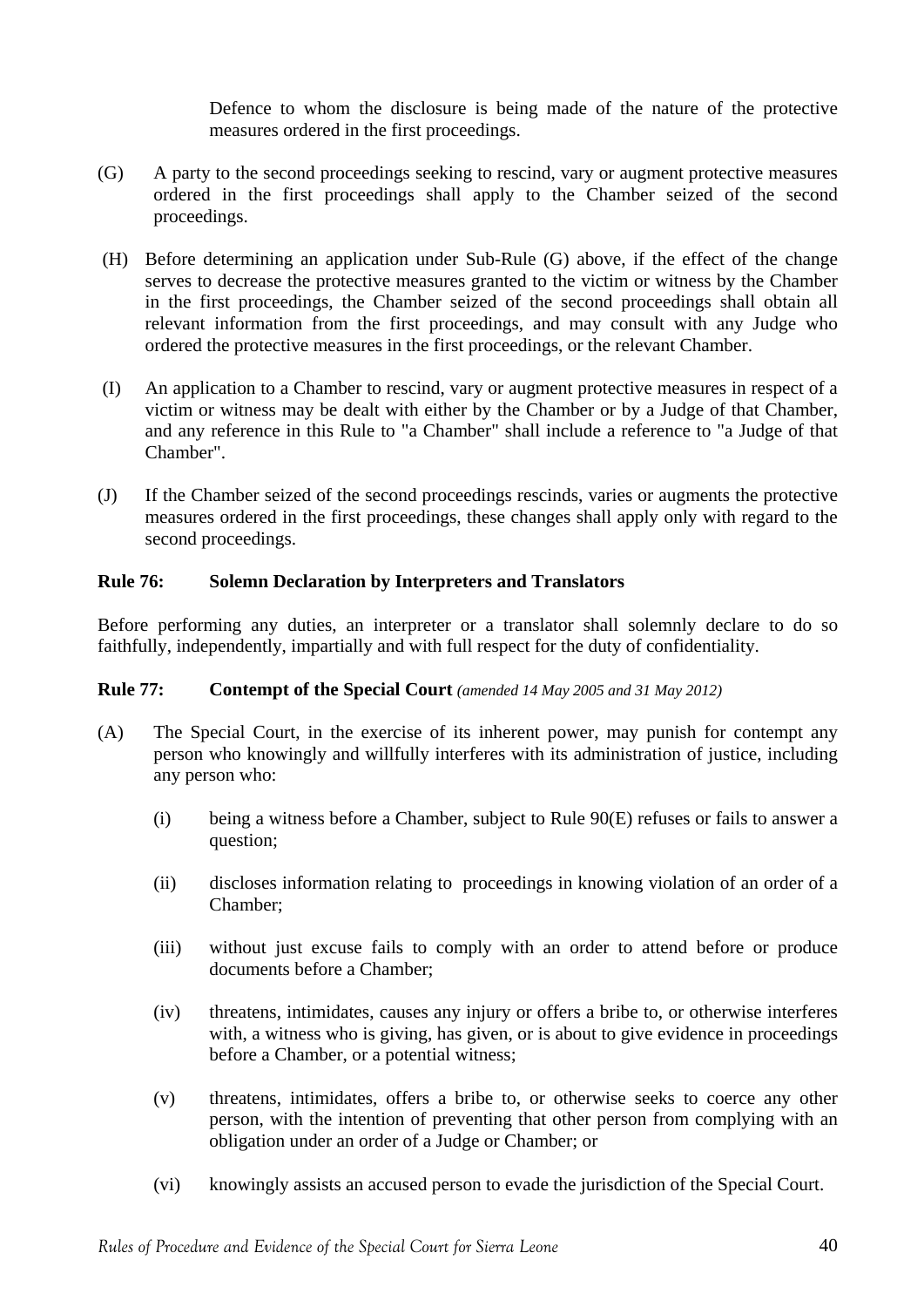- (B) Any incitement or attempt to commit any of the acts punishable under Sub-Rule (A) is punishable as contempt of the Special Court with the same penalties.
- (C) When a Judge or Trial Chamber has reason to believe that a person may be in contempt of the Special Court , it may:
	- (i) deal with the matter summarily itself;
	- (ii) refer the matter to the appropriate authorities of Sierra Leone; or
	- (iii) direct the Registrar to appoint an experienced independent counsel to investigate the matter and report back to the Chamber as to whether there are sufficient grounds for instigating contempt proceedings. If the Chamber considers that there are sufficient grounds to proceed against a person for contempt, the Chamber may issue an order in lieu of an indictment and direct the independent counsel to prosecute the matter.
- (D) Proceedings under Sub-Rule (C)(iii) above may be assigned to be heard by a single judge of any Trial Chamber or a Trial Chamber.
- (E) The rules of procedure and evidence in Parts IV to VIII shall apply, as appropriate, to proceedings under this Rule.
- (F) Any person indicted for or charged with contempt shall, if that person satisfies the criteria for determination of indigence established by the Registrar, be entitled to legal assistance in accordance with Rule 45.
- (G) The maximum penalty that may be imposed on a person found to be in contempt of the Special Court pursuant to Sub-Rule (C)(i) shall be a term of imprisonment not exceeding six months, or a fine not exceeding 2 million Leones, or both; and the maximum penalty pursuant to Sub-Rule (C)(iii) shall be a term of imprisonment for seven years or a fine not exceeding 20 million leones, or both.
- (H) Payment of a fine shall be made to the Registrar to be held in a separate account.
- (I) If a counsel is found guilty of contempt of the Special Court pursuant to this Rule, the Chamber making such finding may also determine that counsel is no longer eligible to appear before the Special Court or that such conduct amounts to misconduct of counsel pursuant to Rule 46, or both.
- (J) Any conviction rendered under this Rule shall be subject to appeal.
- (K) Appeals pursuant to this Rule shall be heard by a bench of at least three Judges of the Appeals Chamber. In accordance with Rule 117 such appeals may be determined entirely on the basis of written submissions.
- (L) In the event of contempt occurring during proceedings before the Appeals Chamber or a Judge of the Appeals Chamber, the matter may be dealt with summarily from which there shall be no right of appeal or referred to a single Judge of any Trial Chamber or a Trial Chamber for proceedings in accordance with Sub-Rules (C) to (I) above.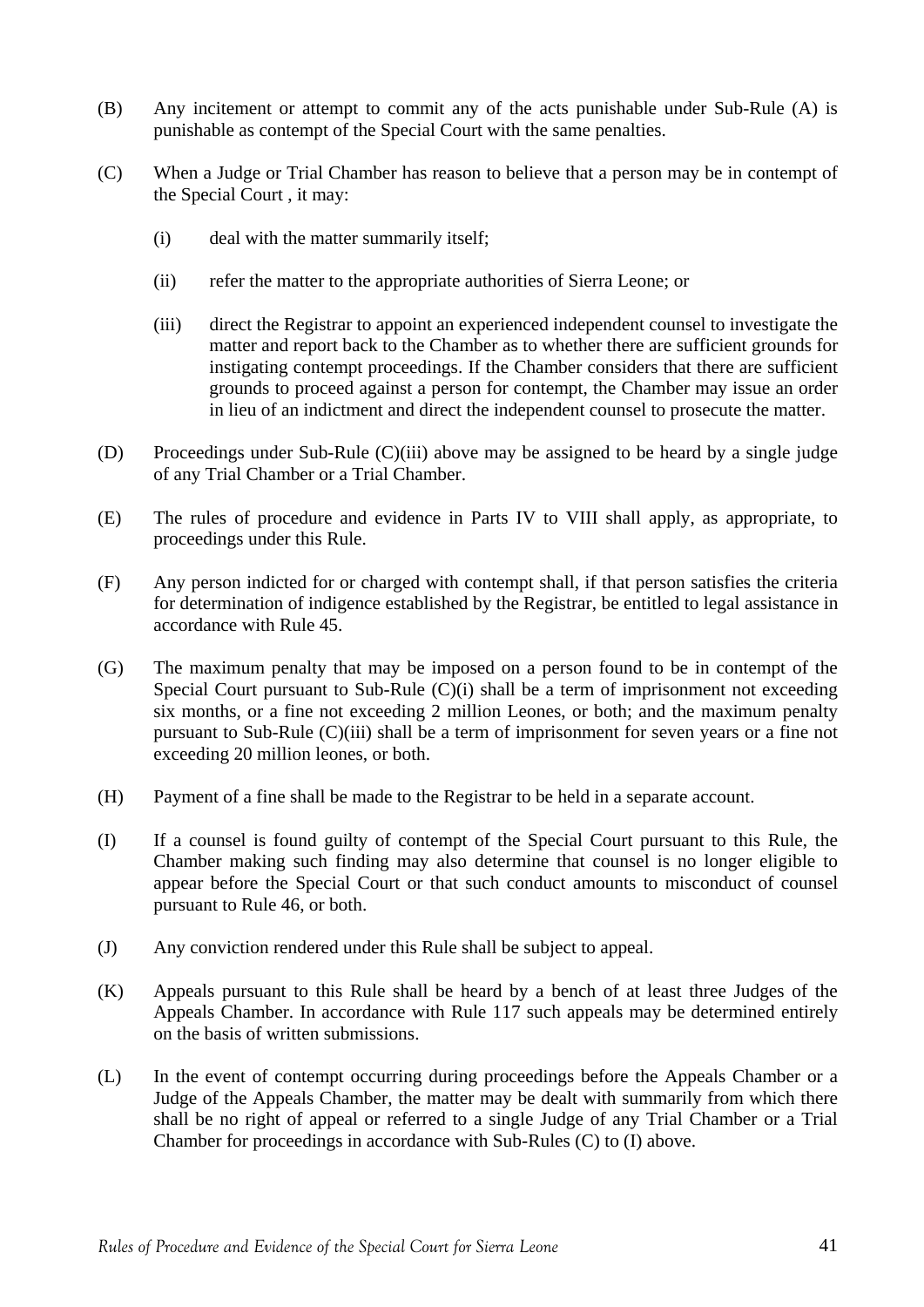## **Rule 78: Open Sessions**

All proceedings before a Trial Chamber, other than deliberations of the Chamber, shall be held in public, unless otherwise provided.

#### **Rule 79: Closed Sessions** *(amended 14 May 2005)*

- (A) The Trial Chamber may order that the press and the public be excluded from all or part of the proceedings for reasons of:
	- (i) national security; or
	- (ii) protecting the privacy, security or non-disclosure of the identity of a victim or witness as provided in Rule 75; or
	- (iii) protecting the interest of justice.
- (B) The Trial Chamber shall make public the reasons for its order.
- (C) In the event that it is necessary to exclude the public, the Trial Chamber should if appropriate permit representatives of monitoring agencies to remain. Such representatives should, if appropriate, have access to the transcripts of closed sessions.

#### **Rule 80: Control of Proceedings** *(amended 7 March 2003)*

- (A) The Trial Chamber may exclude a person from the proceedings in order to protect the right of the accused to a fair and public trial, or to maintain the dignity and decorum of the proceedings.
- (B) The Trial Chamber may order the removal of an accused from the proceedings and continue the proceedings in his absence if he has persisted in disruptive conduct following a warning that he may be removed. In the event of removal, where possible, provision should be made for the accused to follow the proceedings by video link.

#### **Rule 81: Records of Proceedings and Preservation of Evidence** (amended 28 May 2010)

- (A) The Registrar shall cause to be made and preserve a full and accurate record of all proceedings, including audio recordings, transcripts and, when deemed necessary by the Trial Chamber, video recordings.
- (B) After the publication of the daily final public transcript, the record of proceedings shall not be amended except by order of the Chamber on its own motion or on the application of a party to the Chamber.
- (C) The Trial Chamber may order the disclosure of all or part of the record of closed proceedings when the reasons for ordering the non disclosure no longer exist.
- (D) The Registrar shall retain and preserve all physical evidence offered during the proceedings.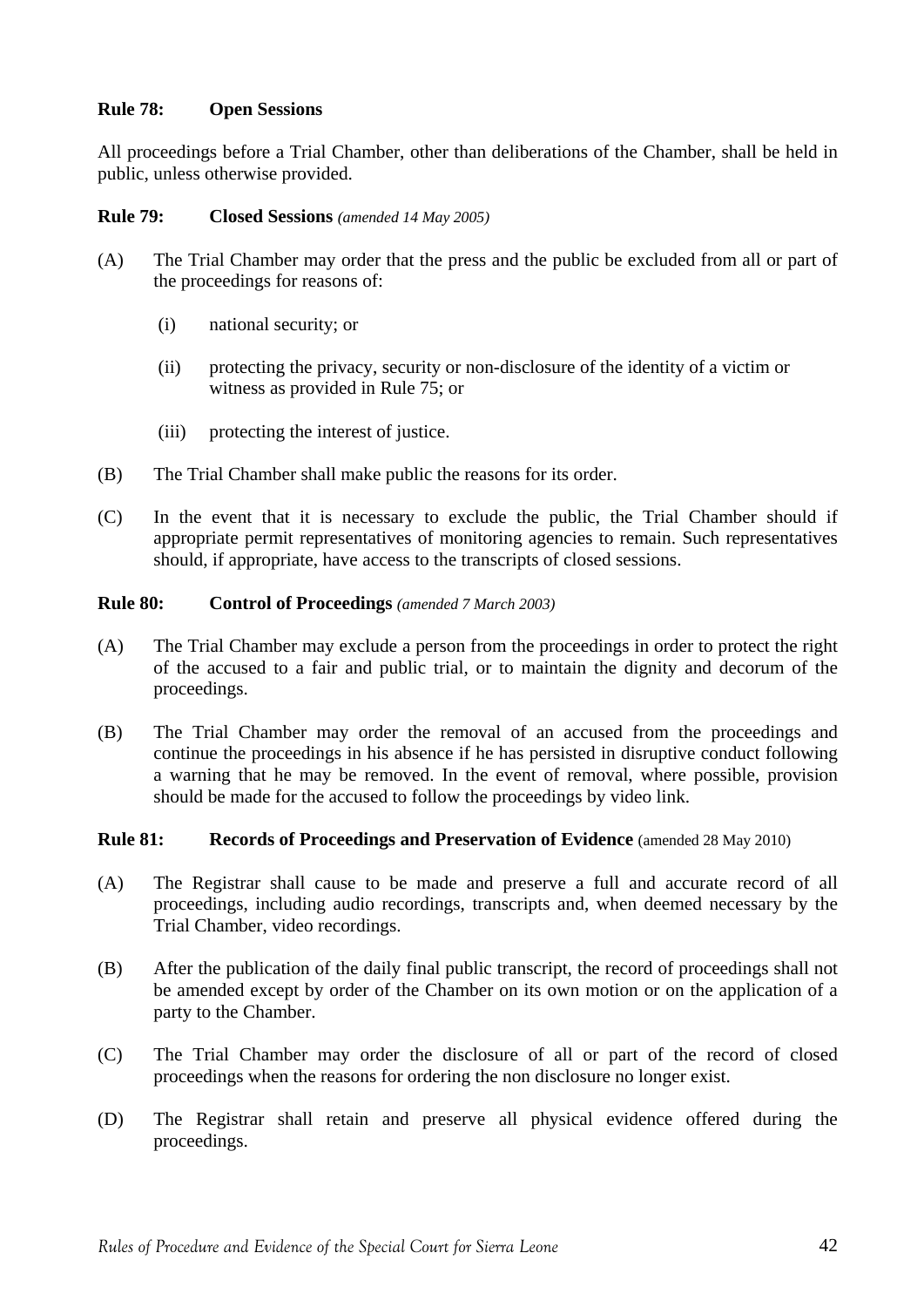(D) Photography, video-recording or audio-recording of the trial, otherwise than by the Registry, may be authorised at the discretion of the Trial Chamber.

### *Section 2: Case Presentation*

#### **Rule 82: Joint and Separate Trials**

- (A) In joint trials, each accused shall be accorded the same rights as if he were being tried separately.
- (B) The Trial Chamber may order that persons accused jointly under Rule 48 be tried separately if it considers it necessary in order to avoid a conflict of interests that might cause serious prejudice to an accused, or to protect the interests of justice.

#### **Rule 83: Instruments of Restraint** *(amended 1 August 2003)*

Instruments of restraint, such as handcuffs, shall not be used except as a precaution against escape during transfer or for security reasons, and shall be removed when the accused appears before a Judge or a Chamber unless otherwise ordered by the Chamber.

## **Rule 84: Opening Statements** *(amended 1 August 2003)*

At the opening of his case, each party may make an opening statement confined to the evidence he intends to present in support of his case. The Trial Chamber may limit the length of those statements in the interests of justice.

#### **Rule 85: Presentation of Evidence** *(amended 14 May 2005)*

- (A) Each party is entitled to call witnesses and present evidence. Unless otherwise directed by the Trial Chamber in the interests of justice, evidence at the trial shall be presented in the following sequence:
	- (i) Evidence for the prosecution;
	- (ii) Evidence for the defence;
	- (iii) Prosecution evidence in rebuttal, with leave of the Trial Chamber;
	- (iv) Evidence ordered by the Trial Chamber.
- (B) Examination-in-chief, cross-examination and re-examination shall be allowed in each case. It shall be for the party calling a witness to examine him in chief, but a Judge may at any stage put any question to the witness.
- (C) The accused may, if he so desires, appear as a witness in his own defence. If he chooses to do so, he shall give his evidence under oath or affirmation and, as the case may be, thereafter call his witnesses.
- (D) Evidence may be given directly in court, or via such communications media, including video, closed-circuit television, as the Trial Chamber may order.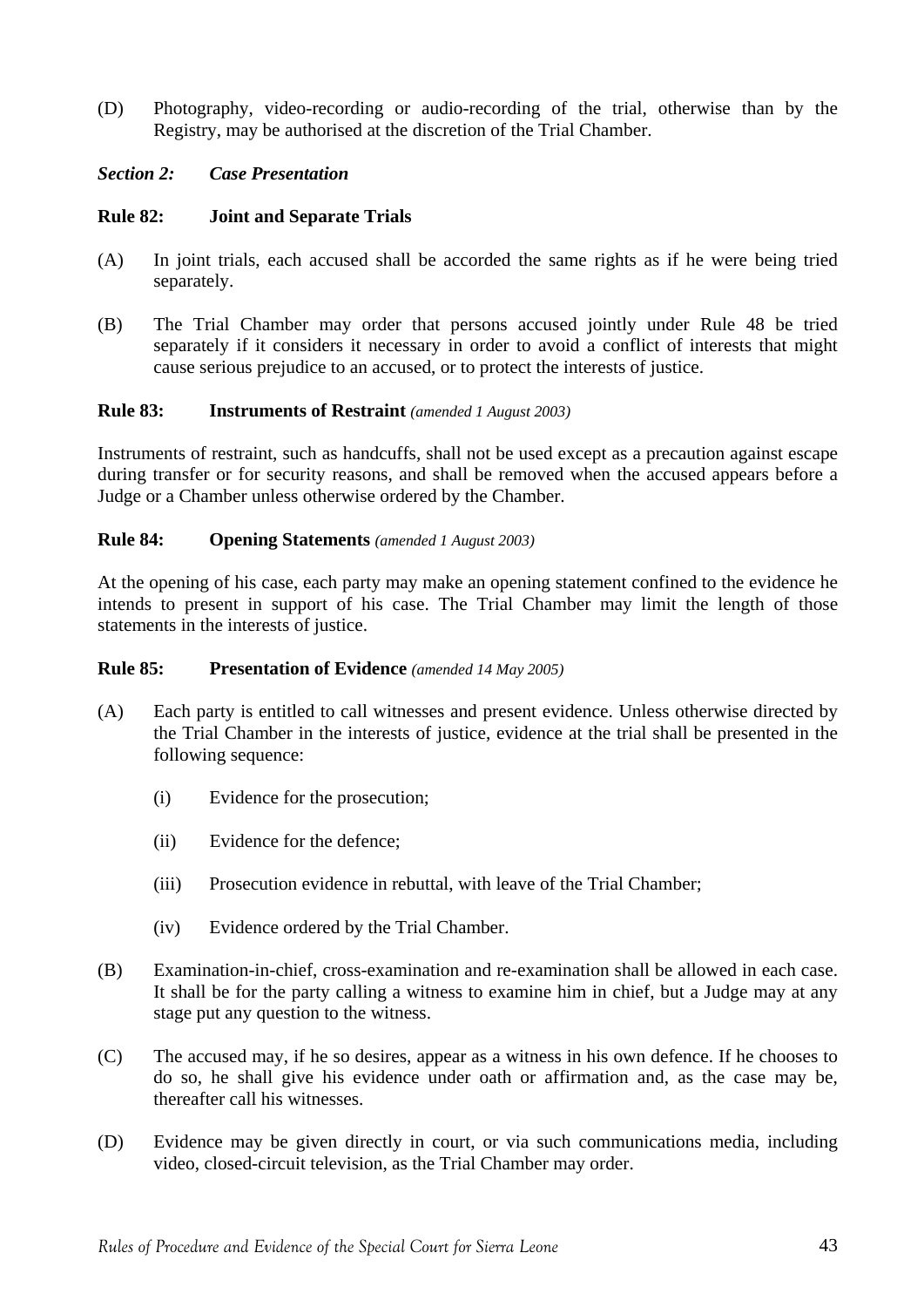### **Rule 86: Closing Arguments** *(amended 14 May 2005)*

- (A) After the presentation of all the evidence, the Prosecutor shall and the defence may present a closing argument.
- (B) A party shall file a final trial brief with the Trial Chamber not later than five days prior to the day set for the presentation of that party's closing argument.
- (C) The parties shall inform the Trial Chamber of the anticipated length of closing arguments; the Trial Chamber may limit the length of those arguments in the interests of justice.

## **Rule 87: Deliberations**

- (A) After presentation of closing arguments, the Presiding Judge shall declare the hearing closed, and the Trial Chamber shall deliberate in private. A finding of guilty may be reached only when a majority of the Trial Chamber is satisfied that guilt has been proved beyond reasonable doubt.
- (B) The Trial Chamber shall vote separately on each count contained in the indictment. If two or more accused are tried together under Rule 48, separate findings shall be made as to each accused.
- (C) If the Trial Chamber finds the accused guilty on one or more of the counts contained in the indictment, it shall also determine the penalty to be imposed in respect of each of the counts.

#### **Rule 88: Judgement** *(amended 7 March 2003)*

- (A) The judgement shall be pronounced in public.
- (B) If the Trial Chamber finds the accused guilty of a crime, the Trial Chamber may order the forfeiture of the property, proceeds and any assets acquired unlawfully or by criminal conduct as provided in Rule 104.
- (C) The judgement shall be rendered by a majority of the Judges. It shall be accompanied by a reasoned opinion in writing. Separate or dissenting opinions may be appended.

#### *Section 3: Rules of Evidence*

#### **Rule 89: General Provisions** *(amended 7 March 2003)*

- (A) The rules of evidence set forth in this Section shall govern the proceedings before the Chambers. The Chambers shall not be bound by national rules of evidence.
- (B) In cases not otherwise provided for in this Section, a Chamber shall apply rules of evidence which will best favour a fair determination of the matter before it and are consonant with the spirit of the Statute and the general principles of law.
- (C) A Chamber may admit any relevant evidence.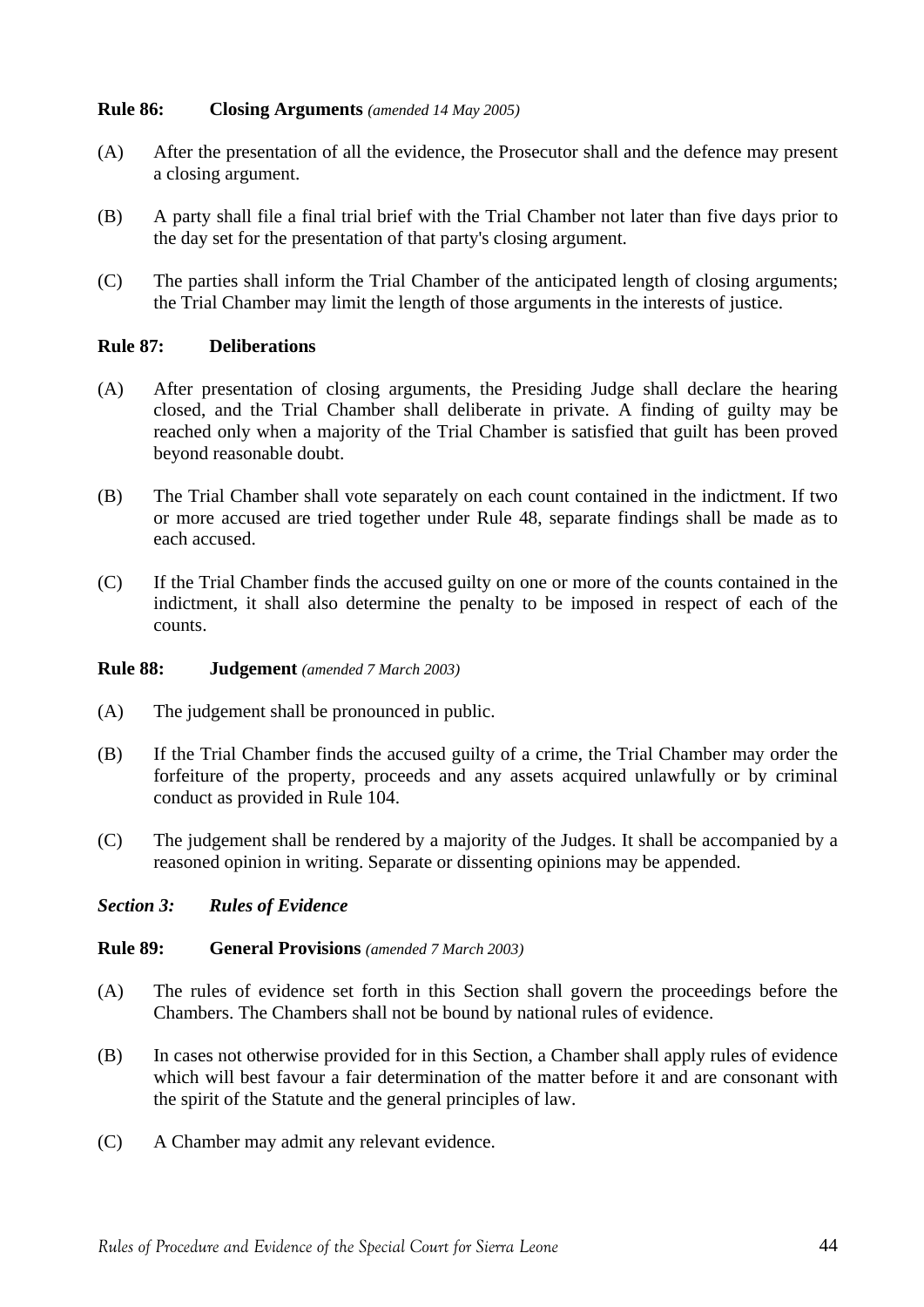#### **Rule 90: Testimony of Witnesses** *(amended 7 March 2003 and amended 14 May 2007)*

- (A) Witnesses may give evidence directly, or as described in Rules 71 and 85 (D).
- (B) Every adult witness shall, before giving evidence, make one of the following solemn declarations:

"I solemnly declare that I will speak the truth, the whole truth and nothing but the truth."

Or

"I solemnly swear on the [insert holy book] that I will speak the truth, the whole truth and nothing but the truth."

- (C) A child shall be permitted to testify if the Chamber is of the opinion that he is sufficiently mature to be able to report the facts of which he had knowledge, that he understands the duty to tell the truth, and is not subject to undue influence. However, he shall not be compelled to testify by solemn declaration.
- (D) A witness, other than an expert, who has not yet testified may not be present without leave of the Trial Chamber when the testimony of another witness is given. However, a witness who has heard the testimony of another witness shall not for that reason alone be disqualified from testifying.
- (E) A witness may refuse to make any statement which might tend to incriminate him. The Chamber may, however, compel the witness to answer the question. Testimony compelled in this way shall not be used as evidence in a subsequent prosecution against the witness for any offence other than false testimony under solemn declaration.
- (F) The Trial Chamber shall exercise control over the mode and order of interrogating witnesses and presenting evidence so as to:
	- (i) Make the interrogation and presentation effective for the ascertainment of the truth; and
	- (ii) Avoid the wasting of time.

#### **Rule 91: False Testimony under Solemn Declaration** *(amended 1 August 2003)*

- (A) A Chamber, on its own initiative or at the request of a party, may warn a witness of the duty to tell the truth and the consequences that may result from a failure to do so.
- (B) If a Chamber has strong grounds for believing that a witness may have knowingly and wilfully given false testimony, the Chamber may follow the procedure, as applicable, in Rule 77.
- (C) The maximum penalty for false testimony under solemn declaration shall be a fine of 2 million Leones or a term of imprisonment of 2 years, or both. The payment of any fine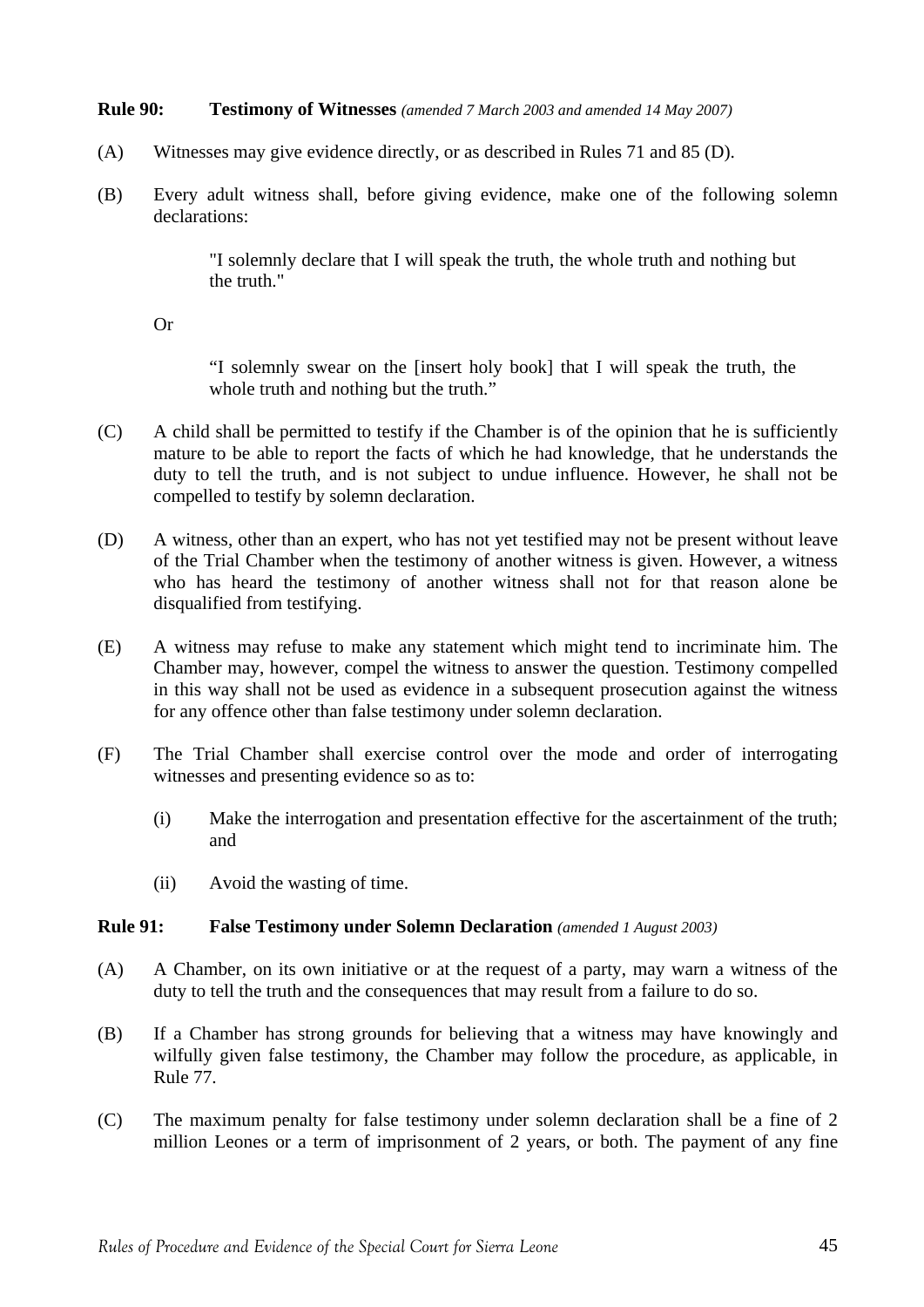imposed shall be made to the Registrar to be held in the separate account referred to in Rule 77(H).

(D) Sub-Rules (A) to (C) shall apply to a person who knowingly and wilfully makes a false statement in a written statement which the person knows, or has reason to know, may be used in evidence in proceedings before the Special Court.

### **Rule 92: Confessions** *(amended 1 August 2003)*

A confession by the suspect or the accused given during questioning by the Prosecutor shall, provided the requirements of Rule 43 and Rule 63 were complied with, be presumed to have been free and voluntary.

#### **Rule 92***bis***: Alternative Proof of Facts** *(amended 14 March 2004 and amended 14 May 2007)*

- (A) In addition to the provisions of Rule 92*ter*, a Chamber may, in lieu of oral testimony, admit as evidence in whole or in part, information including written statements and transcripts, that do not go to proof of the acts and conduct of the accused.
- (B) The information submitted may be received in evidence if, in the view of the Trial Chamber, it is relevant to the purpose for which it is submitted and if its reliability is susceptible of confirmation.
- (C) A party wishing to submit information as evidence shall give 10 days notice to the opposing party. Objections, if any, must be submitted within 5 days.

#### **Rule 92***ter***: Other Admission of Written Statements and Transcripts** *(adopted 24 November 2006)*

With the agreement of the parties, a Trial Chamber may admit, in whole or in part, the evidence of a witness in the form of a written statement or transcript of evidence given by a witness in proceedings before the Tribunal, under the following conditions:

- (i) the witness is present in court;
- (ii) the witness is available for cross-examination and any questioning by the Judges; and
- (iii) the witness attests that the written statement or transcript accurately reflects that witness' declaration and what the witness would say if examined.

#### **Rule 92***quater***: Unavailable Persons** *(adopted 14 May 2007)*

(A) The evidence of a person in the form of a written statement or transcript who has subsequently died, or who can no longer with reasonable diligence be traced, or who is by reason of bodily or mental condition unable to testify orally may be admitted, whether or not the written statement is in the form prescribed by Rule 92*bis*, if the Trial Chamber:

(i) is satisfied of the person's unavailability as set out above; and

(ii) finds from the circumstances in which the statement was made and recorded that it is reliable.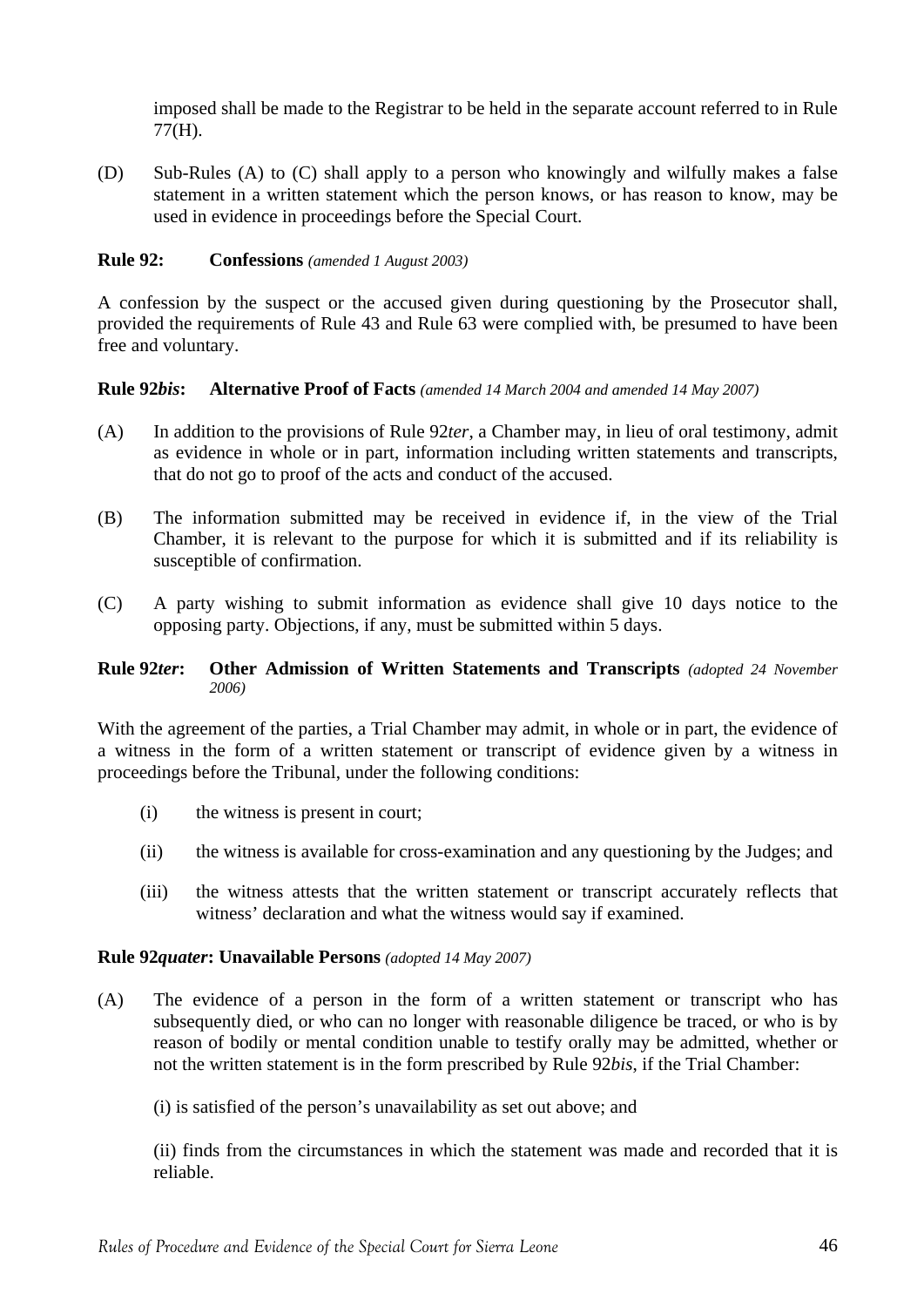(B) If the evidence goes to proof of acts and conduct of an accused as charged in the indictment, this may be a factor against the admission of such evidence, or that part of it.

#### **Rule 93: Evidence of Consistent Pattern of Conduct** *(amended 7 March 2003)*

- (A) Evidence of a consistent pattern of conduct relevant to serious violations of international humanitarian law under the Statute may be admissible in the interests of justice.
- (B) Acts tending to show such a pattern of conduct shall be disclosed by the Prosecutor to the defence pursuant to Rule 66.

#### **Rule 94: Judicial Notice** *(amended 1 August 2003)*

- (A) A Chamber shall not require proof of facts of common knowledge but shall take judicial notice thereof.
- (B) At the request of a party or of its own motion, a Chamber, after hearing the parties, may decide to take judicial notice of adjudicated facts or documentary evidence from other proceedings of the Special Court relating to the matter at issue in the current proceedings.

#### **Rule 94***bis***: Testimony of Expert Witnesses** *(amended 7 March 2003)*

- (A) Notwithstanding the provisions of Rule 66(A), Rule 73 *bis* (B)(iv)(b) and Rule 73 *ter* (B)(iii)(b) of the present Rules, the full statement of any expert witness called by a party shall be disclosed to the opposing party as early as possible and shall be filed with the Trial Chamber not less than twenty-one days prior to the date on which the expert is expected to testify.
- (B) Within fourteen days of filing of the statement of the expert witness, the opposing party shall file a notice to the Trial Chamber indicating whether:
	- (i) It accepts the expert witness statement; or
	- (ii) It wishes to cross-examine the expert witness.
- (C) If the opposing party accepts the statement of the expert witness, the statement may be admitted into evidence by the Trial Chamber without calling the witness to testify in person.

#### **Rule 95: Exclusion of Evidence** *(amended 7 March 2003)*

No evidence shall be admitted if its admission would bring the administration of justice into serious disrepute.

#### **Rule 96: Rules of Evidence in Cases of Sexual Assault** *(amended 7 March 2003)*

In cases of sexual violence, the Court shall be guided by and, where appropriate, apply the following principles: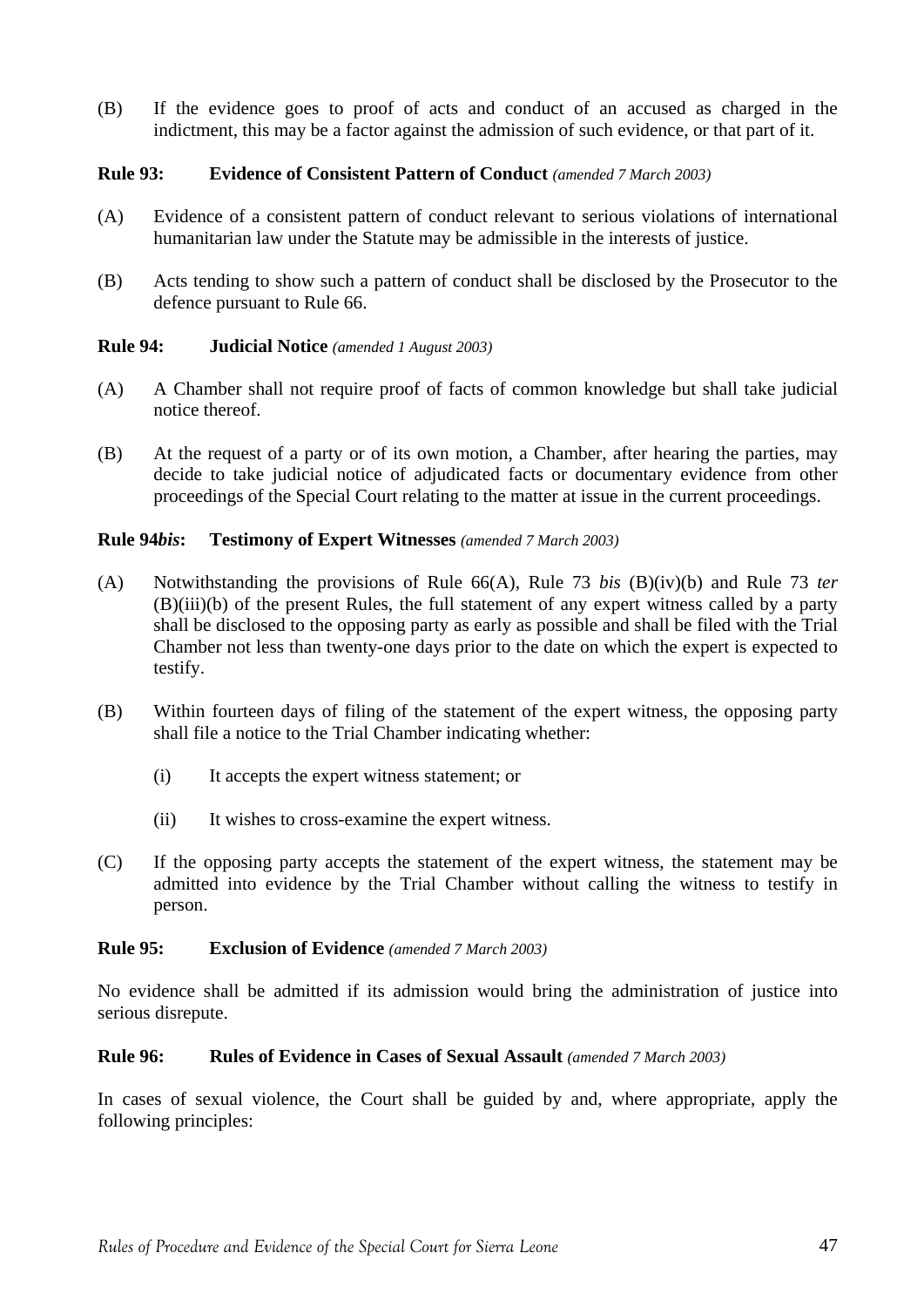- (i) Consent cannot be inferred by reason of any words or conduct of a victim where force, threat of force, coercion or taking advantage of a coercive environment undermined the victim's ability to give voluntary and genuine consent;
- (ii) Consent cannot be inferred by reason of any words or conduct of a victim where the victim is incapable of giving genuine consent;
- (iii) Consent cannot be inferred by reason of the silence of, or lack of resistance by, a victim to the alleged sexual violence;
- (iv) Credibility, character or predisposition to sexual availability of a victim or witness cannot be inferred by reason of sexual nature of the prior or subsequent conduct of a victim or witness.

## **Rule 97: Lawyer-Client Privilege** *(amended 7 March 2003)*

All communications between lawyer and client shall be regarded as privileged, and consequently disclosure cannot be ordered, unless:

- (i) The client consents to such disclosure; or
- (ii) The client has voluntarily disclosed the content of the communication to a third party, and that third party then gives evidence of that disclosure.
- (iii) The client has alleged ineffective assistance of counsel, in which case the privilege is waived as to all communications relevant to the claim of ineffective assistance.

## **Rule 98: Motion for Judgment of Acquittal** *(amended 14 May 2005 and 13 May 2006)*

If, after the close of the case for the prosecution, there is no evidence capable of supporting a conviction on one or more counts of the indictment, the Trial Chamber shall, by oral decision and after hearing the oral submissions of the parties, enter a judgment of acquittal on those counts.

## *Section 4: Sentencing Procedure*

#### **Rule 99: Status of the Acquitted Person** *(amended 7 March 2003)*

- (A) In case of acquittal, the Special Court shall, subject to Sub-Rule (B) below, order the release of the accused.
- (B) If, at the time the acquittal is pronounced, the Prosecutor advises the Trial Chamber in open court of his intention to file notice of appeal pursuant to Rule 108, the Trial Chamber may, on application of the Prosecutor and upon hearing the parties, in its discretion, issue an order for the continued detention of the accused, pending the determination of the appeal.

## **Rule 100: Sentencing Procedure** *(amended 29 May 2004 and 24 November 2006)*

(A) If the Trial Chamber convicts the accused or the accused enters a guilty plea, the Prosecutor shall submit any relevant information that may assist the Trial Chamber in determining an appropriate sentence no more than 7 days after such conviction or guilty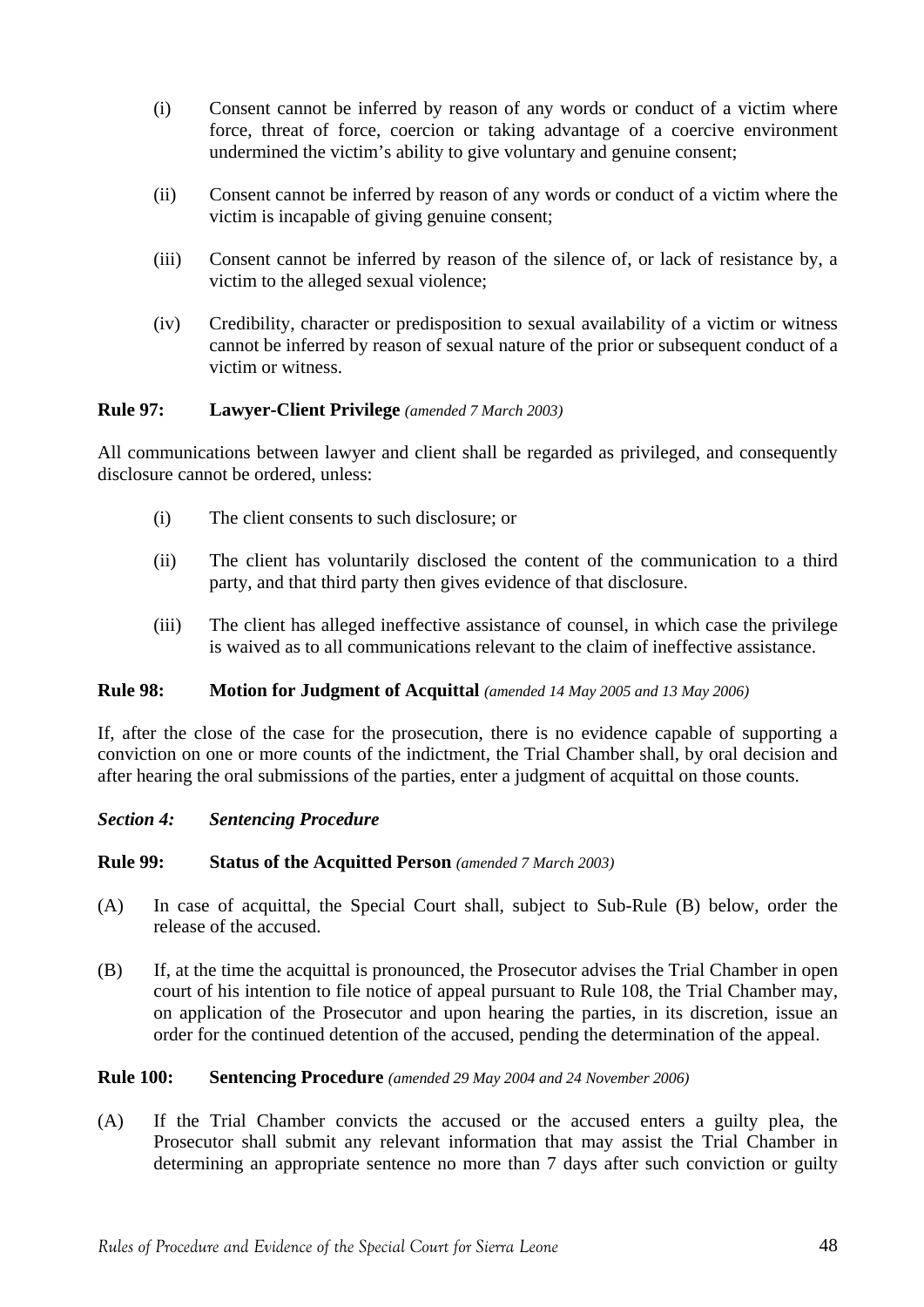plea. The defendant shall thereafter, but no more that 7 days after the Prosecutor's filing submit any relevant information that may assist the Trial Chamber in determining an appropriate sentence.

- (B) Where the accused has entered a guilty plea, the Trial Chamber shall hear submissions of the parties at a sentencing hearing. Where the accused has been convicted by a Trial Chamber, the Trial Chamber may hear submissions of the parties at a sentencing hearing.
- (C) The sentence shall be pronounced in a judgement in public and in the presence of the convicted person, subject to Rule 102(B).

#### **Rule 101: Penalties** *(amended 29 May 2004)*

- (A) A person convicted by the Special Court, other than a juvenile offender, may be sentenced to imprisonment for a specific number of years.
- (B) In determining the sentence, the Trial Chamber shall take into account the factors mentioned in Article 19 (2) of the Statute, as well as such factors as:
	- (i) Any aggravating circumstances;
	- (ii) Any mitigating circumstances including the substantial cooperation with the Prosecutor by the convicted person before or after conviction;
	- (iii) The extent to which any penalty imposed by a court of any State on the convicted person for the same act has already been served, as referred to in Article 9 (3) of the Statute.
- (C) The Trial Chamber shall indicate whether multiple sentences shall be served consecutively or concurrently.
- (D) Any period during which the convicted person was detained in custody pending his transfer to the Special Court or pending trial or appeal, shall be taken into consideration on sentencing.

#### **Rule 102: Status of the Convicted Person** *(amended 29 May 2004 and 24 November 2006)*

- (A) Subject to the Trial Chamber's directions in terms of Rule 101, the sentence shall begin to run from the day it is pronounced. However, as soon as notice of appeal is given, the enforcement of the judgement shall thereupon be stayed until the decision on the appeal has been delivered, the convicted person meanwhile remaining in detention, as provided in Rule 64.
- (B) If, by a previous decision of the Trial Chamber, the convicted person has been provisionally released, or is for any other reason at liberty, and he is not present when the judgement is pronounced, the Trial Chamber shall issue a warrant for his arrest. On arrest, he shall be notified of the conviction and sentence, and the procedure provided in Rule 103 shall be followed.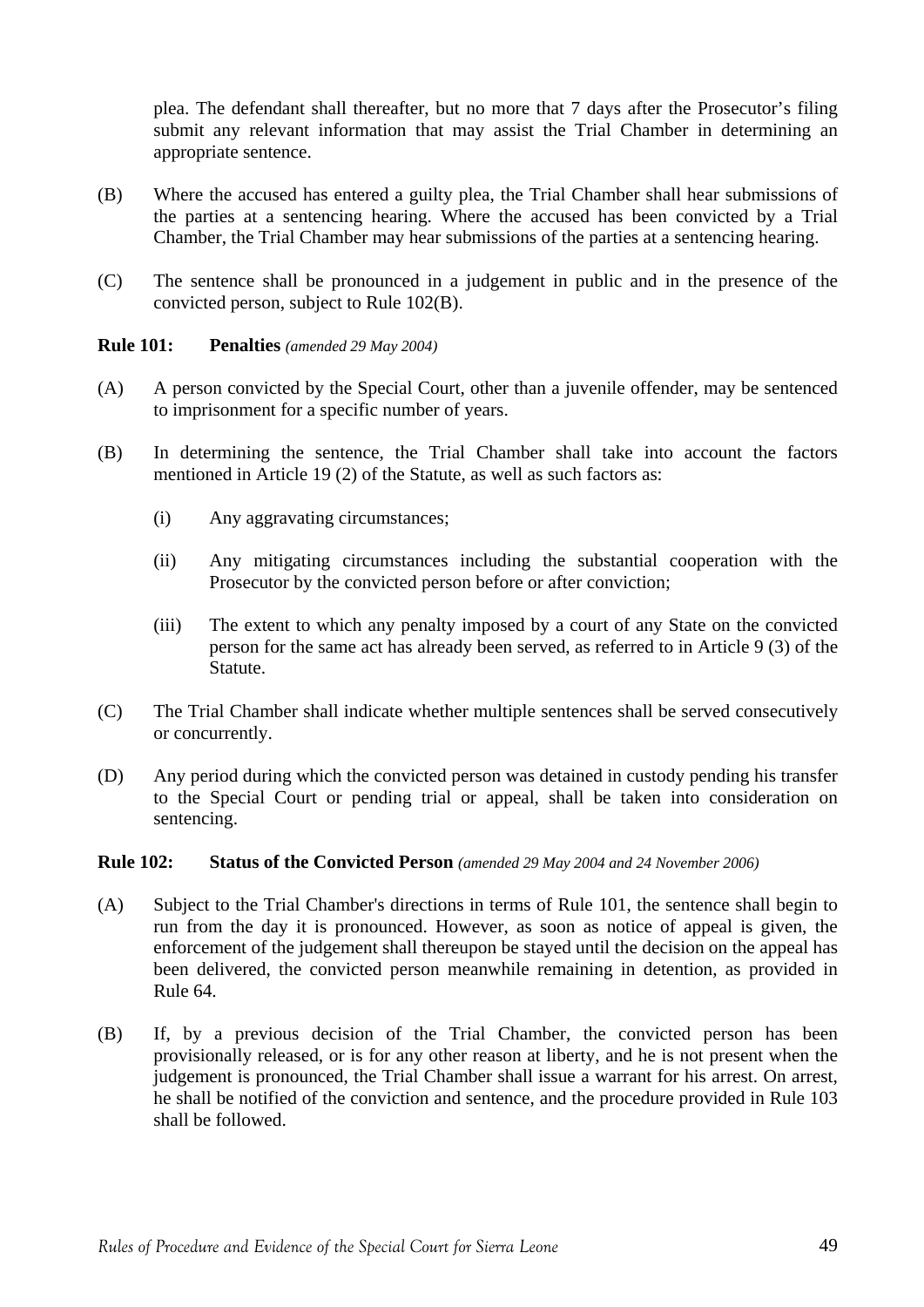### **Rule 103: Place of Imprisonment** *(amended 14 March 2004)*

- (A) Imprisonment shall be served in Sierra Leone, unless circumstances require otherwise. The Special Court may conclude agreements with other countries willing to accept and imprison convicted persons.
- (B) The place of imprisonment for each convicted person shall be designated by the President.
- (C) Transfer of the convicted person to the place of imprisonment shall be effected as soon as possible after the time limit for appeal has lapsed.

## **Rule 104: Forfeiture of Property** *(amended 7 March 2003)*

- (A) After a judgement of conviction containing a specific finding as provided in Rule 88 (B) the Trial Chamber, at the request of the Prosecutor or at its own initiative, may hold a special hearing to determine the matter of property forfeiture, including the proceeds thereof, and may in the meantime order such provisional measures for the preservation and protection of the property or proceeds as it considers appropriate.
- (B) The determination may extend to such property or proceeds, even in the hands of third parties not otherwise connected with the crime, for which the convicted person has been found guilty. Such third parties shall be entitled to appear at the hearing.
- (C) The Trial Chamber may order the forfeiture of any property, proceeds and any assets it finds has been acquired unlawfully or by criminal conduct, and order its return to the rightful owner, or its transfer to the State of Sierra Leone, as circumstances may require.

## **Rule 105: Compensation to Victims** *(amended 7 March 2003)*

- (A) The Registrar shall transmit to the competent authorities of the States concerned the judgement finding the accused guilty of a crime which has caused injury to a victim.
- (B) Pursuant to the relevant national legislation, a victim or persons claiming through him may bring an action in a national court or other competent body to obtain compensation.
- (C) For the purposes of a claim made under Sub-Rule (B) the judgement of the Special Court shall be final and binding as to the criminal responsibility of the convicted person for such injury.

# **Part VII - APPELLATE PROCEEDINGS**

#### **Rule 106: General Provisions** *(amended 1 August 2003)*

- (A) Pursuant to Article 20 of the Statute, the Appeals Chamber shall hear appeals from persons convicted by the Trial Chamber or from the Prosecutor on the following grounds:
	- (a) A procedural error;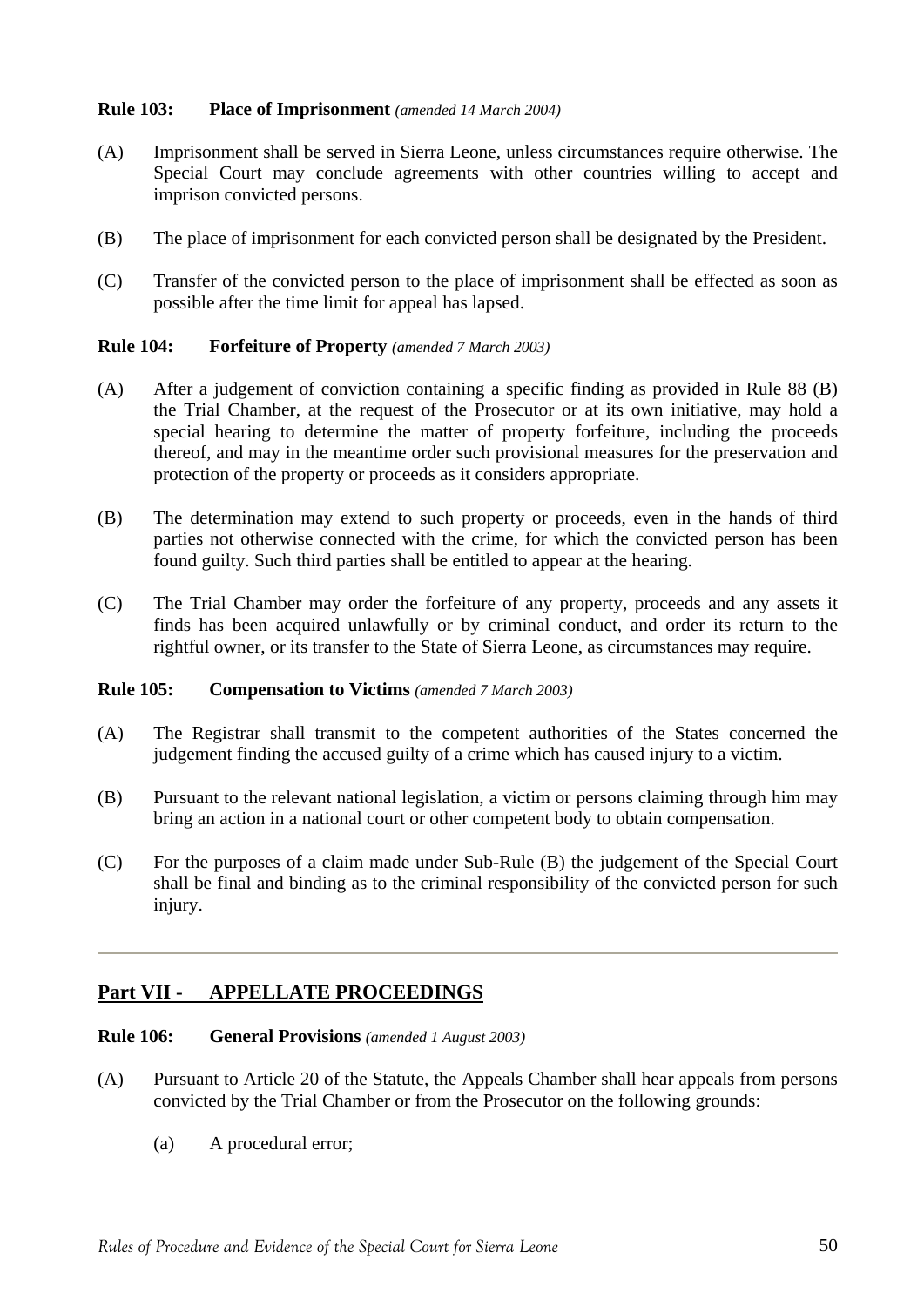- (b) An error on a question on law invalidating the decision;
- (c) An error of fact which has occasioned a miscarriage of justice.
- (B) The Appeals Chamber may affirm, reverse or revise the decisions taken by the Trial Chamber.
- (C) The rules of procedure and evidence that govern proceedings in the Trial Chambers shall apply as appropriate to proceedings in the Appeals Chamber.

#### **Rule 107**: **Practice Directions for the Appeals Chamber** *(amended 7 March 2003)*

The President may issue Practice Directions, in consultation with the Vice-President, addressing detailed aspects of the conduct of proceedings before the Appeals Chamber.

#### **Rule 108: Notice of Appeal** *(amended 1 August 2003)*

- (A) Subject to Sub-Rule (B), a party seeking to appeal a judgement or sentence shall, not more than 14 days from the receipt of the full judgement and sentence, file with the Registrar and serve upon the other parties a written notice of appeal, setting forth the grounds.
- (B) In appeals pursuant to Rules 77 and 91, the notice and grounds of appeal shall be filed within seven days of the receipt of the decision.
- (C) In appeals pursuant to Rules 46, 65 and 73(B), the notice and grounds of appeal shall be filed within 7 days of the receipt of the decision to grant leave.

## **Rule 109***:* **Pre-Hearing Judge** *(amended 1 August 2003, 24 November 2006 and 14 May 2007 )*

- (A) The Presiding Judge of the Appeals Chamber may, after the filing of the notice of appeal, designate a pre-hearing judge from among the members of the Appeals Chamber to supervise all appeals arising from a particular trial.
- (B) (i) The Pre-Hearing Judge shall ensure that the proceedings are not unduly delayed and shall take any measures related to procedural matters, including the issuing of decisions, orders and directions with a view to preparing the case for a fair and expeditious hearing.
	- (ii) The Pre-Hearing Judge may, as soon as possible after the filing of submissions pursuant to Rules 111, 112, and 113 below, convene a hearing or an exchange between the parties to the appeal. The Pre-Hearing Judge may:
		- a) Strike out any ground of appeal that does not come within the appellate jurisdiction conferred by Article 20 of the Statute, provided that any party aggrieved by such an order may within 14 days apply for its review by the Appeals Chamber;
		- b) Set a date, in due course, for the substantive appeal hearing after consultation with the President and Registrar, unless he decides to recommend to the Appeals Chamber that no oral hearing is necessary and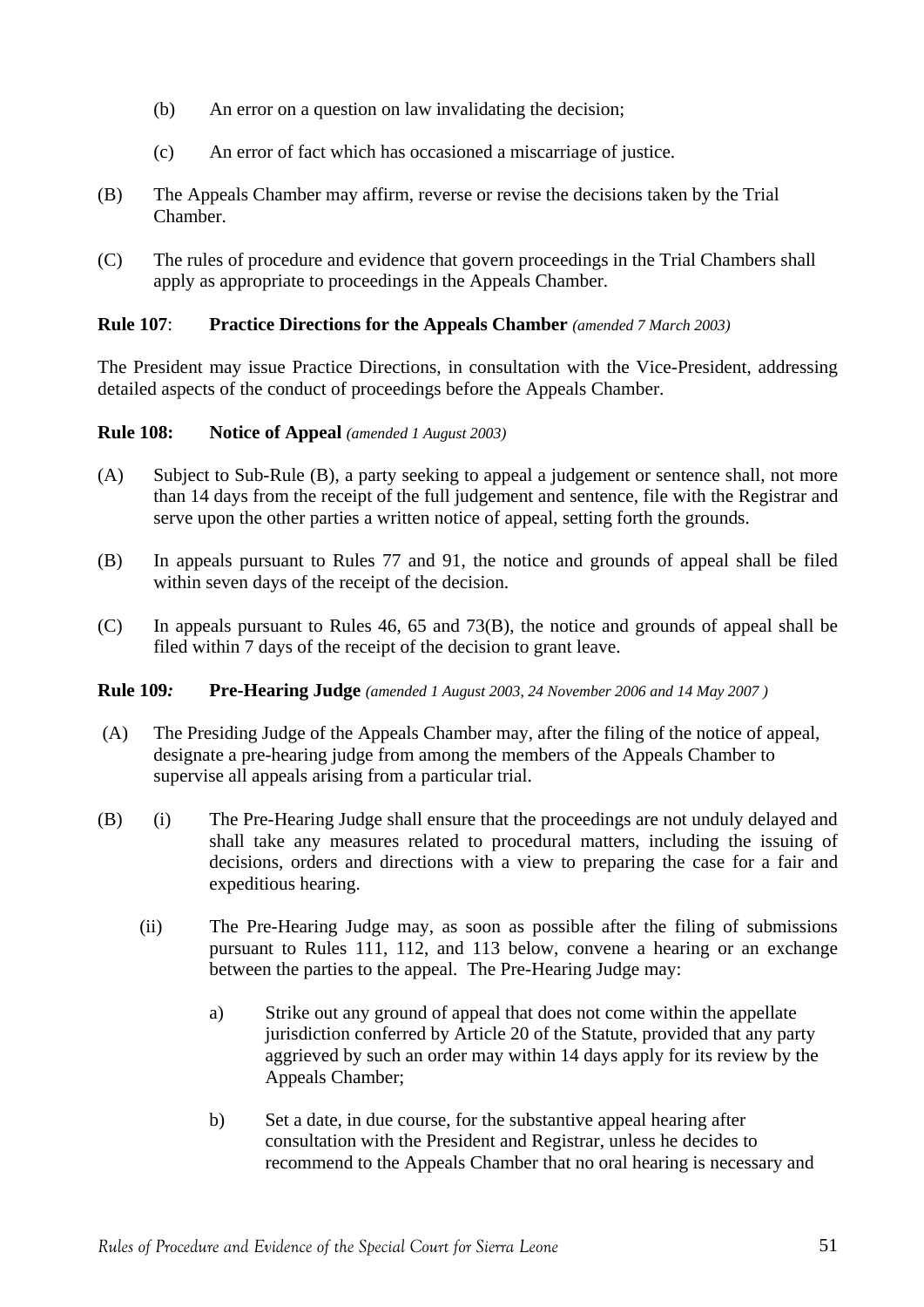the Appeals Chamber accepts his recommendation and decides to rule on the appeal solely on the written submissions of the parties.

- (C) The Pre-Hearing Judge shall record the points of agreement and disagreement between the parties on matters of law and fact. In this connection, he or she may order the parties to file further written submissions with the Pre-Hearing Judge or the Appeals Chamber.
- (D) The Appeals Chamber may of its own initiative exercise any of the functions of the Pre-Hearing Judge.

#### **Rule 110: Record on Appeal** *(amended 7 March 2003)*

The record on appeal shall consist of the parts of the trial record as designated by the Pre-Hearing Judge, as certified by the Registrar.

#### **Rule 111: Appellant's Submissions** *(amended 7 March 2003)*

An Appellant's submissions shall be served on the other party or parties and filed with the Registrar within twenty one days of the notice of appeal pursuant to Rule 108.

#### **Rule 112: Respondent's Submissions** *(amended 7 March 2003)*

A Respondent's submissions shall be served on the other party or parties and filed with the Registrar within fourteen days of the filing of the Appellant's submissions.

#### **Rule 113: Submissions in Reply** *(amended 7 March 2003)*

- (A) An Appellant may file submissions in reply within five days after the filing of the Respondent's submissions.
- (B) No further submissions may be filed except with leave of the Appeals Chamber.

#### **Rule 114: Date of Hearing** *(amended 7 March 2003 and 24 November 2006)*

- (A) The date of any hearing shall be set as provided for by Rule  $109(B)(ii)(b)$ .
- (B) Where the Appeals Chamber decides that there will be a hearing, the Appeals Chamber or the Pre-Hearing Judge may request the parties to limit their oral submissions to an issue or issues indicated to them in writing.
- (C) The Registrar shall notify the parties accordingly.

#### **Rule 115: Additional Evidence** *(amended 13 May 2006 and 24 November 2006)*

(A) A party may apply by motion to the Pre-Hearing Judge to present before the Appeals Chamber additional evidence which was not available to it at the trial. Such motion shall clearly identify with precision the specific finding of fact made by the Trial Chamber to which the additional evidence is directed. The motion shall also set out in full the reasons and supporting evidence on which the party relies to establish that the proposed additional evidence was not available to it at trial. The motion shall be served on the other party and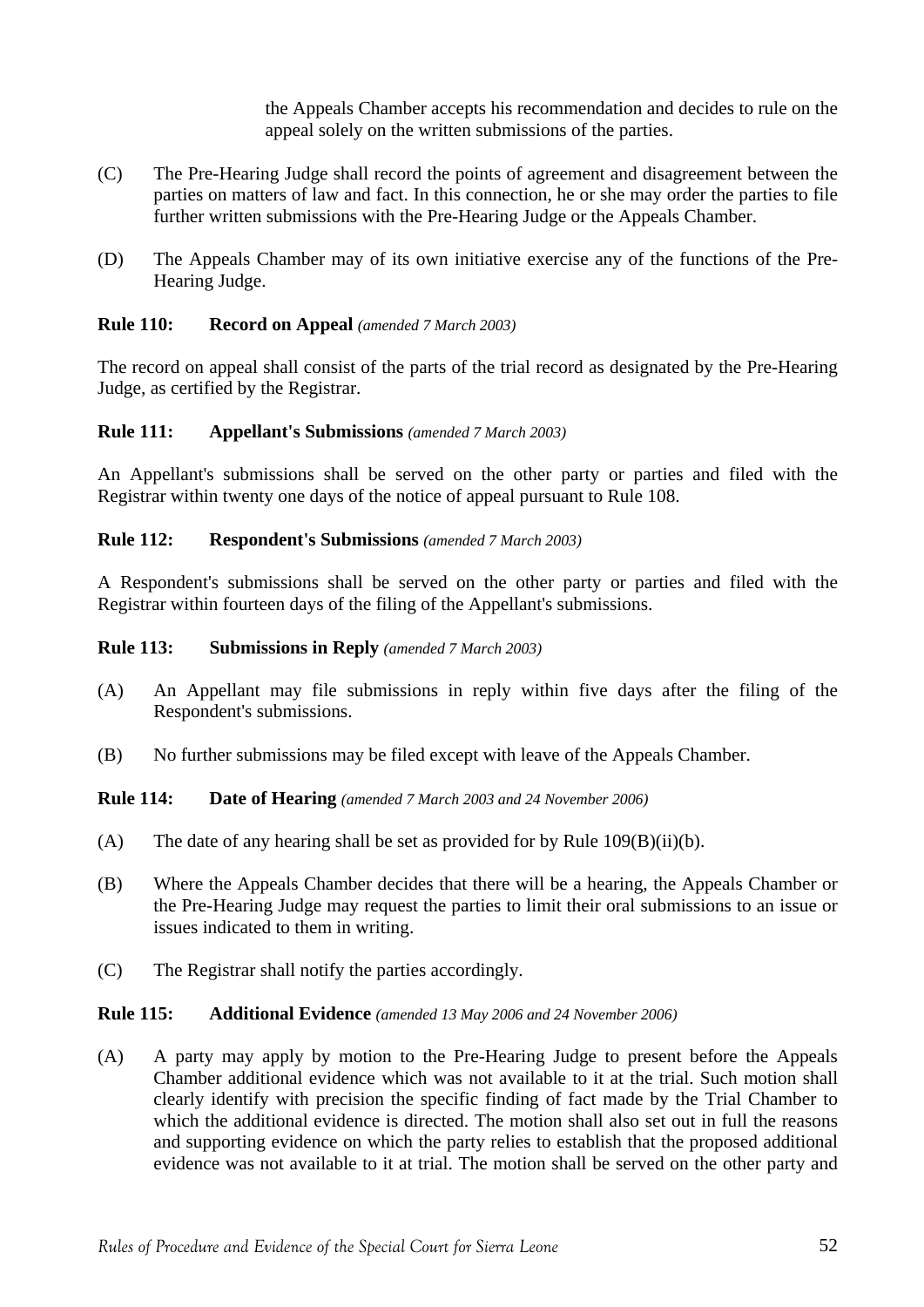filed with the Registrar not later than the deadline for filing the submissions in reply. Rebuttal material may be presented by any party affected by the motion.

- (B) Where the Pre-Hearing Judge finds that such additional evidence was not available at trial and is relevant and credible, he will determine if it could have been a decisive factor in reaching the decision at trial. Where it could have been such a factor, the Pre-Hearing Judge may authorise the presentation of such additional evidence and any rebuttal material.
- (C) The Appeals Chamber may review the Pre-Hearing Judge's decision with or without an oral hearing.

#### **Rule 116: Extension of Time Limits** *(amended 19 November 2007)*

The Appeals Chamber may grant a motion to extend a time limit upon a showing of good cause. Where the Appeals Chamber is seised of such a motion at a time that it is not fully constituted due to the unavailability of one of its Members for any reason, the remaining Judges of the Appeals Chamber or a Judge designated by them, may rule on the motion if satisfied that it is in the interests of justice to do so.

### **Rule 117: Expedited Procedure** *(amended 29 May 2004)*

- (A) A reference under Rule 72(E) or (F), or any appeal under Rules 46, 65, 73(B), 77 or 91 shall be heard expeditiously by a bench of at least three Appeals Chamber Judges and may be determined entirely on the basis of written submissions.
- (B) All time limits and other procedural requirements not otherwise provided for in these Rules shall be fixed by a practice direction issued by the Presiding Judge.
- (C) Unless as otherwise ordered, Rules 109 to 114 and 118(D) shall not apply to such procedures.

#### **Rule 118: Judgement on Appeal** *(amended 7 March 2003 and 24 November 2006)*

- (A) The Appeals Chamber shall pronounce judgement on the basis of the record on appeal and any oral arguments and additional evidence that has been presented to it.
- (B) The judgement shall be rendered by a majority of the Judges. It shall be accompanied or followed as soon as possible by a reasoned opinion in writing, to which separate or dissenting opinions may be appended.
- (C) In appropriate circumstances the Appeals Chamber may order that the accused be retried before the Trial Chamber concerned or another Trial Chamber.
- (D) If the Appeals Chamber reverses an acquittal of an accused by the Trial Chamber on any count, the Appeals Chamber shall proceed to sentence the accused in respect of that offence.
- (E) The judgement shall be pronounced in public, on a date of which notice shall have been given to the parties and counsel and at which they shall be entitled to be present.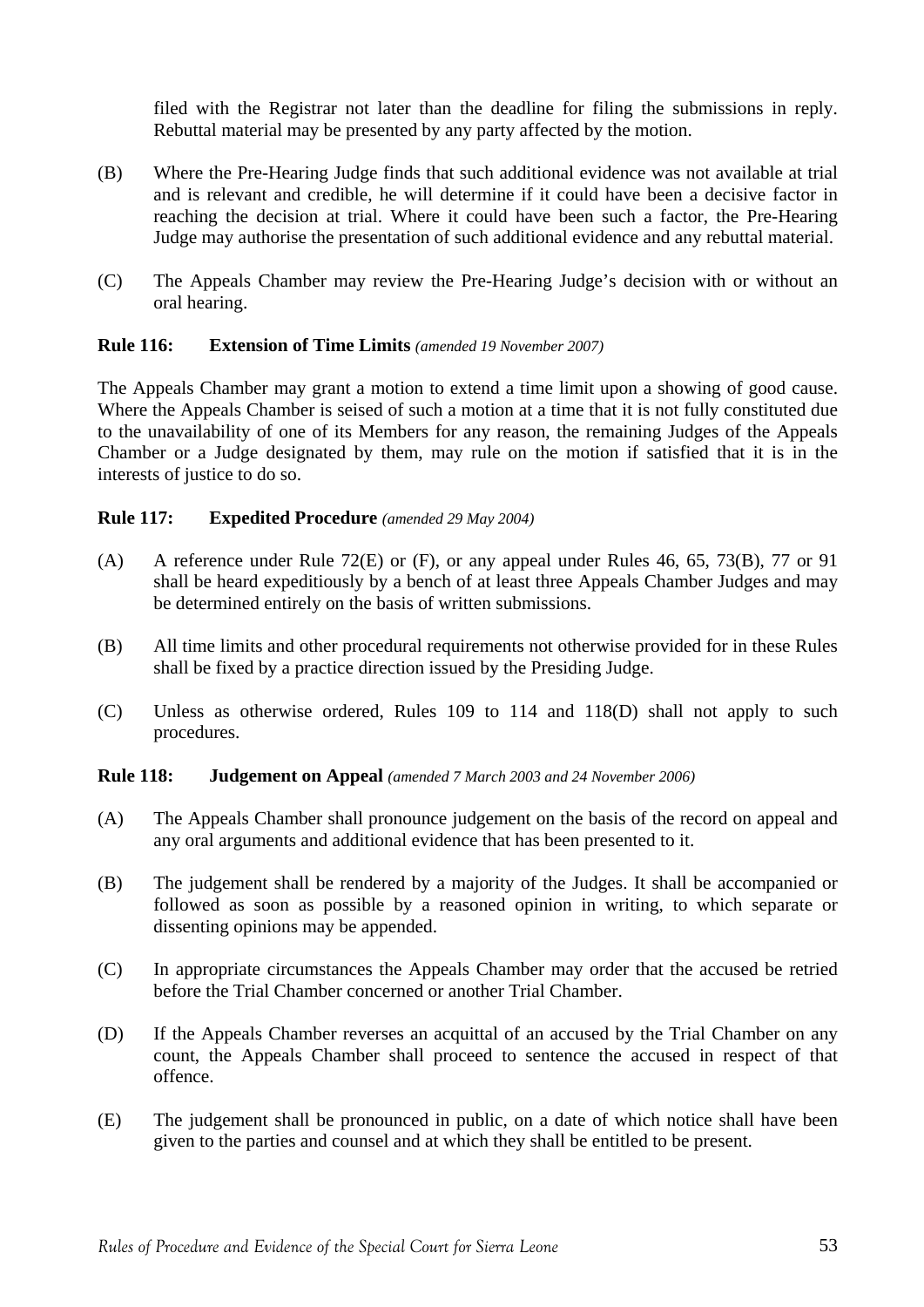(F) The written judgement shall be filed and registered with the Registry.

## **Rule 119: Status of the Accused Following Judgement on Appeal** *(amended 29 May 2004)*

- (A) A sentence pronounced by the Appeals Chamber shall be enforced immediately.
- (B) Where the accused is not present when the Appeal judgement is due to be delivered, it may, unless it pronounces his acquittal, order his arrest or transfer to the Special Court.

# **Part VIII – REVIEW PROCEEDINGS**

#### **Rule 120: Request for Review** *(amended 7 March 2003 and 24 November 2006)*

Where a new fact has been discovered which was not known at the time of the proceedings before the Trial Chamber or Appeals Chamber and which could have been a decisive factor in reaching the decision, the convicted person or, within twelve months after the appeal judgement has been pronounced, the Prosecutor may submit an application for a review of the judgement.

#### **Rule 121: Preliminary Examination** *(amended 7 March 2003)*

An application for review shall be submitted to the Appeals Chamber. The Appeals Chamber may reject the application if it considers it to be unfounded. If it determines that the application is meritorious, it may, as appropriate:

- (i) Reconvene the Trial Chamber;
- (ii) Retain jurisdiction over the matter.

#### **Rule 122: Appeals** *(amended 7 March 2003)*

The judgement of a Trial Chamber on review may be appealed in accordance with the provisions of Part VII.

# **Part IX - PARDON,COMMUTATION OF SENTENCE AND EARLY RELEASE**

#### **Rule 123: Notification by States** *(amended 29 May 2004)*

If, pursuant to the applicable law of the State in which the convicted person is imprisoned, he is eligible for pardon or commutation of sentence, the State concerned shall, in accordance with Article 23 of the Statute, notify the Registrar.